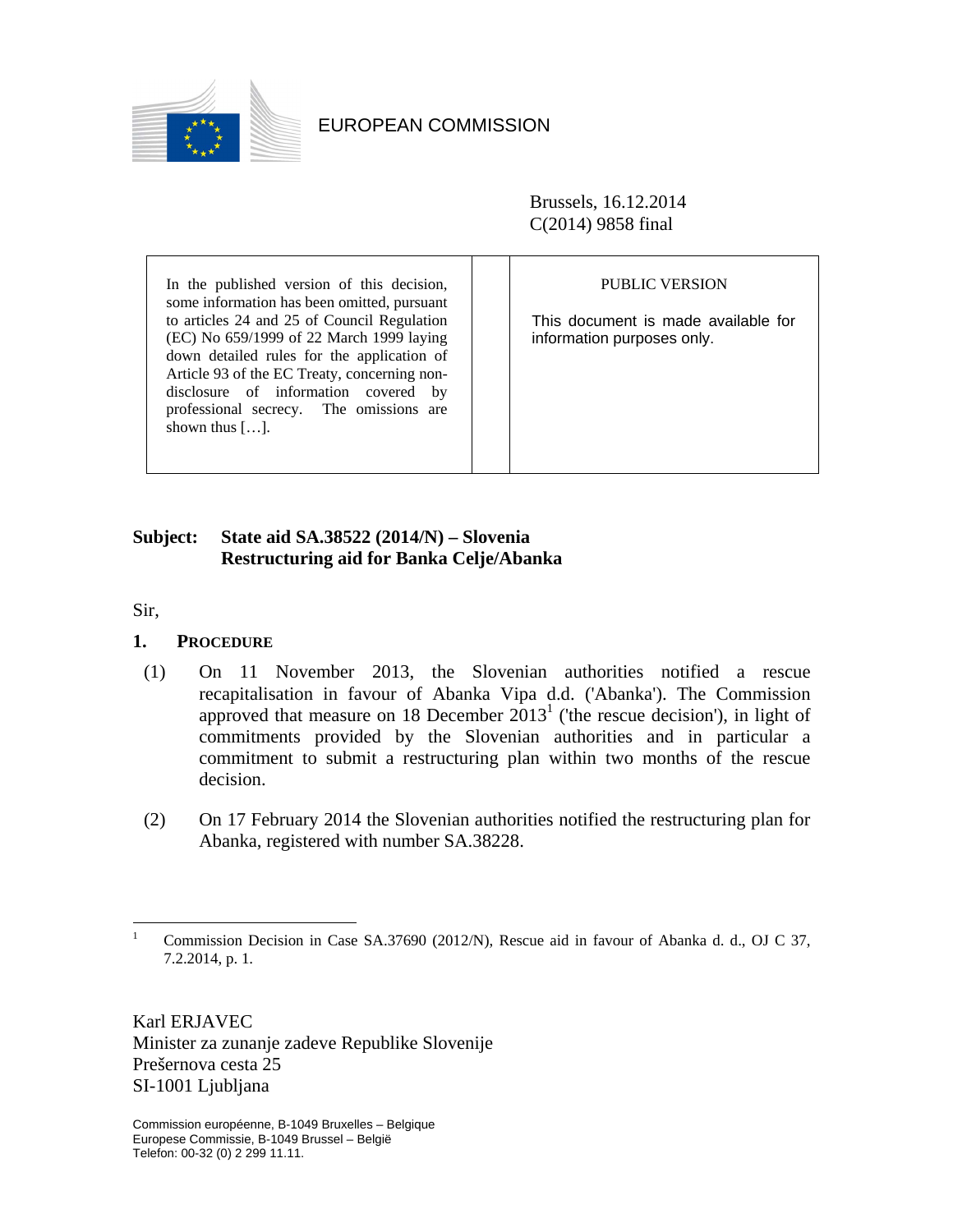- (3) On 27 March 2014 the Slovenian authorities notified separately State aid measures in favour of Banka Celje d.d. ('Banka Celje'), registered with number SA.38522.
- <span id="page-1-1"></span>(4) On 30 April 2014, the Slovenian authorities submitted a first restructuring plan for Banka Celje on a standalone basis. That plan was later updated as Slovenia had committed to merge Banka Celje with Abanka.
- <span id="page-1-0"></span>(5) By decision of 13 August 20142 ('the restructuring decision'), the Commission approved the restructuring plan for Abanka in light of commitments provided by the Slovenian authorities and in particular a commitment to merge Abanka and Banka Celje ('Merged Entity') by […]<sup>∗</sup> and submit a restructuring plan for the Merged Entity before 31 December 2014, once Banka Celje has been nationalised.3
- <span id="page-1-2"></span>(6) On 15 October 2014, Slovenia notified the restructuring plan for Banka Celje for the period until the […] and for the Merged Entity from […] onwards. The restructuring plan for the Merged Entity fully incorporates the restructuring plan for Abanka. Therefore, the commitments applied to the Merged Entity partly mirror and complement the commitments already provided as regards Abanka. The restructuring plan and commitments for Abanka remain applicable until the merger effectively occurs […].
- (7) A number of electronic mail exchanges and telephone conversations took place between the Commission and the Slovenian authorities between 27 March 2014 and 4 December 2014, in which additional information was requested and submitted.
- (8) For reasons of urgency, Slovenia accepts that exceptionally the present decision is adopted in the English language.

# **2. DESCRIPTION**

# **2.1. The beneficiary of the aid**

(9) The beneficiary of the aid is Banka Celje. Abanka has already received aid in the past and approved by Commission decision on 13 August 2014.<sup>4</sup> The beneficiary of the aid to be examined in this decision – Banka Celje – as well as Abanka will merge and continue their business activities in the Merged Entity from […] onwards.

# **(a) Banka Celje**

 $\frac{1}{2}$  Commission Decision in Case SA.38228 (2014/N) – Restructuring of Abanka Vipa Group - Slovenia, OJ C 393, 7.11.2014, p. 1.

<sup>∗</sup> [...] Confidential information

<sup>3</sup> See recital (54) of the restructuring decision.<br>  $\frac{4}{1}$  Commission Decision in Case SA 38228 (20)

Commission Decision in Case SA.38228 (2014/N) – Restructuring of Abanka Vipa Group - Slovenia, OJ C 393, 7.11.2014, p. 1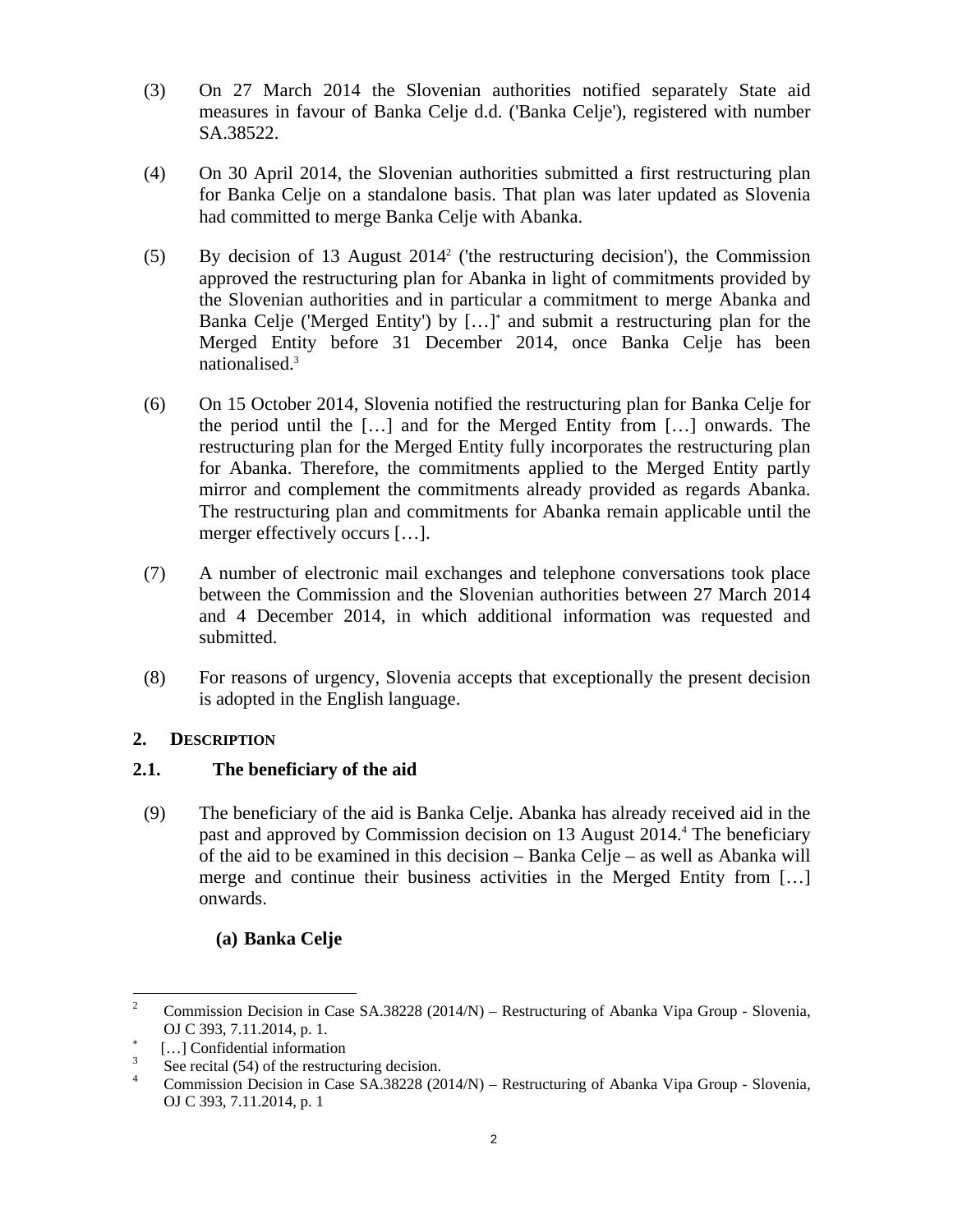- (10) Banka Celje is the ninth-largest bank in Slovenia with total assets of EUR 1.8 billion at 31 December 2013 and a market share of 4%. The bank was established as a joint-stock company to perform all banking and some financial services.
- (11) The main products and services of Banka Celje include current accounts, overdrafts, deposits, loans, debit and charge cards as well as guarantees and payment services. Banka Celje employed 500 people at 31 December 2013. More than 45% of employees were employed within the branch network.
- (12) Banka Celje is the parent and the main operating company in the Banka Celje Group. The entire banking business is concentrated in the parent company, while the only wholly-owned subsidiary, Posest d.o.o. ('Posest'), is specialised in real estate.
- (13) On 31 December 2013, the subscribed capital of the bank comprised 508,629 ordinary shares. Banka Celje is owned by 706 Slovenian institutional and private investors. The Slovenian State holds an indirect interest in the bank through the State-controlled financial institutions Nova Ljubljanska Banka d.d. (41%), Slovenian Sovereign Holding (9%), Abanka Vipa d.d. (4%), Zavarovalnica Triglav (4%) and Nova Kreditna Banka Maribor (3%). The ten largest shareholders hold 79.61% of the share capital.
- (14) On 31 December 2013 Banka Celje had EUR 950 million of corporate loans and EUR 310 million of loans to retails. In terms of liabilities, EUR 1.27 billion were related to customer deposits. For the same period Banka Celje Group's total capital adequacy ratio was at 2.5% and its Common Equity Tier 1 ratio was 1.8%. The bank was rated by Fitch at B - in May 2013.

# **(b) The Merged Entity**

- (15) Banka Celje will merge with Abanka by the end of 2015 in line with the commitments for Abanka as per the restructuring decision.<sup>5</sup> Abanka is the thirdlargest universal bank in Slovenia with consolidated total assets amounting to EUR 3 billion on 31 December  $2013<sup>6</sup>$  Following the merger, the Merged Entity will become the second-largest bank in Slovenia and will account for approximately [10-20]% of the Slovenian banking system measured by total assets.
- (16) Both Abanka and Banka Celje operate primarily in the Slovenian market. Abanka has minor leasing activities in Bosnia and Herzegovina as well as real estate property activities in Montenegro, while Banka Celje is active in the former Yugoslavia through its subsidiary Posest. According to the individual restructuring plans for Abanka and Banka Celje, both banks have decided to refocus their business to Slovenia and withdraw from foreign market operations.

 $\overline{a}$ 

<sup>5</sup> See recital (5) of the restructuring decision.<br>
See recitals (6) (11) of the restructuring de-

See recitals  $(6) - (11)$  of the restructuring decision.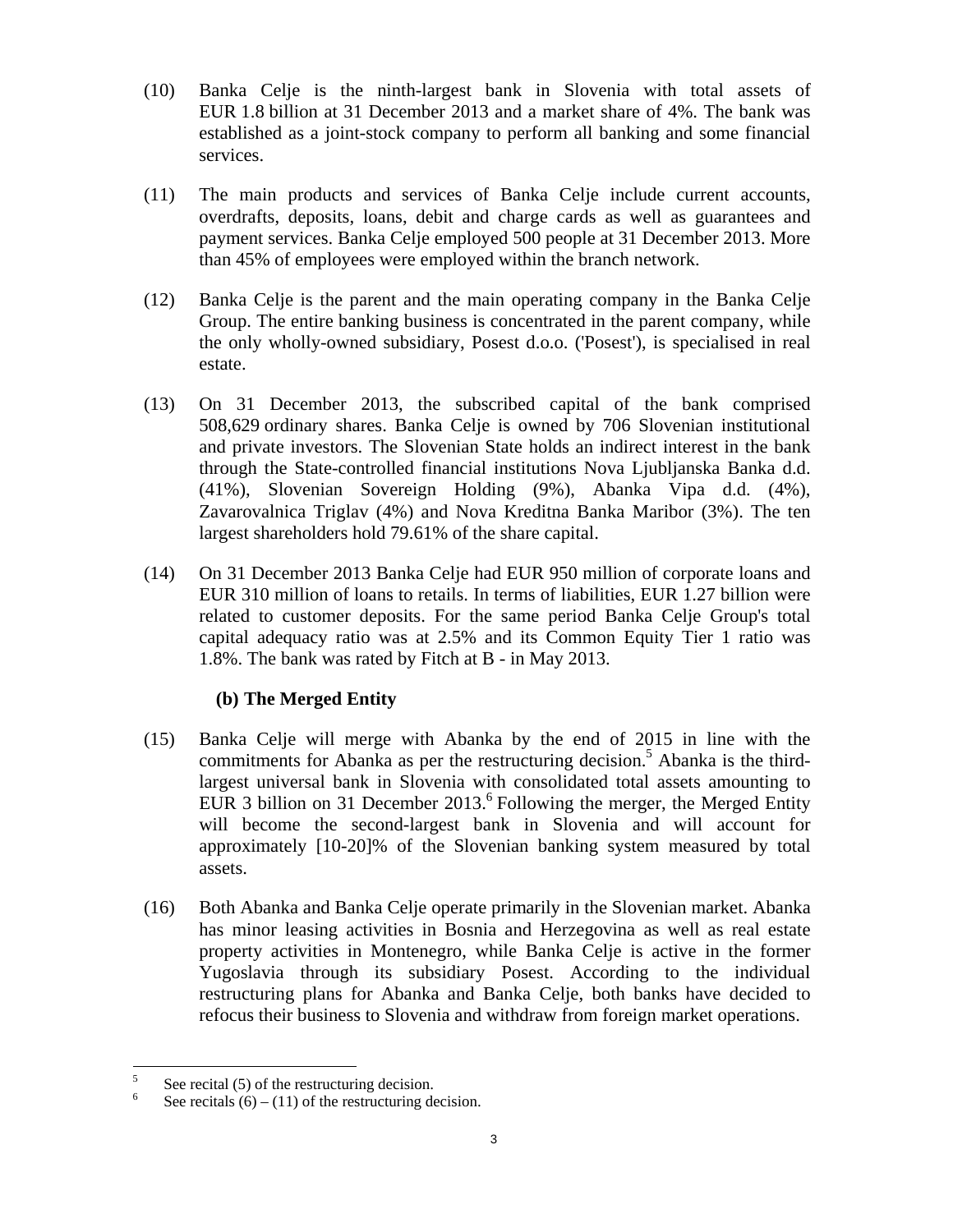# **2.2. The events triggering the measures**

- (17) Since the outset of the financial crisis, Banka Celje has been affected by an increasingly difficult operating environment due to unfavourable market conditions. The crisis exposed the weaknesses that the Slovenian banking industry developed during its boom years preceding the crisis. Banks had relied heavily on wholesale funding and had based their lending decisions on overvalued collaterals and optimistic growth forecasts of their borrowers. Access to cheap and abundant financing coupled with poor credit standards and excessive risk taking, practiced especially among the domestic banks, led to a surge in non-performing loans ('NPL') and net impairment expenses.
- (18) In October 2012 the proportion of NPL to overall bank loans in Slovenia reached 14% (amounting to EUR 7 billion or 19% of Gross Domestic Product). The corporate sector experienced the highest levels of NPL accounting for 24% of total loans. Within the corporate sector, a substantial share of NPL arose from large insolvent construction companies. The NPL of Slovenian domestic banks to private firms was approximately 30% of their total loans, compared to an average NPL ratio of 11% at foreign banks in that sector. The surge in NPL pushed the banks into financial distress, unprofitability and exacerbated loan contraction.
- (19) As the economic crisis progressed, Slovenian banks saw their access to wholesale funding dry up due to declining credit ratings. They responded by focusing more on domestic deposits. Although rates on deposits were initially at historical lows, intensified competition for deposits and rising government bond yields led to increased deposit rates from 2011-2013. Profitability was affected by higher NPL provisioning costs, lower net interest margins, a reduction in banking assets and relatively high operating costs. Those market developments rapidly weakened Banka Celje's financial position.
- (20) In addition to those general market developments, other internal factors also contributed to the difficulties of Banka Celje. They were related to the bank's growth strategy, deficiencies in the corporate governance system and weaknesses in risk management practices.
- (21) Corporate loans increased rapidly under a loan growth target of 15% on annualised basis. At the same time, 10% of the bank's total assets were invested in former Yugoslav countries and were mainly related to real estate projects. Investments in real estate projects in former Yugoslav markets preceding the financial crises were one of the major reasons for the increase in NPL in 2009- 2013. The bank also started to invest into securities (mainly equity) in Slovenia. A significant share of those investments was made in related parties (cross ownership)<sup>7</sup>.
- (22) The corporate governance framework in Banka Celje has been to a large extent determined by the shareholding structure. The State-owned shareholders were

<sup>&</sup>lt;sup>-</sup> Investing in businesses directly or indirectly owned by parties related to Banka Celje's shareholders.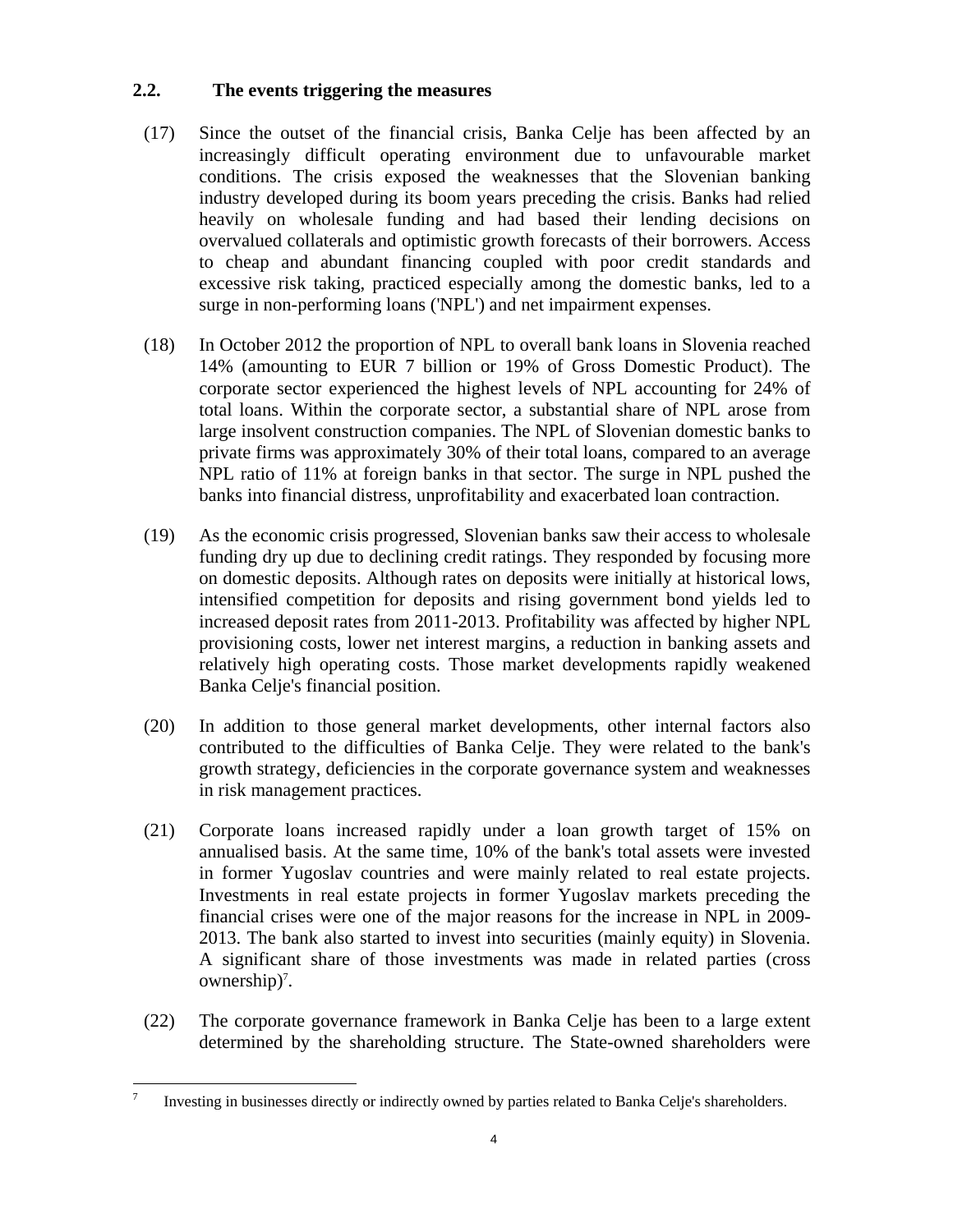able to exercise effective control over the bank's operations through their majority voting rights in the Shareholder's Assembly and their ability to appoint members in Supervisory Board and Management Board and consequently direct the bank's strategy. The corporate governance structures were weak particularly in the areas of internal controls including improper segregation of duties.

(23) The financial crisis revealed certain weaknesses in the risk management practices of Banka Celje. Bank of Slovenia concluded that there was lack of solid and reliable systems to manage credit risk and to monitor portfolios related to credit risk and bank exposures. In addition, policies and procedures for the measurement and management of all important factors and effects of credit risk were not properly prepared and followed.

# **3. THE AID MEASURES**

- (24) To fully recapitalise Banka Celje and ensure its return to viability, Slovenia intends to implement two measures conditional on the implementation of the restructuring plan for the Merged Entity:
	- (i) a State recapitalisation of EUR 190 million; and
	- (ii) a transfer of impaired assets to the Slovenian Bad Asset Management Company  $(BAMC)^8$  amounting to EUR 411.5 million at gross book value. The assets to be transferred had a net book value after impairments of EUR 113.4 million.

# **3.1. Recapitalisation of Banka Celje and capital raising measures**

- (25) Banka Celje took part in the nation-wide Asset Quality Review and Stress testing exercise performed by the consulting firms Oliver Wyman and Ernst & Young in 2013. The results showed a potential capital shortfall by year 2015 of EUR 327 million under a base case scenario and EUR 388 million under a stress case scenario.
- (26) Consequently, Bank of Slovenia asked Banka Celje to prepare a detailed work plan to eliminate the capital shortfall by 31 January 2014 and take measures to close the capital gap by 30 June 2014. That deadline was later extended.
- (27) In 2013 the bank began the process for capital raising measures and identification of a strategic partner, which continued in 2014. As part of that process, KPMG performed a business valuation of the bank's equity as at 30 June 2013. It appeared that at that time there was no interest from potential investors.
- (28) In December 2013 all subordinated debt and certificates of deposit were recognized at fair value on the basis of IAS 39.<sup>9</sup> Consequently, gains in the order of EUR 87.3 million were recognised by Banka Celje on revaluation of subordinated debt.

 $\overline{a}$ 

<sup>8</sup> The BAMC was established in March 2013 as a State-owned entity with the task of facilitating the restructuring of banks and their portfolios with systemic importance that were facing severe solvency, capital adequacy problems.<br> $\frac{9}{2}$  International Accounting St.

International Accounting Standards.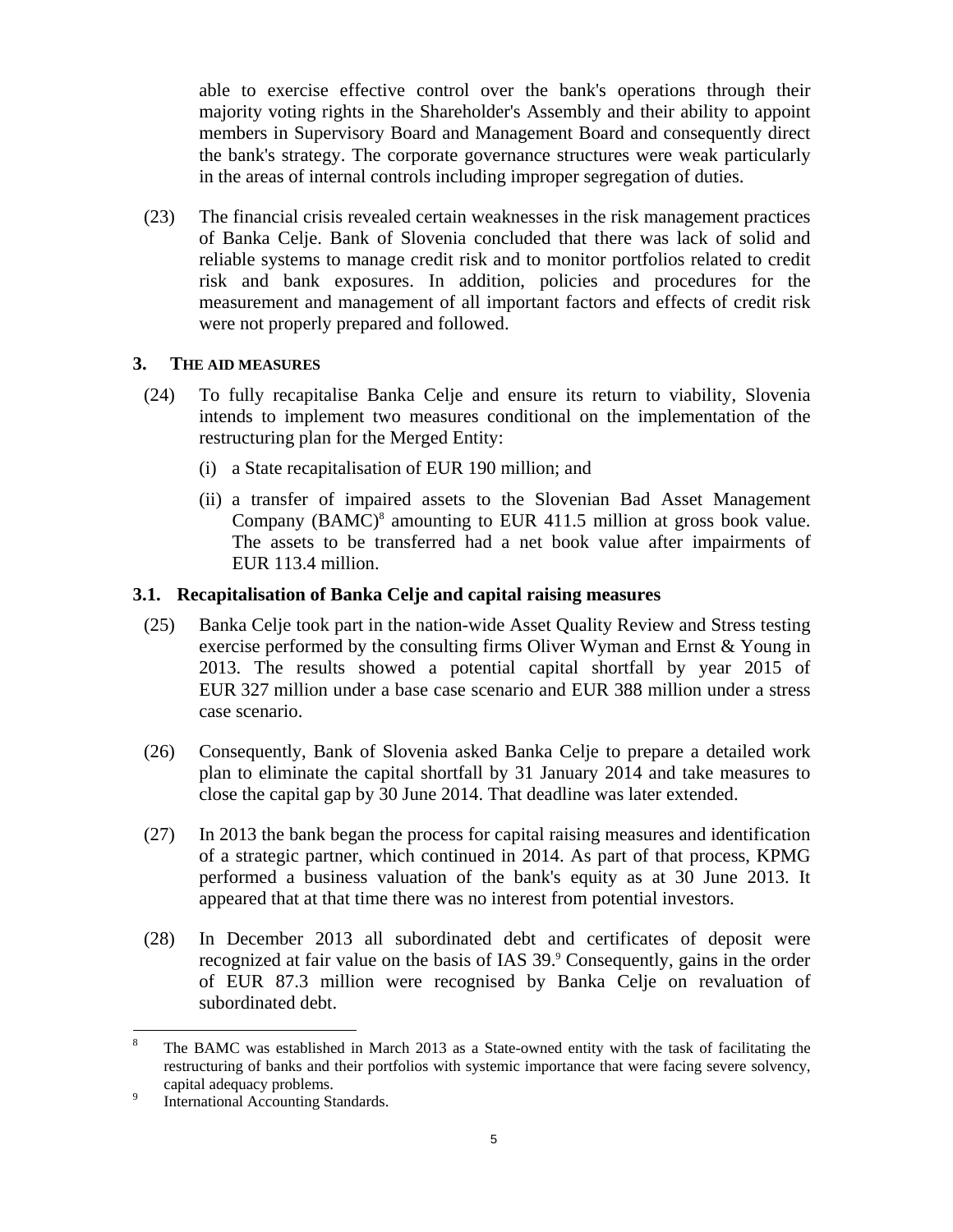- <span id="page-5-0"></span>(29) In January 2014 an external consultant<sup>10</sup> was commissioned to identify private investors interested in the recapitalisation of Banka Celje. The invitation to participate in the Banka Celje's recapitalisation process was submitted to 38 institutions. That process revealed that there was very limited interest from potential private investors and was therefore terminated. The main reason indicated for the negative investor reaction was the macroeconomic situation in Slovenia and the lack of interest in investments in the Slovenian banking sector.
- <span id="page-5-1"></span>(30) On 11 March 2014, Bank of Slovenia requested Banka Celje to raise additional capital by 25 April 2014.
- (31) On 11 April 2014 at the Shareholder's meeting of Banka Celje, it was proposed to increase share capital by issuing new ordinary shares amounting to at least EUR 160 million. The invitation to subscribe to the new share issue was sent to the existing shareholders, the holders of subordinated debt as well as to some new investors but turned out to be unsuccessful.
- (32) In April 2014, Ernst & Young performed a valuation which indicated that the capital and subordinated debt of Banka Celje were not sufficient to cover existing losses.
- (33) Under those circumstances, due to the absence of any private solution, Banka Celje applied for State aid.
- (34) Following the submission of its standalone restructuring plan in April 2014, Banka Celje received the agreement of Bank of Slovenia on the extension of the deadline for the recapitalisation until a decision of the Commission had been received.
- (35) In December 2014, Slovenia has notified a recapitalisation in favour of Banka Celje in the amount of EUR 190 million to be implemented on a standalone basis but to be assessed in the context of the merger with Abanka. Based on a capital need of EUR 388 million identified in the stress test, the proposed recapitalisation of EUR 190 million results in a capital gap of Banka Celje of EUR 198 million that still to be filled.
- <span id="page-5-2"></span>(36) Bank of Slovenia has provided the Commission with a list of additional capital measures that have to be taken into account to explain the EUR 198 million gap between the capital need identified in the stress test and the envisaged recapitalisation. That list contains the following measures:
	- (a) Bail-in of subordinated debt (EUR 92 million of par value);
	- (b) The BAMC transfer (EUR 16 million through positive difference between transfer value and book value and interest income on capital bonds);

 $10\,$ Raiffeisen Centrobank.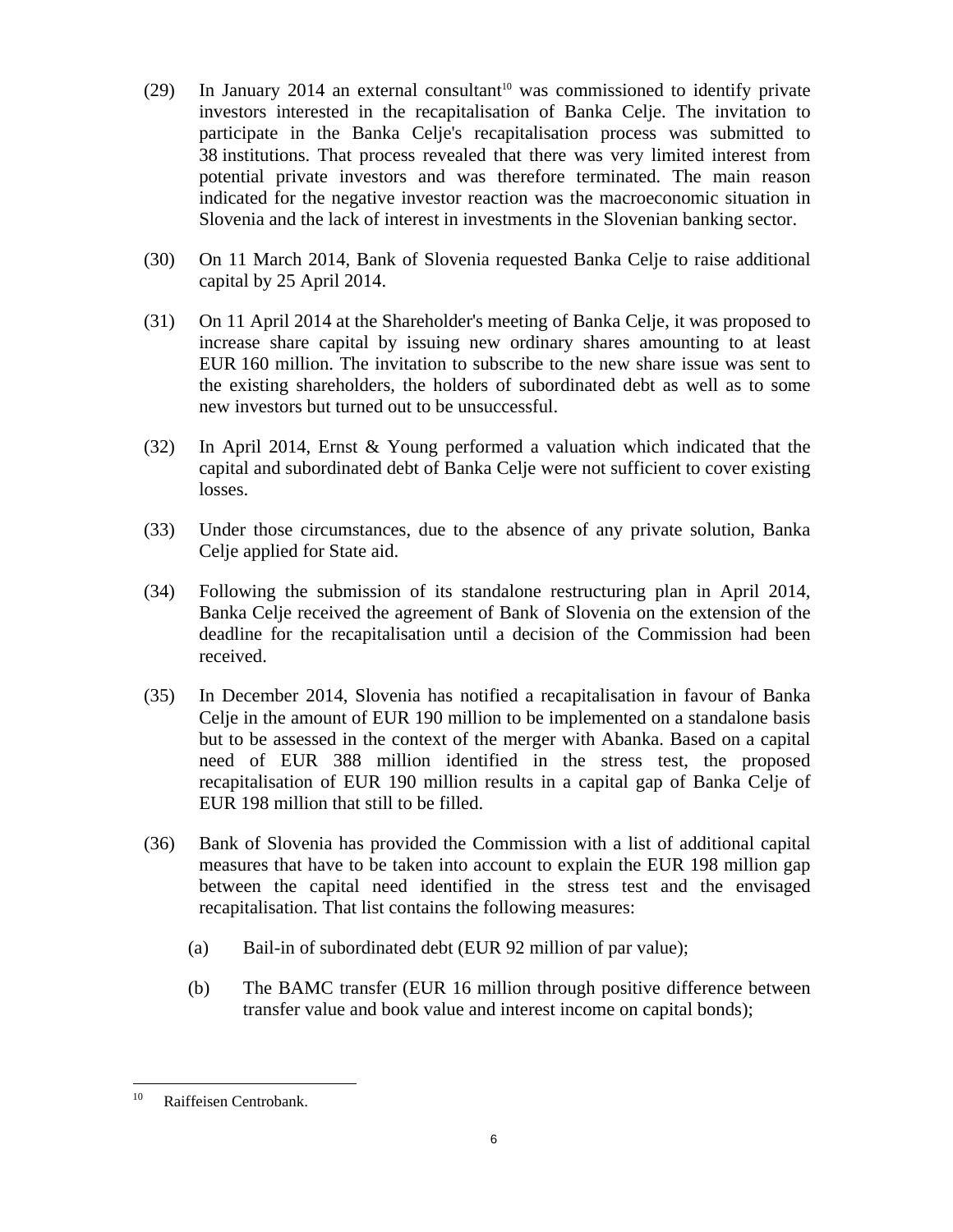- (c) Over-performance in Risk-Weighted Assets ('RWA') reduction compared to the stress test scenario (EUR 54 million at the end of 2014);
- (d) Higher operating profits than planned in the stress test scenario (EUR 7 million in 2013 and 2014) and extra-ordinary profits through already executed asset and collateral sales (EUR 29 million in 2013 and 2014);



# **3.2. Transfer of impaired assets to the BAMC**

(37) The restructuring plan is based on a transfer of non-performing assets from Banka Celje to the BAMC.

### *a. Objective*

- (38) Banka Celje will benefit from an impaired asset measure by transferring a portfolio of impaired assets to the BAMC. The aim of that measure is to remove uncertainty about the future value of the bank's most problematic asset portfolio and ensure that Banka Celje and the Merged Entity will concentrate on the implementation of the restructuring plan.
	- *b. Set up and characteristics*
- (39) Slovenia established the BAMC to support the stability of the banking sector. The overall objective of the BAMC is the management and orderly divestment of the assets it receives, maximising their recovery. In pursuing that activity, the BAMC contributes to the restructuring of the financial system, while minimising the use of public funds and avoiding market distortions as much as possible.
- (40) The BAMC may acquire or cover risks, in particular from assets, securities, derivatives, rights and obligations from approved loans or guarantees with the associated collateral. The BAMC will pay Banka Celje the established transfer value with State-guaranteed debt securities issued by the BAMC. The transfer value of the assets transferred to the BAMC will be set equal to their Real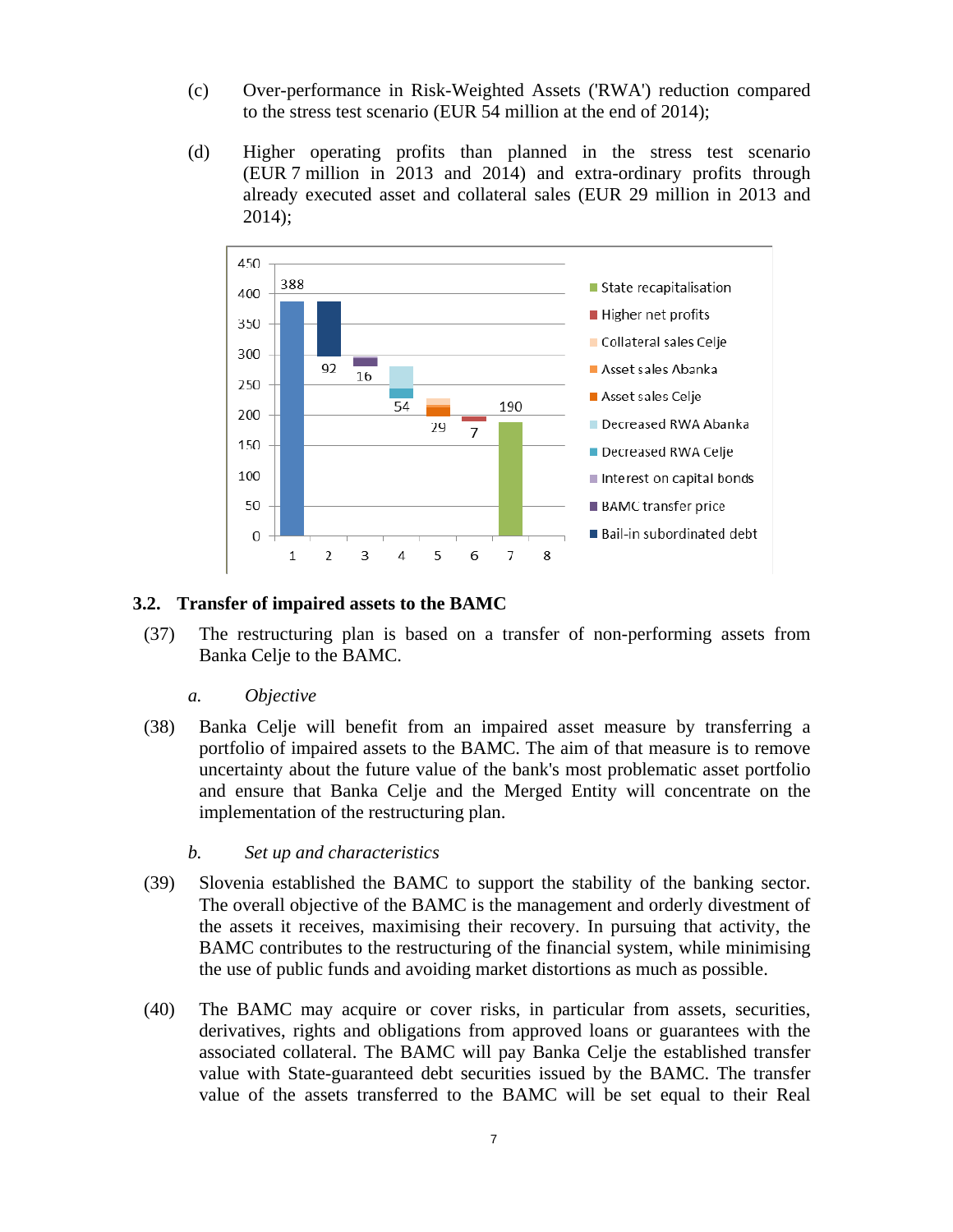Economic Value ('REV') as established by the Commission's external and independent experts in line with the State aid rules.

- *c. Scope of the transfer of impaired assets and loans*
- (41) The Slovenian authorities have submitted a list of non-performing assets selected for the transfer to the BAMC by Banka Celje.
- (42) Banka Celje sent a list containing [90-100] clients connections for which loans are to be transferred and securities in seven private companies to be transferred to the BAMC with total gross exposure, before impairment provisions, of around EUR [400-450] million as of 30 September 2014.<sup>11</sup> The portfolio comprises EUR [350-400] million of loans (ca. EUR [100-150] million of exposure net of impairment provisions) and EUR [10-20] million of securities (ca. EUR [0-5] million net of impairment).
- (43) The loans to be transferred to the BAMC are divided into five customer segments: financial ([20-30]% of gross exposure), construction ([10-20]%), manufacturing ([10-20]%), consulting ([10-20]%) and other ([20-30]%). At 30 June 2014, around [60-70]% of loans and assets to be transferred to the BAMC (by gross exposure) have been rated 'E' (bankruptcy status) and [30-40]% rated 'D' (default). [10-20]% of the overall transferred loans and assets are considered performing (rated 'B' or 'C').
- (44) The Commission has conducted an assessment of the portfolio with the assistance of external experts.
	- *d. The transfer value*
- (45) The REV of the assets of Banka Celje, as assessed initially by Slovenia, amounted to EUR [150-200] million or [30-40]% of the gross book value of those assets compared to a net book value after impairments of EUR 113.4 million. Slovenia committed that the transfer value of the assets to the BAMC will be equal to their REV as established by the Commission's external experts in line with the State aid rules. In return of the asset transfer, Banka Celje will receive EUR 127 million of bonds from the BAMC in a single tranche with a maturity of 3.5 years.
	- *e. Market price*
- (46) Given that for most of the securities selected for transfer to the BAMC there is no active market, no market price has been provided by Slovenia. The Commission has requested external experts to also determine the current market value of the portfolio.

# **4. THE RESTRUCTURING PLAN AND COMMITMENTS**

(47) The Slovenian authorities have submitted a restructuring plan covering the period from 1 January 2014 until 31 December 2015 for Banka Celje on a stand-alone

 $11\,$ An initial list of assets to be transferred was provided already in May 2014. It has since been updated, most recently on 16 October 2014.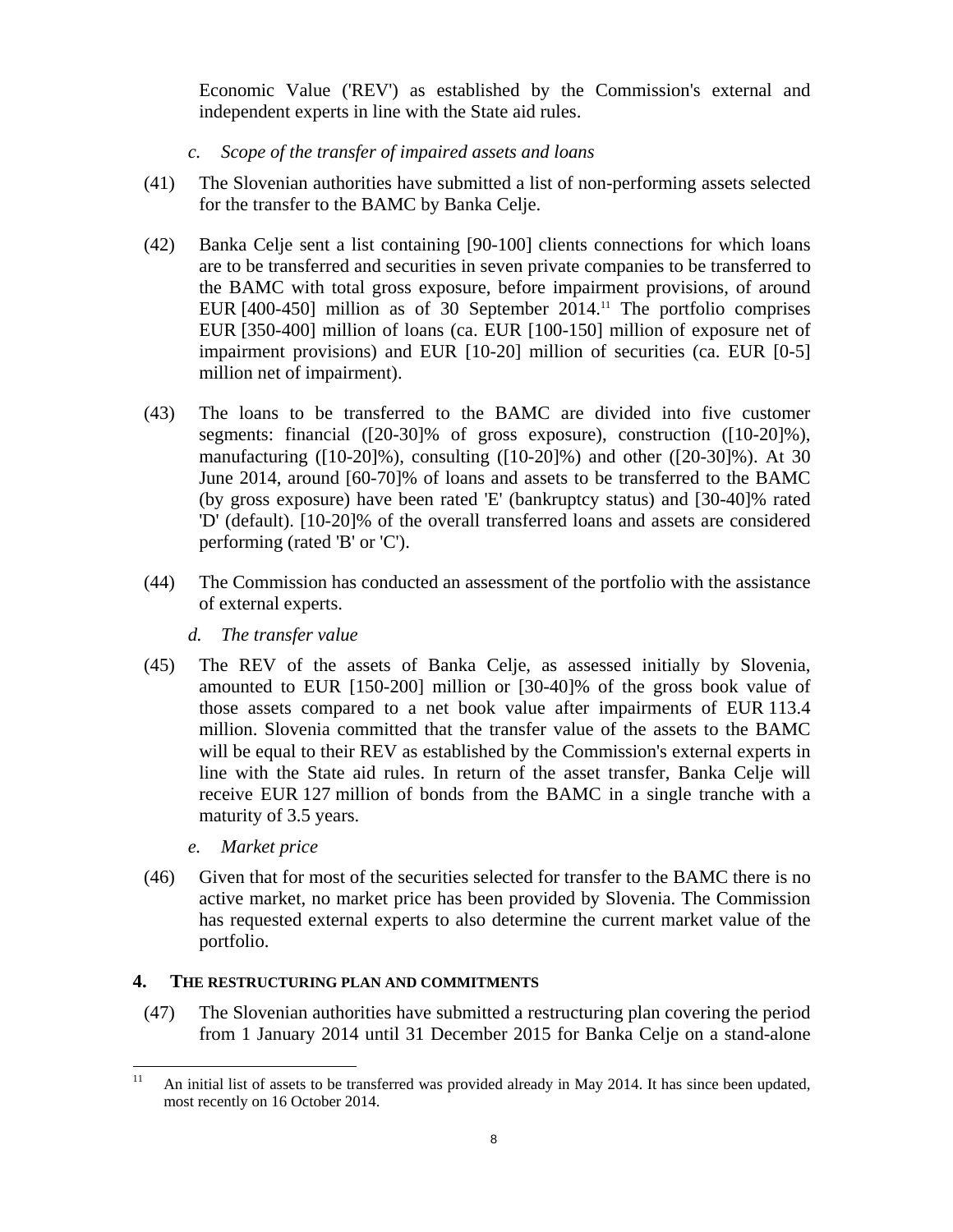basis and the period from 1 January 2016 until 31 December 2019 for the Merged Entity

- (48) The main pillars of the restructuring plan for Banka Celje and the Merged Entity are threefold, namely: i) enhanced corporate governance and risk management frameworks, ii) a shift of the business model from corporate lending to retail and small and medium-sized enterprises ('SME') lending, and iii) a restoration of the profitability drivers (e.g. decrease of NPL, risk-based credit pricing and a cost reduction programme). The restructuring plan includes financial projections under a base scenario and under a stress scenario for Banka Celje until 31 December 2015 and the Merged Entity until 31 December 2019.12
- (49) The restructuring plan of Banka Celje and the Merged Entity envisages measures to restore viability, mitigate distortions of competition and ensure own contribution and burden-sharing from Banka Celje and the Merged Entity until 31 December 2019. The major issues with regard to restoring Banka Celje and the Merged Entity's viability are: (i) the implementation of up-to-date corporate governance structures and arrangements to ensure that decisions are businessoriented; and (ii) the overhaul of the banks' credit policies and risk management processes, especially in the management of credit risk.

# <span id="page-8-0"></span>Definition of restructuring period

- (50) In the following, the 'restructuring period' means the period starting from the date of adoption of this decision and ending on 31 December 2019. The restructuring period is divided into the following two consecutives phases:
	- the 'Pre-Merger Period' is defined as the period between the date of adoption of this decision and […], i.e. the date at which the merger of Banka Celje and Abanka becomes effective;
	- the 'Post-Merger Period' is defined as the period between […], the date at which the merger of Banka Celje and Abanka becomes effective and 31 December 2019, the end date of the restructuring period.

# *4.1 Restructuring plan*

# 4.1.1 Restructuring plan pre-merger period for Abanka

(51) During the pre-merger period defined in recita[l \(50\)](#page-8-0), the restructuring plan of Abanka described in Abanka's restructuring decision is applicable.<sup>13</sup>

# <span id="page-8-1"></span>4.1.2 Restructuring plan pre-merger period for Banka Celje

- (52) Banka Celje will discontinue equity trading for its own account and asset management for clients.
- (53) Insufficient risk-management and lack of knowledge of foreign markets have led to particularly high losses with foreign clients. Consequently, Banka Celje will

 $12$ <sup>12</sup> According to financial projections performed by the bank.<br><sup>13</sup> Public decision available by foll

<sup>&</sup>lt;sup>13</sup> [Public decision available by following the fo](http://ec.europa.eu/competition/state_aid/cases/251840/251840_1583043_100_2.pdf)llowing link: http://ec.europa.eu/competition/state\_aid/cases/251840/251840\_1583043\_100\_2.pdf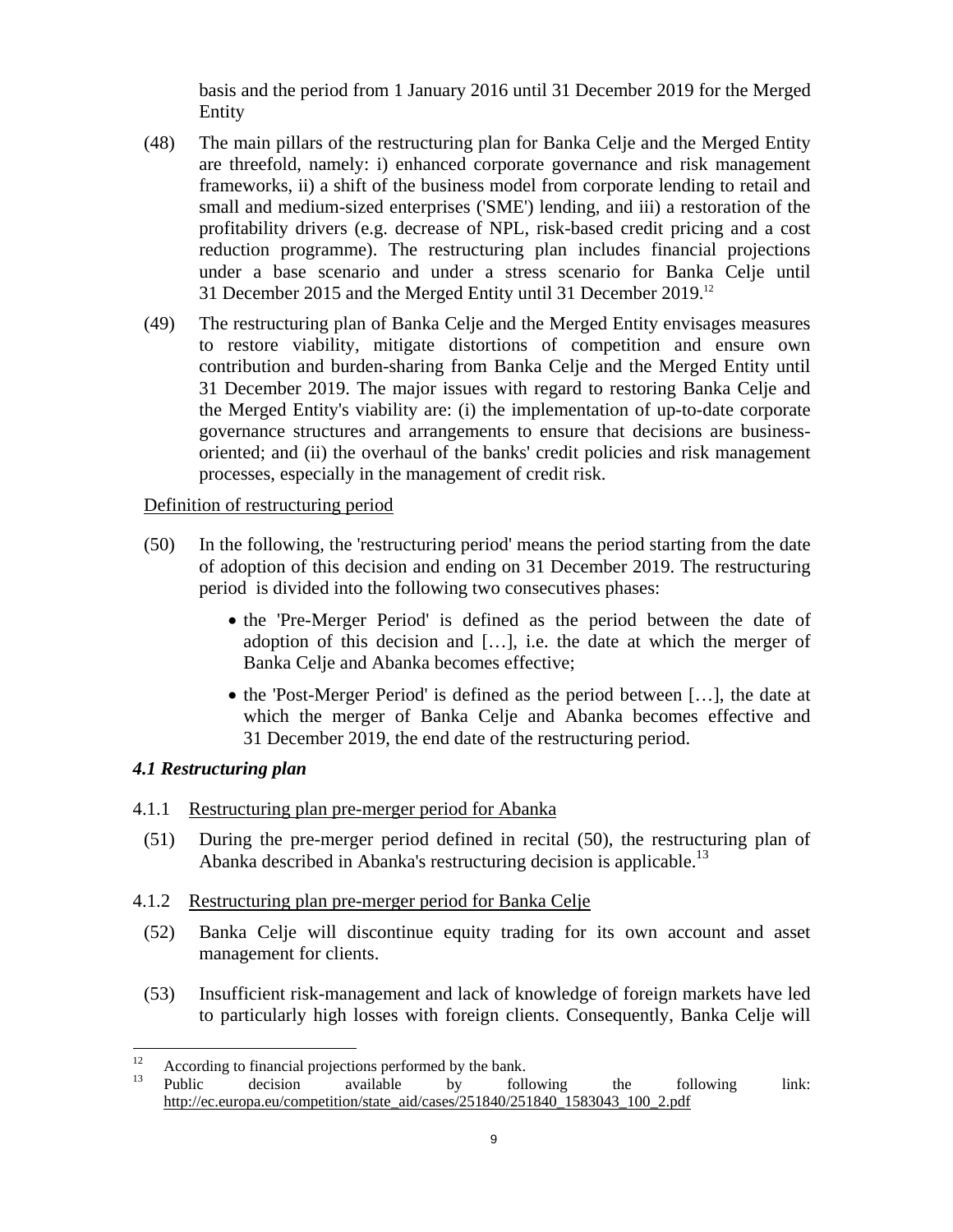not undertake any new credit activities with corporate clients incorporated outside Slovenia and/or that are not members of groups whose headquarter or final beneficiary is incorporated in Slovenia. Banka Celje will limit its activities with such clients to the orderly execution and management of existing credit contracts.

- <span id="page-9-4"></span><span id="page-9-1"></span>(54) Banka Celje will reduce its balance sheet size to EUR [1000-1500] million by 31 December 2015 and apply new lending, governance and risk policies.
- (55) Banka Celje will divest or wind down subsidiaries and participations:
	- (a) Banka Celje will reorganize its subsidiary Posest into a special purpose vehicle ('SPV') focusing on the collection of non-performing loans in former Yugoslavia and, if necessary, in Slovenia. The divestment of Posest is deemed to be completed once that company has been liquidated or wound down or Banka Celje has concluded a binding sale and purchase agreement.
	- (b) Banka Celje will terminate its leasing and factoring activities.
	- (c) Banka Celje will close [0-5] non-profitable agencies and consolidate the staff from one office building into other premises […].
- <span id="page-9-2"></span>(56) Banka Celje will ensure that the RWA will be capped to EUR [1000-1500] million at […]. Banka Celje will not engage in any new credit activities with corporate clients incorporated outside Slovenia.
- <span id="page-9-5"></span>(57) Banka Celje will reduce its operating costs (including among others staff and administration costs as well as amortization) at the Group level (excluding oneoff extraordinary costs of non-recurrent nature, e.g. restructuring expenses) to achieve either a cost-to-income ratio below [50-60]% in each year during the restructuring period, or – in case the cost-to-income ratio is above  $[50-60]\%$  – absolute target levels of EUR [30-40] million by 31 December 2014 and EUR [30-40] million by 31 December 2015.
- <span id="page-9-0"></span>(58) To ensure adequate participation of existing investors in Banka Celje's restructuring, the bank will write down in full its shareholders' equity and the outstanding subordinated debt prior to the recapitalisation.
- (59) The restructuring plan envisages a recapitalisation and a transfer of assets to the BAMC. The recapitalisation and the transfer of assets will improve the capital by increasing Banka Celje's Tier 1 ratio from 1.8 % at 31 December 2013 to 15.7% by 31 December 2014.
- <span id="page-9-3"></span>(60) Banka Celje will clean its balance sheet through the transfer of a portfolio of impaired assets, including essentially NPL, to the BAMC in the context of an impaired assets measure. The transfer value of the assets will be equal to their REV as determined by the Commission with support of external experts in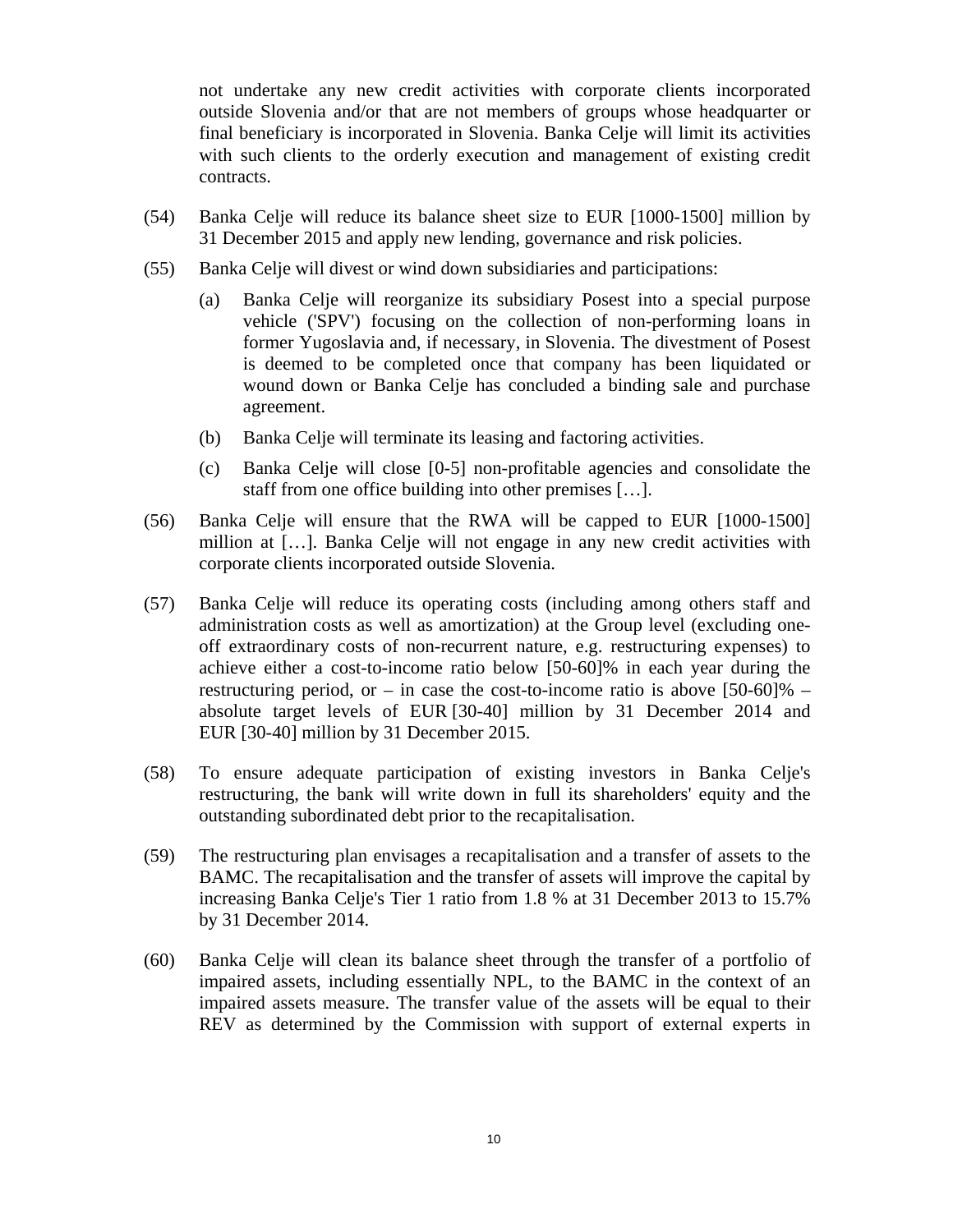compliance with the State aid rules set forth in the Impaired Assets Communication.<sup>14</sup>

- (61) As a result of the restructuring plan, and in particular the transfer of assets to the BAMC, Banka Celje's NPL ratio will decrease from 33.4% on 31 December 2013 to 19.2% immediately after the transfer. Total assets will decrease from EUR 1 816 million on 31 December 2013 to EUR 1 409 million on 31 December 2015 and RWA from EUR 1 378 million to EUR 1 171 million over the same period.
- <span id="page-10-2"></span>(62) Banka Celje will not treat Slovenian State-owned companies more favourably than non-State-owned companies. Banka Celje will provide to the Monitoring Trustee an annual report comparing the lending conditions applied to Stateowned companies and to similar private companies.
- 4.1.3 Restructuring plan post-merger period
	- (63) The Merged Entity will conduct activities previously conducted by Abanka and Banka Celje and implement a more controlled way of lending with better risk management and corporate governance. The Merged Entity will focus on the provision of banking and insurance services related to individual and business customers as well as financial market services. The Merged Entity will have a sole focus on the Slovenian market and will pursue the withdrawal from market operations initiated by Abanka and Banka Celje.

#### <span id="page-10-1"></span>Risk management and operational efficiency

- (64) The Merged Entity will reduce its group total balance sheet from EUR 4 865 million as at 31 December 2013<sup>15</sup> to EUR [3000-3500] million by 31 December 2019.
- <span id="page-10-0"></span>(65) The Merged Entity will ensure that the RWA will be capped according to the following schedule (outstanding volume, including credit, market and operational risk):
	- 31 December 2016: EUR [2500-3000] million
	- 31 December 2017: EUR [2500-3000] million
	- 31 December 2018: EUR [2500-3000] million
	- 31 December 2019: EUR [2500-3000] million
- (66) The Merged Entity will close additional branch offices in order to reach the total amount of [50-60] branch offices by […] and limit the total amount of branch offices during the restructuring period to [50-60] in order to be able to respond to possible additional market demand.

 $14$ 14 Communication from the Commission on the treatment of impaired assets in the Community banking sector, OJ C 72, 26.03.2009, p. 1.<br><sup>15</sup> All 31 December 2013 values for the Merged Entity are calculated on a pro-forma basis as the sum of

the equivalent values for Abanka and Banka Celje.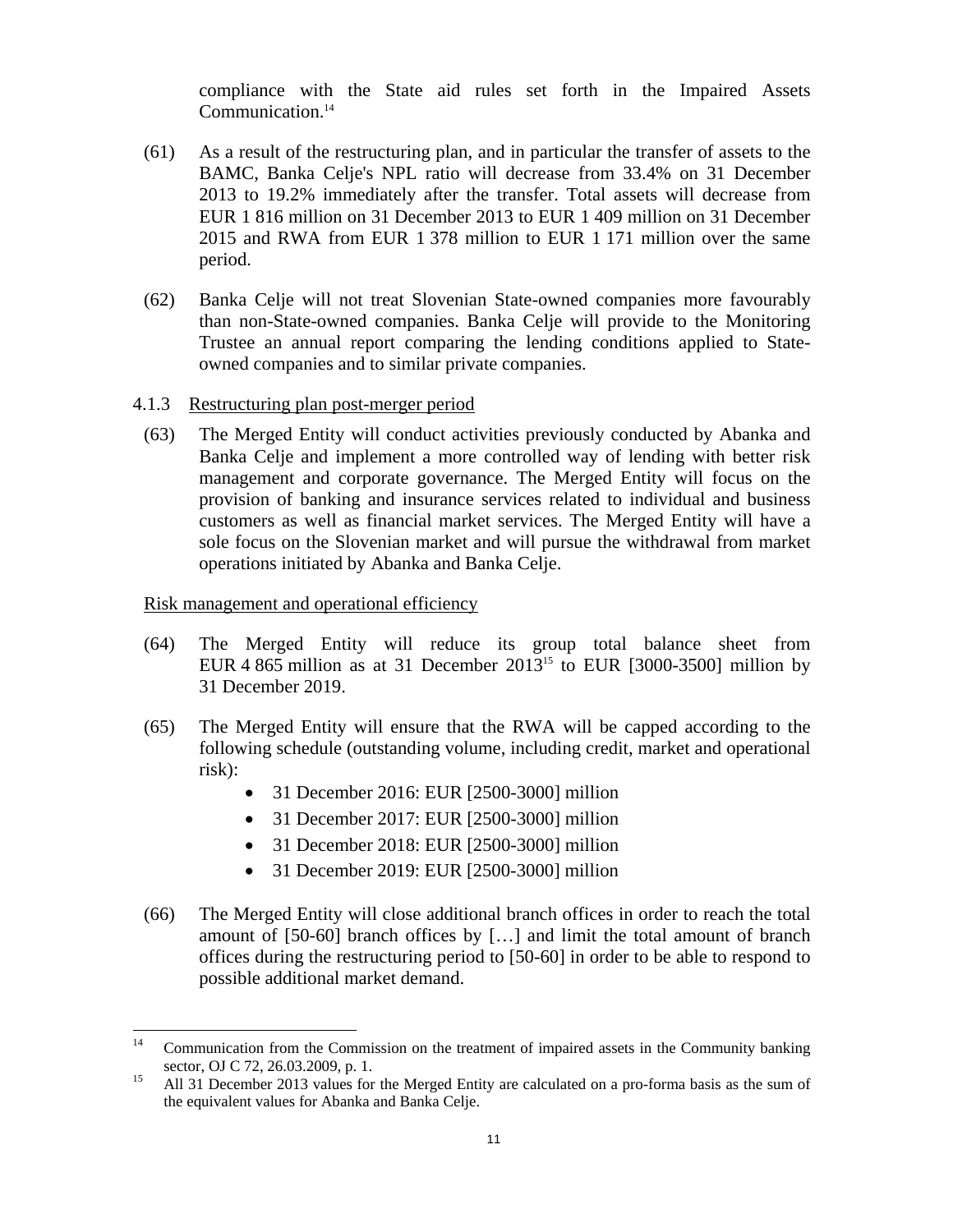- <span id="page-11-1"></span>(67) The Merged Entity will follow the engagements of Abanka and Banka Celje to not engage in equity trading for its own account, asset management for clients, or any new credit activities with corporate clients incorporated outside Slovenia.
- <span id="page-11-5"></span>(68) The Merged Entity will reduce its operating costs at the Group level (excluding one-off extraordinary costs of non-recurrent nature, e.g. restructuring expenses) to achieve either a cost-to-income ratio below [50-60] % for each year during the restructuring period, or – in case the cost-to-income ratio is above [50-60]  $%$  – to absolute target levels of EUR [80-90] million by […], EUR [70-80] million by 31 December 2017, EUR [60-70] million by 31 December 2018 and EUR [70- 80] million by 31 December 2019.
- <span id="page-11-2"></span>(69) The individual commitments for the winding down of subsidiaries, branches and participations of both banks are also applicable to the Merged Entity.
- (70) The Merged Entity will further review its incentive and remuneration policies in order to ensure that they do not encourage unreasonable risk-taking, are geared towards long-term and sustainable goals, and are transparent and compliant with the Committee of European Banking Supervisors Guidelines on remuneration policies and practices of 10 December 2010 published on the European Banking Authority's (EBA) website.<sup>16</sup> The total remuneration to any board member and employee performing special work will be capped, in line with point 38 of the 2013 Banking Communication.<sup>17</sup> Until 31 December 2019 such remuneration will not exceed the higher of 15 times the national average salary in Slovenia or 10 times the average salary of Abanka, Banka Celje […] and the Merged Entity […].
- <span id="page-11-3"></span>(71) The Merged Entity will overhaul its risk management process and in particular the Merged Entity will price every new loan (considering as new loan any new business not related to an existing transactions) by using an appropriate internal pricing tool no later than […] or (in the case of mass market retail and SME exposures) using appropriate internal pricing guidelines. Pricing for new loans will be considered adequate if the new loan contributes to achieve a positive Return on Equity ('RoE') before tax of at least [5-10]% in 2016 (from […] onwards), [5-10]% in 2017 and [10-20]% in 2018 and 2019 on either the individual loan or on each client relationship.
- <span id="page-11-4"></span><span id="page-11-0"></span>(72) The Merged Entity will also retreat from lending to financial holding companies, limit new lending to real estate projects to [5-10]% of the bank's capital, and limit concentration risks to single corporate clients groups to [5-10]% of the Merged Entity's capital.
- (73) The Merged Entity's net income will amount to EUR [20-30] million on 31 December 2019. The restructuring plans of Banka Celje and the Merged

 $\overline{a}$ 

<sup>16</sup> See EBA's website: https://www.eba.europa.eu/cebs-archive/news-and-communications/view-news/- /asset\_publisher/i1F84J08jzXT/content/cebs-guidelines-on-remuneration-policies-and-practices 17 Communication from the Commission on the application, from 1 August 2013, of State aid rules to

support measures in favour of banks in the context of the financial crisis ('the 2013 Banking Communication'), OJ C 216, 30.7.2013, p. 1.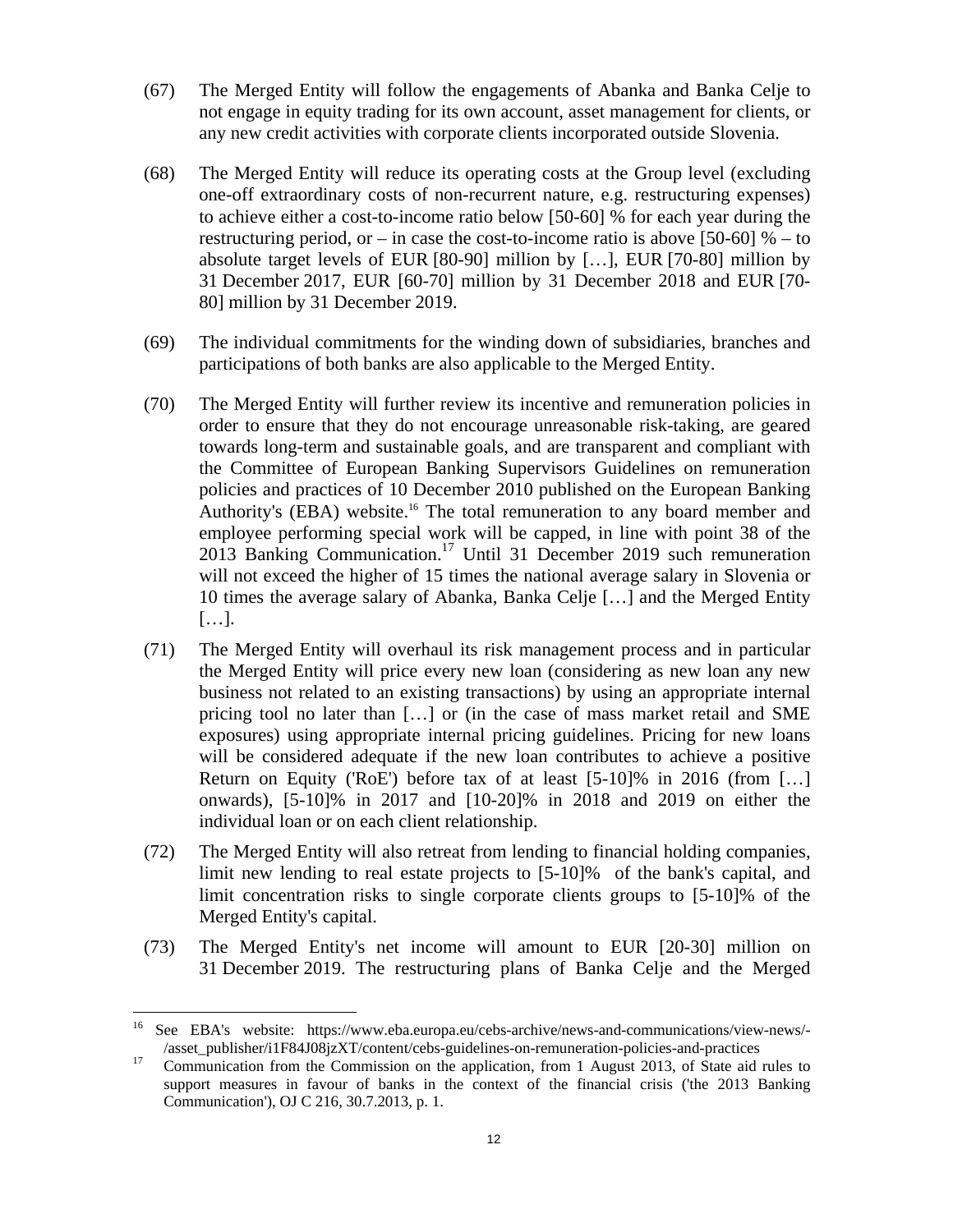Entity provide financial projections over the period 2014-2019 pointing to a Capital Adequacy Ratio of [10-20] % at 31 December 2019 and a RoE of [5- 10]% at the end of the restructuring period. Those indicators however do not take into account the excess capital generated by the Bank over the restructuring period which the Merged Entity intends to pay partly back to the State through a capital repayment mechanism.18

<span id="page-12-3"></span>(74) The Merged Entity will not treat Slovenian State-owned companies more favourably than non-State-owned. The Merged Entity should provide to the Monitoring Trustee throughout the restructuring period an annual report comparing the lending conditions applied to State-owned companies and to similar private companies.

# <span id="page-12-0"></span>Change in corporate governance

- (75) The corporate governance commitments seek to ensure that the management board of the Merged Entity will have the sole powers and responsibilities for managing the day-to-day business of the bank independently and in the sole interest of the bank.
- <span id="page-12-1"></span>(76) The arm's length principle will apply to the relationship between the Merged Entity and its shareholder, the Republic of Slovenia. Slovenia commits not to intervene in the appointment of supervisory board members and executives other than through the exercise of its shareholder rights under ordinary Slovenian corporate law. Two-thirds of the seats and voting rights on the supervisory board and its committees will be allocated to independent experts.
- <span id="page-12-2"></span>(77) The Merged Entity will put in place an independent and objective internal audit function. The Merged Entity will follow a prudent and sound business policy geared towards sustainability while implementing the planned measures.

# *4.2 Commitments*

- (78) As an integral part of the restructuring plan, Slovenia submitted a number of commitments that apply to both Banka Celje (during the pre-merger period) and to the Merged Entity (during the post-merger period). A detailed list of all commitments is provided in the Annex.
- (79) All the commitments shall apply throughout the restructuring period. Commitments cease to apply earlier if Slovenia sells all its shareholding in the Merged Entity after […], unless an individual commitment states otherwise.
- (80) In order to ensure that the commitments for Banka Celje and the Merged Entity are implemented, a monitoring trustee will be appointed. The mandate of the monitoring trustee will apply throughout the restructuring period for Banka Celje and the Merged Entity.

# Abanka's commitments during the pre-merger period

 $18\,$ See recitals  $(86)$  and  $(166)$ .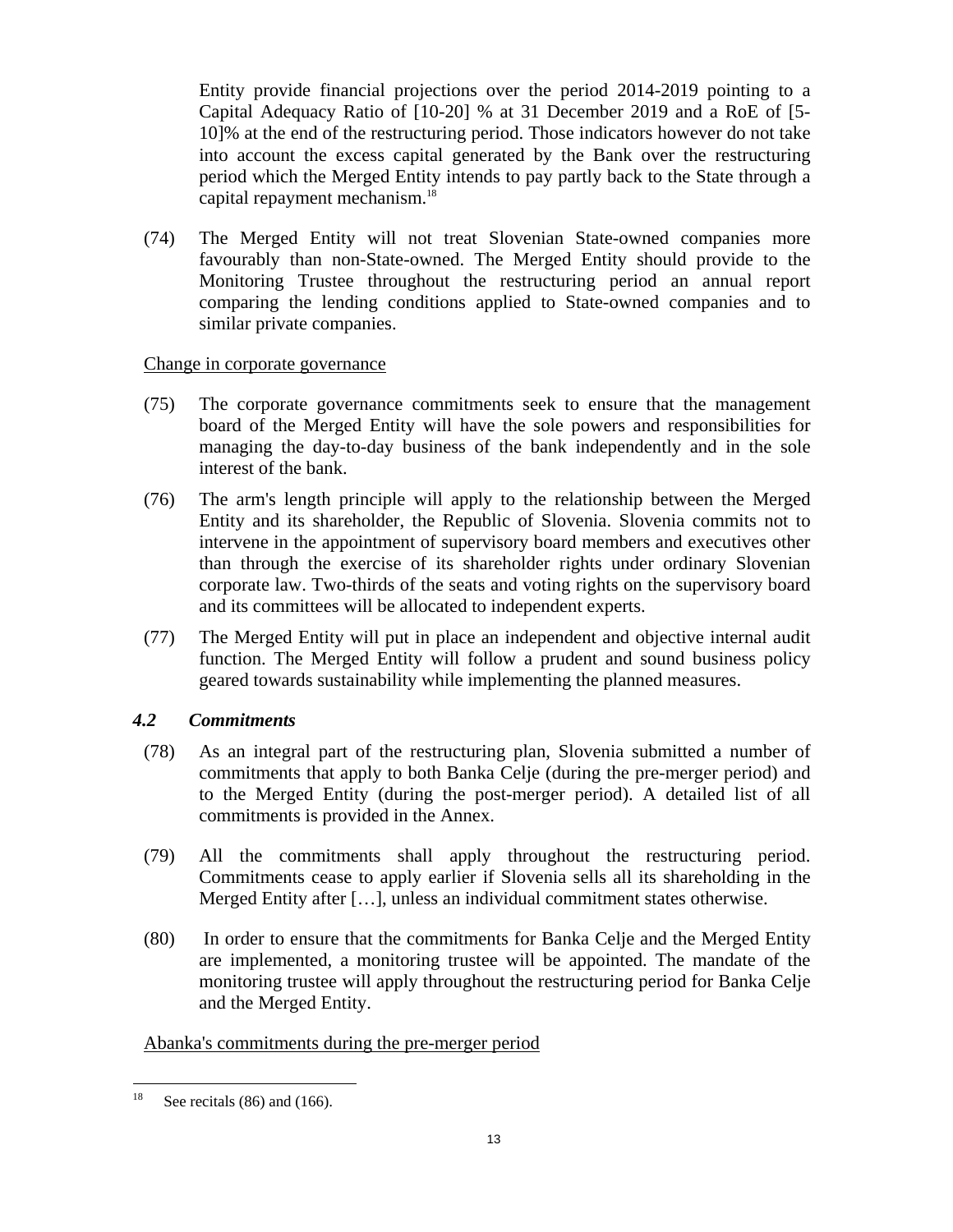(81) Before the date at which the merger of Banka Celje and Abanka becomes effective, all commitments of Abanka's restructuring decision remain applicable. After the merger becomes effective, the commitments of the restructuring decision will be replaced by the commitments applying to the Merged Entity.

### 'Behavioural' commitments for Banka Celje and the Merged Entity

- (82) Both Banka Celje and the Merged Entity will comply during the whole restructuring period with an acquisition ban and a ban on advertising and aggressive commercial practices.
- (83) The commitments of Banka Celje and the Merged Entity also include a coupon ban, a dividend ban and a capital repayment mechanism.
- (84) For both Banka Celje and the Merged Entity, the coupon ban applies only to capital instruments outstanding at the time of the present Decision, unless those payments stem from a legal obligation, and encompasses also a commitment not to call or buy back those instruments without prior approval of the Commission. Nevertheless, the coupon ban does not apply to newly issued capital instruments (meaning instruments issued after the adoption by the present Decision), provided any payment of coupons on such newly issued capital instruments will not create a legal obligation to make any coupon payments on the Merged Entity's securities existing at the moment of the adoption of the present Decision.
- <span id="page-13-0"></span>(85) Under the capital repayment mechanism and dividend ban Banka Celje will not pay dividends for fiscal years 2014 and 2015.
- (86) Under the capital repayment mechanism and dividend ban the Merged Entity may pay dividends under certain conditions:
	- (a) for fiscal years  $[\dots]$  and  $[\dots]$  it may pay the lower amount of (i)  $[\dots]$  of the excess capital above the applicable minimum CET1 capital requirement under Union and Slovenian law (including pillar 1 and 2) plus a capital buffer of [...] basis points of RWA, or (ii) the net income for the relevant year;
	- (b) for fiscal years  $[\dots]$  and  $[\dots]$  it may pay the lower amount of (i)  $[\dots]$ % of the excess capital above the applicable minimum CET1 capital requirement under Union and Slovenian law (including pillars 1 and 2) plus a capital buffer of [...] basis points; of RWA or (ii) the net income for the relevant year.
- <span id="page-13-1"></span>(87) Any possible recapitalisation by Banka Celje or the Merged Entity of its subsidiaries via equity injections will be subscribed at the lowest of (i) [20-30]% discount to the share price (after adjustment for the 'dilution effect') immediately prior to the announcement of the capital injection, or (ii) the lowest price at which other shareholders of Banka Celje's subsidiaries will contribute to the recapitalisation of subsidiaries. The 'dilution effect' can be quantified using generally accepted market techniques (for instance, the theoretical ex-rights price ('TERP')).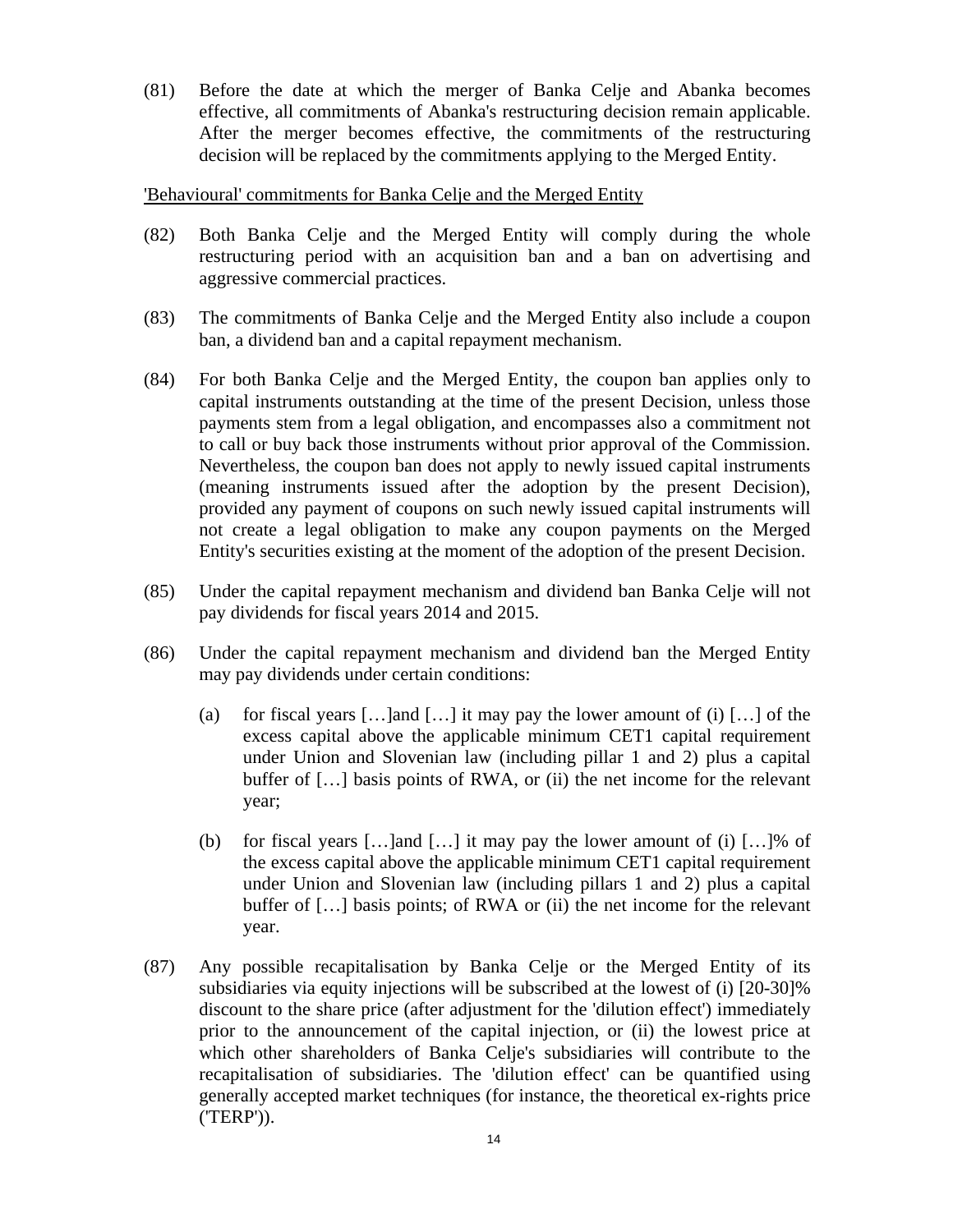## Other commitments for Banka Celje and the Merged Entity

- (88) Based on the restructuring plans submitted for Banka Celje and the Merged Entity, Slovenia also commits to implement the following measures and actions to achieve the objectives listed in the restructuring plan of Banka Celje and the Merged Entity, namely:
	- ensure adequate burden-sharing as described in recit[al \(58\)](#page-9-0);
	- divest and wind down subs[idiarie](#page-9-1)s, [branch](#page-11-0)es and participations of Banka Celje as described in recitals (55) and (66);
	- discont[inue e](#page-8-1)qu[ity tra](#page-11-1)ding and asset management activities as described in recitals  $(52)$  and  $(67)$ ;
	- cap credit activities in terms of RWA as described in recita[ls \(56\)](#page-9-2) an[d \(65\)](#page-10-0);
	- discont[inue](#page-9-3) op[eration](#page-11-1)s with foreign corporate clients as described in recitals  $(53)$  and  $(67)$ ;
	- define and implement [new c](#page-11-2)[orpor](#page-12-0)[ate go](#page-12-1)ve[rnance](#page-12-2) and remuneration policies as described in recitals  $(70)$ ,  $(75)$ ,  $(76)$  and  $(77)$ ;
	- ove[rhaul](#page-11-4) risk management and credit policies as described in recita[ls \(71\)](#page-11-3) and (72);
	- recapitalise subsidiaries under strict condit[ions a](#page-9-4)s d[escribe](#page-10-1)d in recit[al \(87\)](#page-13-1);
	- reduce balance sheet as described in recitals (54) and (64);
	- reduce costs as described in recita[ls \(57\)](#page-9-5) an[d \(68\)](#page-11-5);
	- not treat mor[e favo](#page-10-2)ura[bly Sl](#page-12-3)ovenian State-owned companies as described in recitals and (62) and (74).

# Divestiture process

(89) The Republic of Slovenia will fully divest its shareholding in the Merged Entity through a competitive, non-discriminatory, open and transparent bidding process to one or more purchasers independent and unconnected to the Merged Entity and to the Republic of Slovenia by no later than […].

# **5 POSITION OF SLOVENIA**

(90) Slovenia agrees that the recapitalisation of Banka Celje and the transfer of impaired assets to the BAMC constitute State aid measures in favour of Banka Celje within the meaning of Article 107(1) TFEU. Slovenia is of the view that those measures are compatible with the internal market under Article 107(3)(b) TFEU.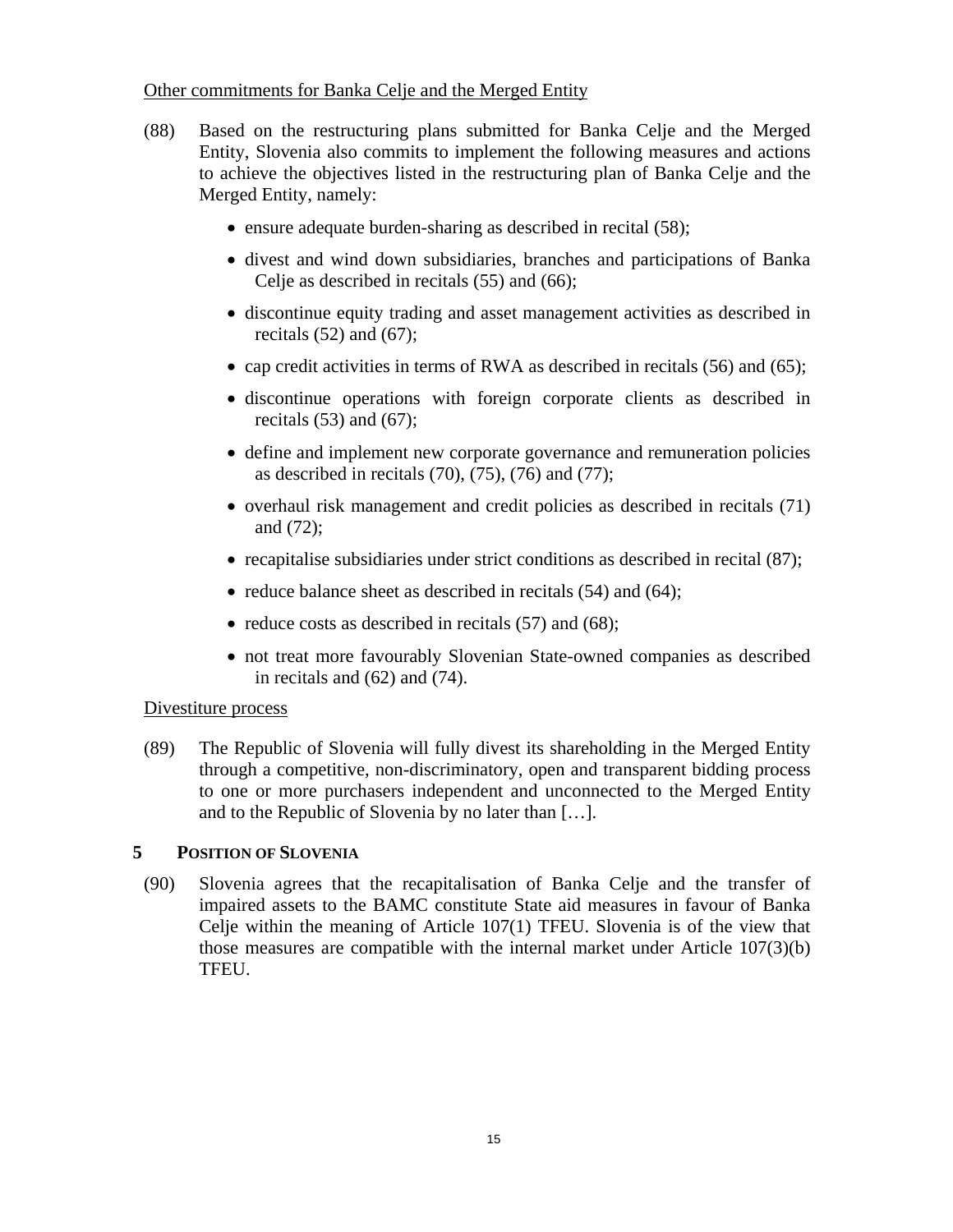- (91) Slovenia submits that the restructuring plan of Banka Celje and the Merged Entity complies with all conditions set forth in the Restructuring Communication<sup>19</sup> as supplemented by the 2013 Banking Communication.
- (92) In particular, Slovenia is of the opinion that the restructuring plan of Banka Celje and the Merged Entity ensures the restoration of long-term viability of the Merged Entity without reliance on State resources, provides sufficient own contribution to the restructuring costs and limits competition distortions.
- (93) In order to ensure prudent decision-making processes in managing the activities of Banka Celje and the Merged Entity, Slovenia has provided specific commitments to strengthen their corporate governance arrangements and structure.

### **6 ASSESSMENT**

### **6.1 Existence and amount of State Aid**

- (94) In the restructuring decision on Abanka<sup>20</sup>, the Commission concluded that the measures implemented in favour of Abanka constituted State aid. The newly notified restructuring plan does not contain any new aid measures in favour of Abanka. Therefore in this decision, the Commission will focus its assessment of the existence of aid on the two new measures notified in favour of Banka Celje (i.e. the recapitalisation and the transfer of impaired assets to the BAMC) which are to be implemented before its merger with Abanka.
- (95) Article 107(1) TFEU provides that any aid granted by a Member State or through State resources in any form whatsoever which distorts or threatens to distort competition by favouring certain undertakings is, insofar as it affects trade between Member States, incompatible with the internal market.
- (96) As the recapitalisation of Banka Celje will be provided directly by Slovenia, the Commission concludes that the measure is financed through State resources.
- (97) The recapitalisation allows Banka Celje to obtain capital in a fragile financial and operational situation where due to the uncertainty surrounding Banka Celje's particular situation as well as the situation of the Slovenian banking sector more generally it would be impossible to find such capital on the market. Banka Celje's attempts to raise capital from private investors were not successful.<sup>21</sup>
- (98) The Commission considers that there are clear indications that the transaction does not comply with the Market Economy Investor Principle, specifically the failure by Banka Celje to raise capital from private investors and the fact that Slovenia has notified the measures as State aid. Therefore, the Commission

 $19\,$ 19 Commission's Communication of 23 July 2009 on the return to viability and the assessment of restructuring measures in the financial sector in the current crisis under the State aid rules, OJ C 195,

<sup>19.8.2009,</sup> p. 9.<br>
<sup>20</sup> See recit[a](#page-1-0)l (5).<br>
<sup>21</sup> See recital (20)

See recitals (29) a[nd \(31](#page-5-1)).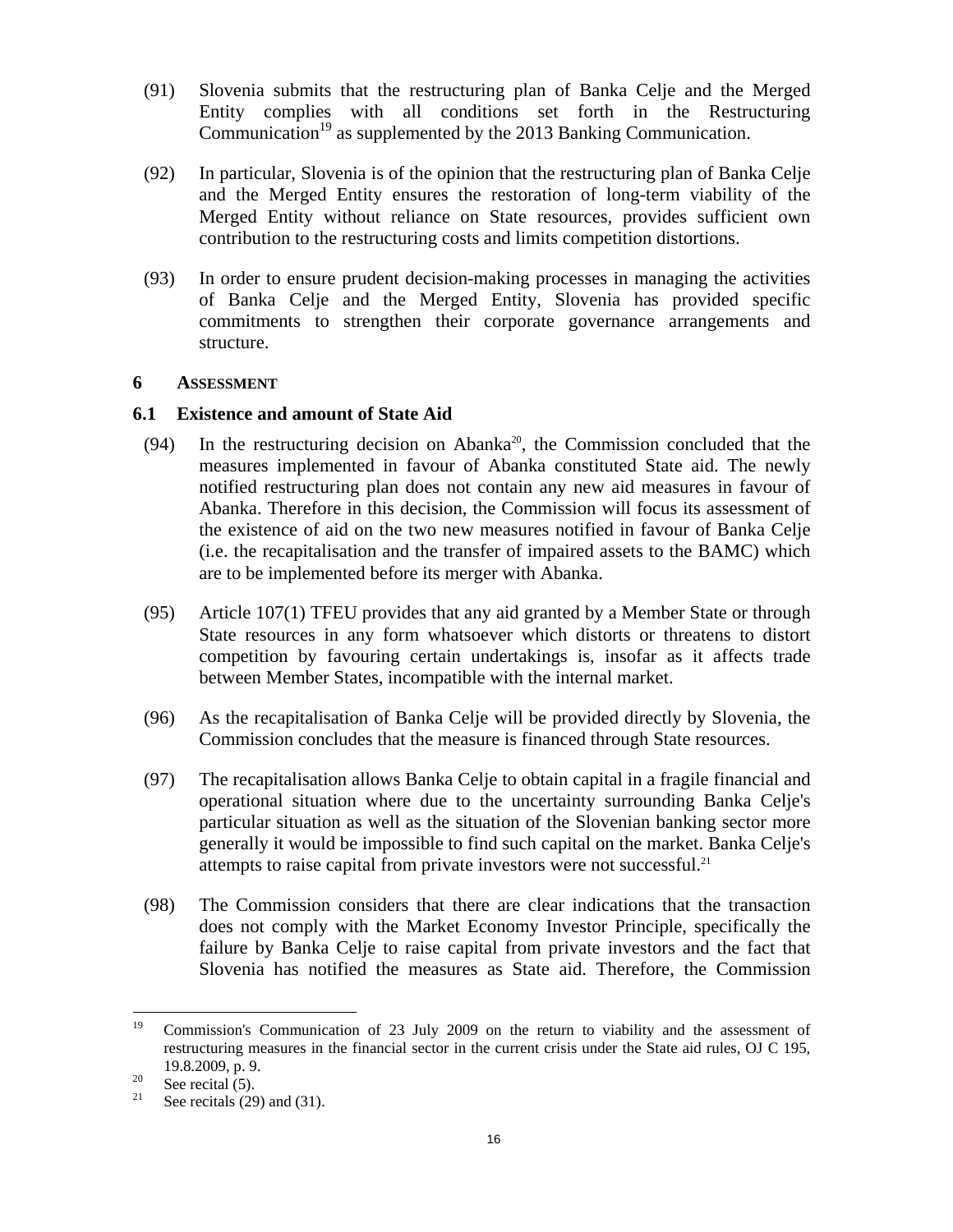concludes that the recapitalisation must be regarded as providing an advantage to Banka Celje. Moreover, that advantage is selective since it only benefits Banka Celje.

- (99) Given that Banka Celje is and will be active in the financial sector, which is open to intense international competition, any advantage from State resources to the bank has the potential to affect intra-Union trade and to distort competition.
- (100) Therefore the recapitalisation of Banka Celje constitutes State aid within the meaning of Article 107(1) TFEU.
- (101) As regards the transfer of impaired assets to the BAMC, the Commission considers that the measure involves State resources. Slovenia created the BAMC to support banking sector stability, helping troubled banks to transfer their risky assets off their balance sheet at a price over current market value. The envisaged transfer of impaired assets from Banka Celje to the BAMC will limit the risks the bank has to take in order to clean up its balance sheet and implement the restructuring plan of the Merged Entity.
- (102) In order to assess the existence of aid in the transfer of assets to the BAMC, the Commission's external and independent experts have independently determined the current market value of the portfolio to be transferred as well as the REV. The proposed transfer value of the portfolio is equal to the REV which is higher than the current market value. Under those conditions, the transaction cannot be considered to be in line with the Market Economic Operator Principle. Therefore, the measure constitutes a selective advantage to Banka Celje.
- (103) That advantage strengthens Banka Celje's position compared to that of its competitors. The measure must therefore be regarded as liable to distort competition and affect trade between Member States, given that Banka Celje is and will be active in the financial sector, which is open to intense international competition.
- (104) As regards the aid amount in the transfer of impaired assets to the BAMC, footnote 2 to point 20(a) of the Impaired Assets Communication defines the aid amount in an asset relief measure as the difference between the transfer value of the assets and the market price. In the case of Banka Celje, the transfer price is going to be set at the REV of EUR 127.0 million while the market price has been estimated at EUR 64.3 million. Therefore, the maximum aid granted to Banka Celje as a result of the transfer of impaired assets to the BAMC amounts to EUR 62.7 million.
- (105) As a result, the total aid to be granted to Banka Celje as a result of the recapitalisation of EUR 190 million and the transfer of impaired assets to the BAMC (resulting in an aid of EUR 62.7 million) amounts to EUR 252.7 million, representing 23% of Banka Celje's RWA as of 31 December 2013.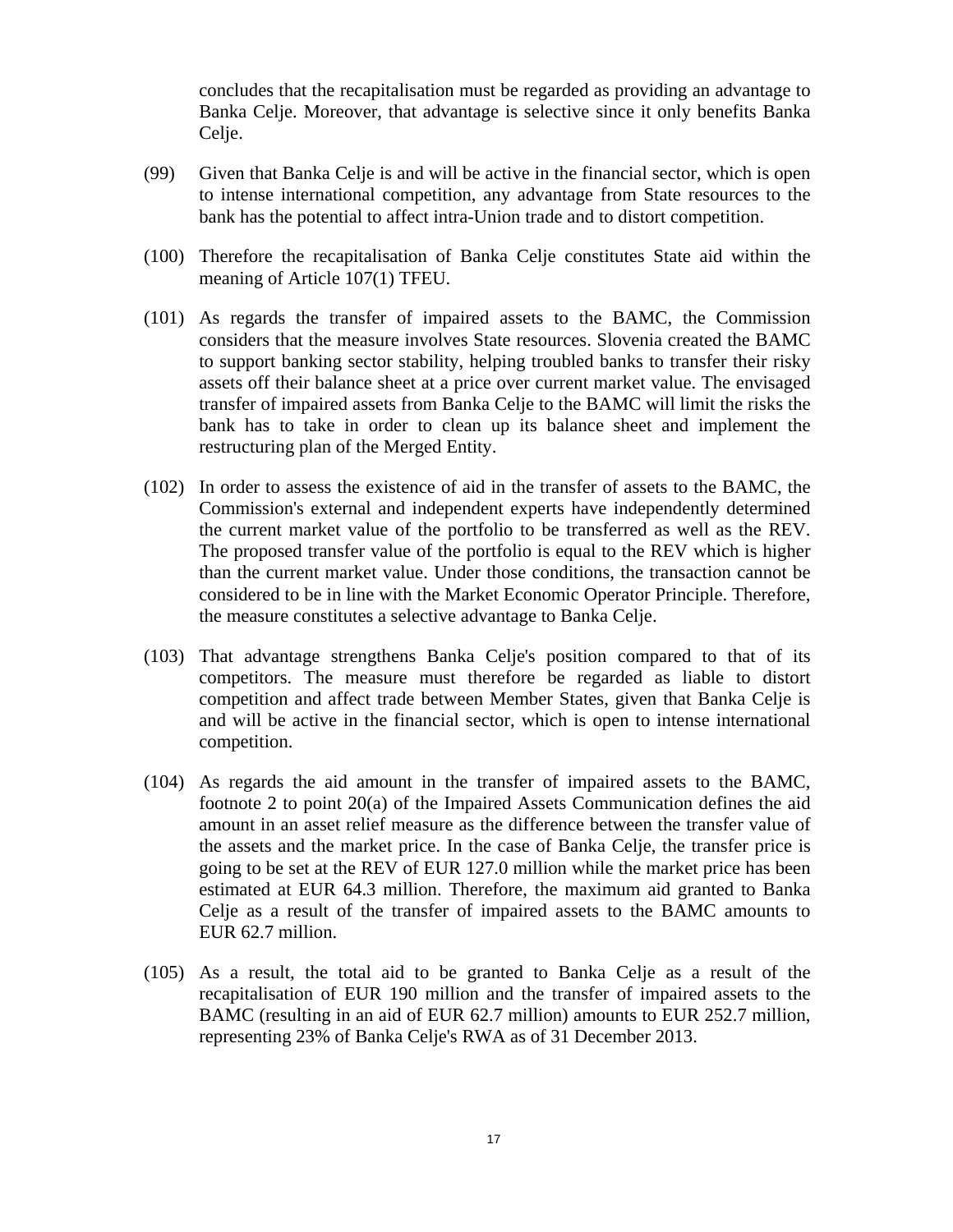# **6.2 Compatibility of the aid**

## **6.2.1. Legal basis for the compatibility assessment**

- (106) Article 107(3)(b) TFEU empowers the Commission to find that aid is compatible with the internal market if it is intended 'to remedy a serious disturbance in the economy of a Member State'. The Commission has acknowledged that the global financial crisis can create a serious disturbance in the economy of a Member State and that measures supporting banks are apt to remedy that disturbance. This has been successively detailed and developed in the seven Crisis Communications.22 The 2013 Banking Communication applies to State aid measures notified from 1 August 2013 onwards. Slovenia has notified the State aid measures in favour of Banka Celje after that date. Therefore the provisions of the 2013 Banking Communication apply to the compatibility assessment of the restructuring plan for Banka Celje […] and the Merged Entity […] The specific provisions of the Impaired Asset Communication as adapted by the 2013 Banking Communication apply to the compatibility assessment of impaired asset measures.
- (107) The Commission's various approvals of the measures undertaken by the Slovenian authorities to combat the financial crisis<sup>23</sup> confirm the presence of a serious disturbance in the Slovenian economy. Therefore, the legal basis for the compatibility assessment of the measures covered by the restructuring plan (namely the recapitalisation and the transfer of impaired assets to the BAMC) is Article 107(3)(b) TFEU.

## **6.2.2. Compatibility assessment**

(108) As regards the compatibility of the recapitalisation provided to Banka Celje and the transfer of assets to the BAMC, Slovenia has notified them as restructuring aid. In view of the merger of Banka Celje with Abanka, the Commission assesses that aid on the basis of the restructuring plan for Banka Celje and the Merged Entity examined in the light of the Restructuring Communication as supplemented by the 2013 Banking Communication. Here, the Commission will also consider any modifications to the restructuring plan of Abanka.

 $22\,$ 22 Communication on the application of State aid rules to measures taken in relation to financial institutions in the context of the current global financial crisis ('2008 Banking Communication'), OJ C 270, 25.10.2008, p. 8; Communication on the recapitalisation of financial institutions in the current financial crisis: limitation of aid to the minimum necessary and safeguards against undue distortions of competition ('Recapitalisation Communication'), OJ C 10, 15.1.2009, p. 2; the Impaired Assets Communication; the Restructuring Communication; Communication from the Commission on the application, from 1 January 2011, of State aid rules to support measures in favour of financial institutions in the context of the financial crisis ('2010 Prolongation Communication'), OJ C 329, 7.12.2010, p. 7, Communication from the Commission on the application, from 1 January 2012, of State aid rules to support measures in favour of financial institutions in the context of the financial crisis ('2011 Prolongation Communication), OJ C 356, 6.12.2011, p. 7 and Communication from the Commission on the application, from 1 August 2013, of State aid rules to support measures in favour of

banks in the context of the financial crisis, OJ C216, 30.7.2013, p. 1.<br>
<sup>23</sup> See e.g. Rescue recapitalisation in favour of NLB SA.32261 (2011/N), OJ C 189, 29.06.2011, p. 2; Second recapitalisation of NLB and Restructuring of NLB SA.34937 (2011/N) SA.33229 (2012/N), OJ C 361, 22.11.2012, p. 18; Recapitalisation of NKBM SA.35709, OJ C 162, 07.06.2013, p. 5.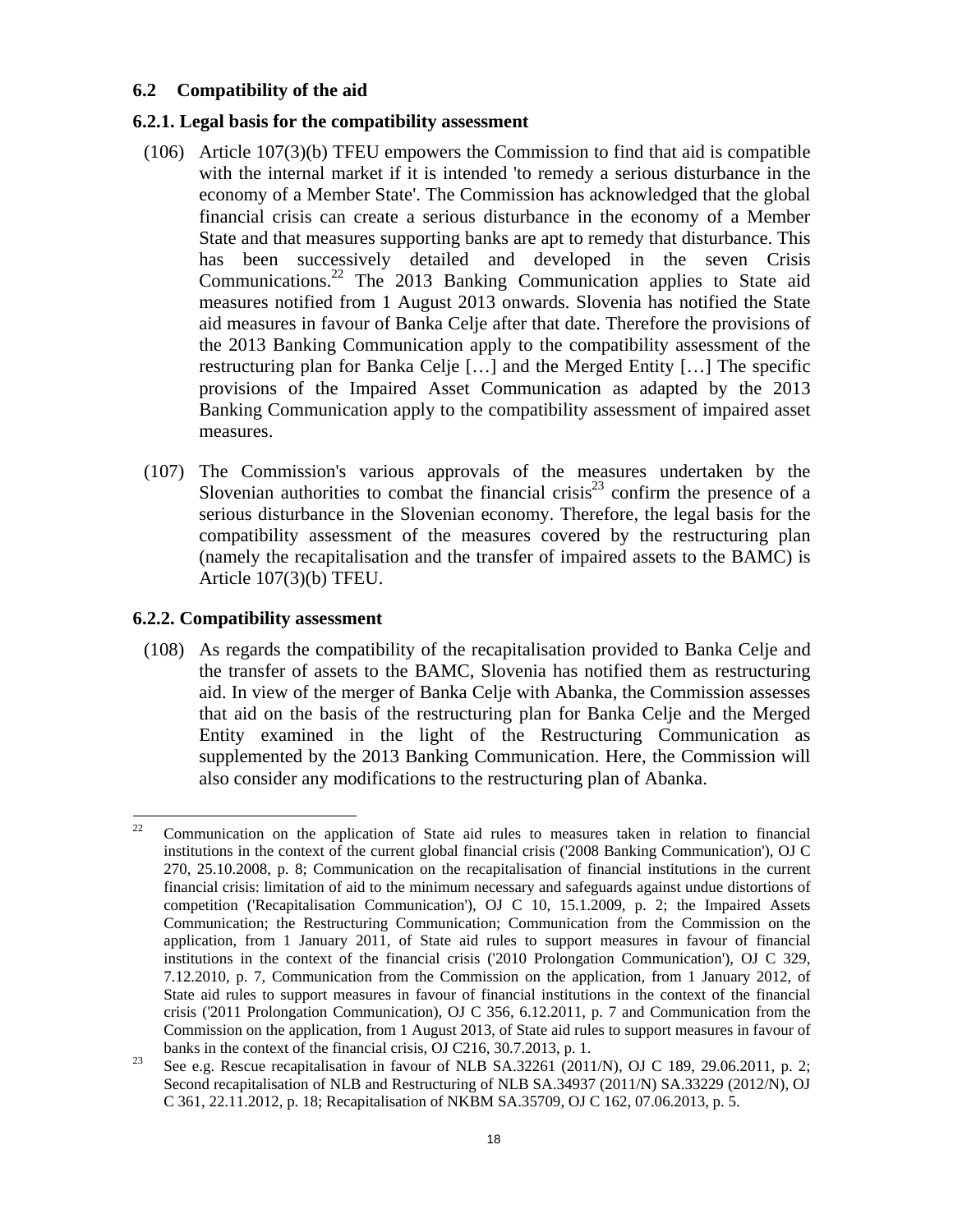(109) As regards the compatibility of the specific features of the transfer of impaired assets from Banka Celje to the BAMC, the Commission assesses that measure with regard to the Impaired Assets Communication as adapted by the 2013 Banking Communication.

# **6.2.3. Compatibility with the Impaired Assets Communication as adapted and complemented by the 2013 Banking Communication**

- (110) It is necessary to assess the compatibility of the transfer of impaired assets to the BAMC on the basis of the Impaired Assets Communication as adapted and complemented by the 2013 Banking Communication. The Impaired Assets Communication defines impaired asset relief as any measure which 'free[s] the beneficiary bank from (or compensate[s] for) the need to register either a loss or a reserve for a possible loss on its impaired assets and/or free regulatory capital for other uses' and sets out criteria for the compatibility of such measures with the internal market. Those compatibility criteria comprise: (i) the eligibility of the assets; (ii) transparency and disclosure of impairments; (iii) the management of the assets; (iv) the correct and consistent approach to valuation; and (v) the appropriateness of the remuneration and burden-sharing.
	- *a. Eligibility of assets*
- (111) As regards the eligibility of the assets, section 5.4 of the Impaired Assets Communication indicates that asset relief requires a clear identification of impaired assets and that certain limits apply in relation to eligibility to ensure compatibility.
- (112) The Impaired Assets Communication however further sets out that a balance needs to be found between meeting the objective of immediate financial stability and the need to ensure the return to normal market functioning, which would plead in favour of flexibility when identifying classes of assets. In particular, whilst the Impaired Assets Communication cites as eligible assets those that have triggered the financial crisis (the Impaired Assets Communication explicitly refers to US mortgage-backed securities), it also allows for the possibility to 'extend eligibility to well-defined categories of assets corresponding to a systemic threat upon due justification, without quantitative restrictions'.
- (113) As regards the present case, the impaired assets measure is targeted at nonperforming assets mostly related to defaulted loans to financial sector, construction, manufacturing and consulting businesses. Those assets are therefore in line with the eligibility criteria of the Impaired Assets Communication.
	- *b. Transparency and disclosure*
- (114) As regards transparency and disclosure, section 5.1 of the Impaired Assets Communication requires full ex-ante transparency and disclosure of impairments by eligible banks on the assets which will be covered by the asset relief measures, based on an adequate valuation, certified by recognised independent experts and validated by the relevant supervisory authority. The Impaired Assets Communication requires that disclosure and valuation should take place prior to government intervention.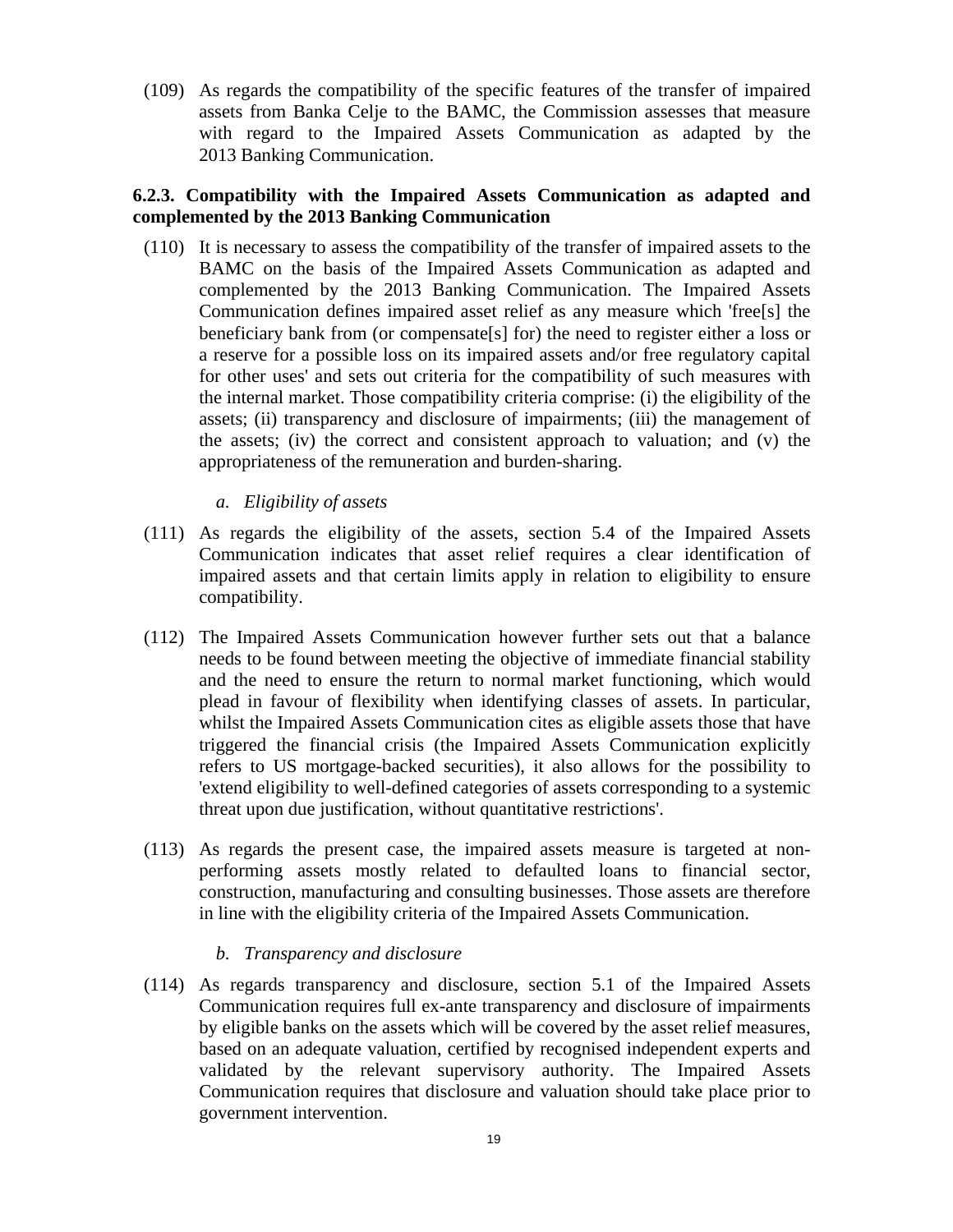(115) As regards the impaired assets measure of Banka Celje, the Commission notes that independent consultants have been engaged by Slovenia to review the quality of assets in the context of the Slovenian Asset Quality Review 2013 exercise and that the valuation of the assets has been performed by the Bank of Slovenia. An initial list of assets to be transferred was provided already during the notification for aid to Banka Celje on a stand-alone basis in April  $2014.^{24}$  It has since been updated with several submissions, most recently on 16 October 2014. Slovenia has thus provided sufficient transparency and disclosure on the entirety of Banka Celje's impaired assets to be transferred to the BAMC.

# *c. Management of the assets*

- (116) As regards the management of assets, section 5.6 of the Impaired Assets Communication stipulates the necessity of ensuring a clear functional and organisational separation between the beneficiary bank and its assets, notably as to their management, staff and clientele. The Communication provides in that respect that such arrangements should allow the bank to focus on the restoration of viability and to prevent possible conflicts of interest.
- (117) The non-performing assets of Banka Celje will be managed by the BAMC, which is fully independent from Banka Celje. It can therefore be concluded that the separate asset management is in line with the requirements of the Impaired Assets Communication.

# *d. Valuation*

- (118) Section 5.5 of the Impaired Assets Communication notes that a correct and consistent approach to valuation is of key importance to prevent undue distortions of competition. The main aim of valuation is to establish the REV of the assets. That value constitutes the benchmark level in so far as a transfer of impaired assets at that value indicates the compatibility of aid – it creates a relief effect because it is in excess of the current market value, but keeps the aid amount to the minimum necessary.
- (119) The Bank of Slovenia assessed the portfolio according to the methodology defined in the BAMC bylaws. Slovenia has provided a note from the Bank of Slovenia explaining how the final transfer value of the asset transfer to the BAMC was calculated.
- (120) The Commission has scrutinized the valuation and, in particular, the underlying general methodology in order to ensure a consistent approach at Union level. For that purpose, the Commission has contracted external experts, to:
	- (a) provide technical support on the valuation of the portfolio to be transferred, assessing how the existing materials submitted by Banka Celje could be used to assess the REV;

<sup>24</sup> See recital (4).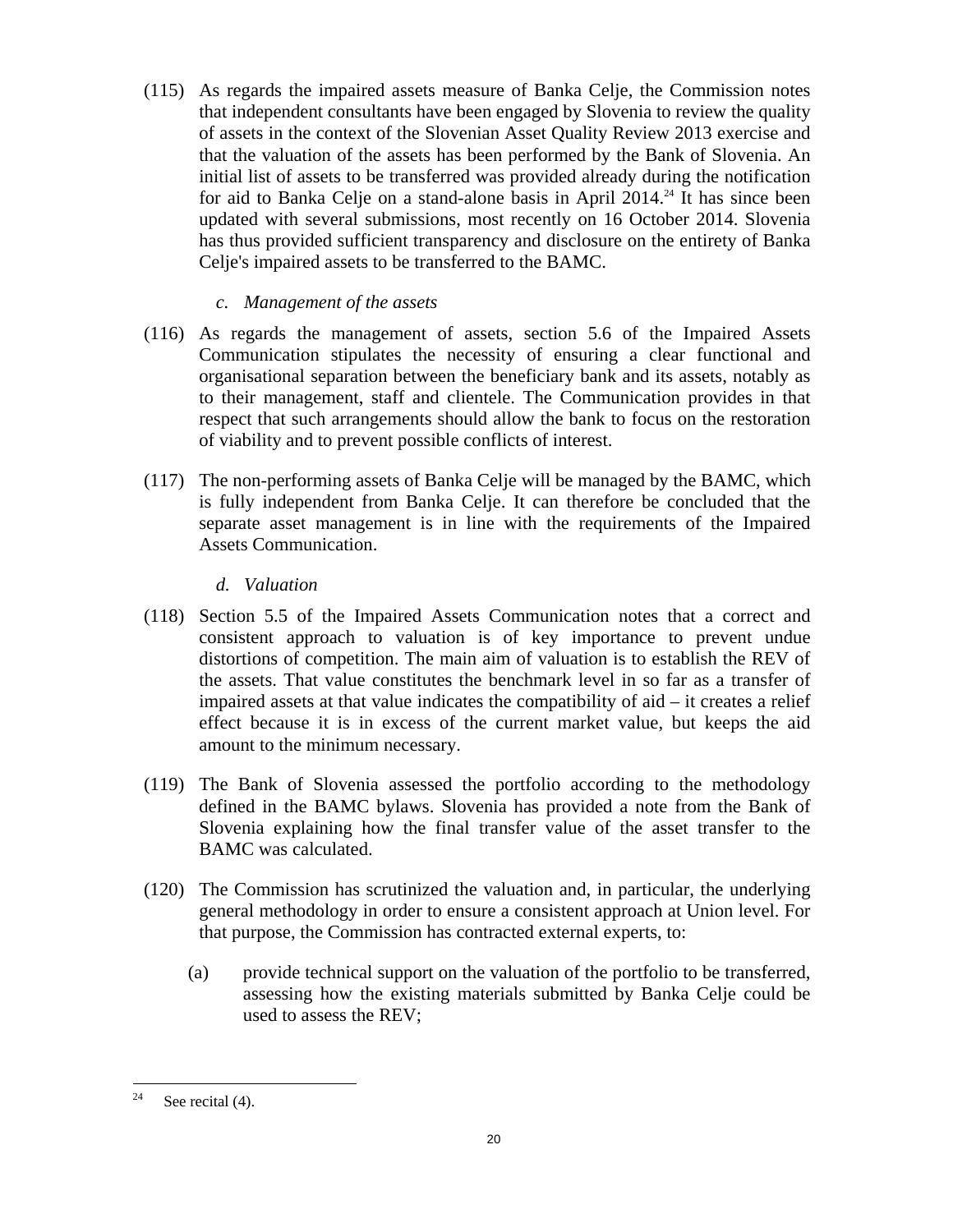- (b) estimate the REV and current market value of the portfolio earmarked to be transferred.
- (121) With the support provided by the external experts the Commission assessed the REV of the portfolio. The assets of Banka Celje earmarked for transfer to the BAMC consist mainly of exposures that are either defaulted or highly likely to default. Only [0-5]% of all exposures can still be considered performing.
- <span id="page-20-0"></span>(122) A probability of default/loss given default (PD/LGD) approach was used where the loss given default (LGD) was calculated by determining the value of the underlying collateral and the difficulty in realising that value in a liquidation scenario. The detailed valuation results from the 2013 asset quality review performed by the Bank of Slovenia were used as a basis. Probability of defaults (PDs) for the non-defaulted exposures were calculated based on the official rating transition matrix determined by the Bank of Slovenia. The methodology used to calculate the REV contains sufficient stress to include an appropriate level of remuneration to the BAMC for the wind-down of the assets to be transferred.
- (123) The Commission concludes that the REV of the portfolio is 30.9% of the outstanding gross exposure value equivalent to EUR 127.0 million and its current market value is 15.6% of the outstanding gross exposure value equivalent to EUR 64.3 million.
- (124) Therefore the amount of aid considered is the difference between the REV and the market value, i.e. EUR 62.7 million.

#### *e. Burden-sharing and remuneration*

- (125) As regards burden-sharing, section 5.2 of the Impaired Assets Communication repeats the general principle that banks ought to bear the losses associated with impaired assets to the maximum extent so as to ensure equivalent shareholder responsibility and burden-sharing. Thus, the assets should be transferred at a price that matches or remains below their REV.
- (126) As Slovenia undertakes to transfer the impaired assets of Banka Celje at or below the REV established by the Commission and its external experts, the Commission considers that the pricing proposed by Slovenia ensures sufficient burden-sharing and is therefore in line with the Impaired Assets Communication.

#### *Conclusion on the impaired assets measure*

(127) In light of the above, the Commission considers that the transfer of impaired assets to the BAMC meets all the conditions and requirements of the Impaired Assets Communication as adapted and complemented by the 2013 Banking Communication.

# **6.2.4. Compatibility with the Restructuring Communication supplemented by the 2013 Banking Communication**

(128) Due to the specificities of the case, the Commission will assess in this section (a) the restructuring plan for Banka Celje on a stand-alone basis for […], (b) the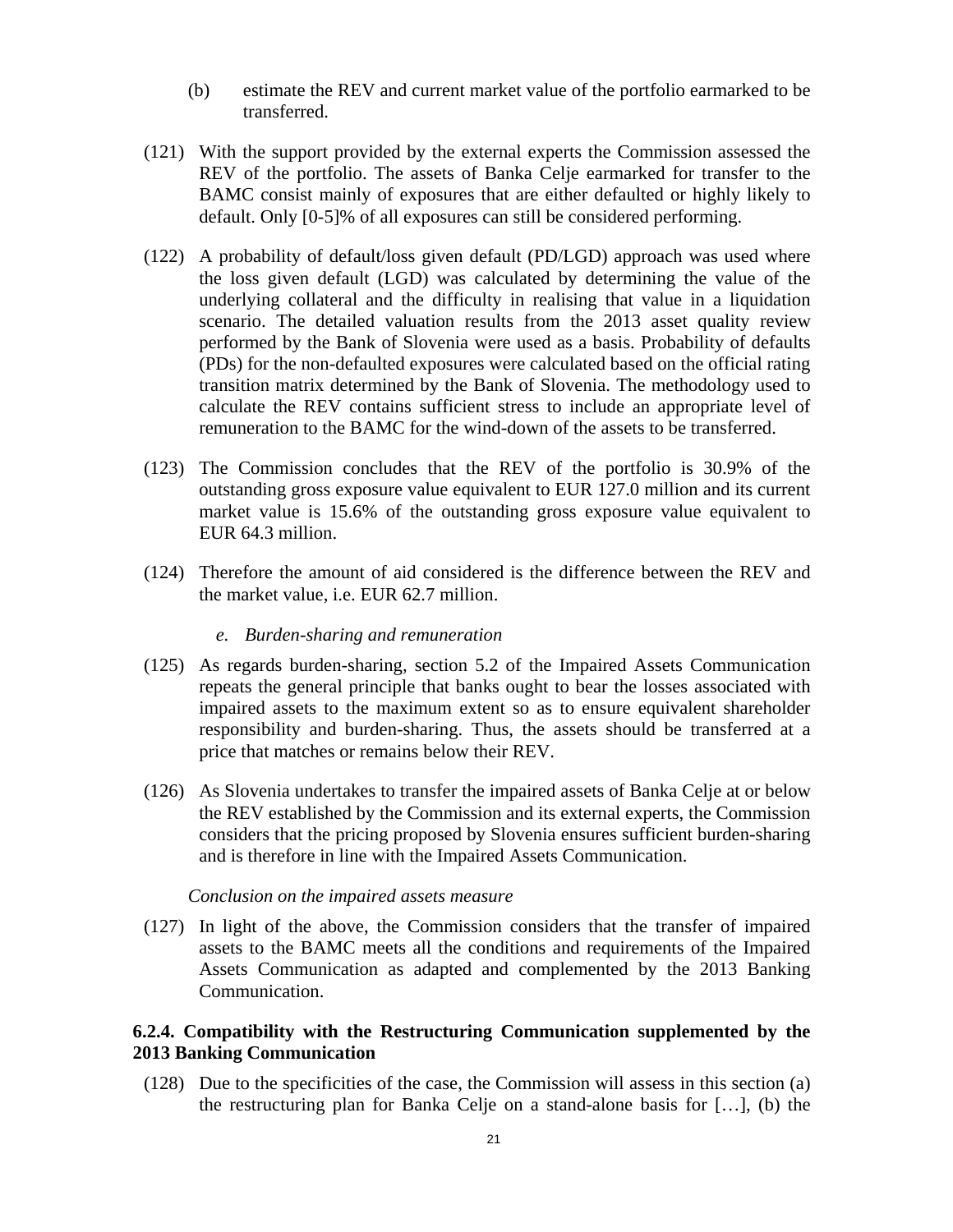restructuring plan for the Merged Entity for the period from […]and (c) the modifications of the restructuring plan of Abanka for the entire period 2015 to 2019.

- (129) According to point (31) of the 2013 Banking Communication, any restructuring plan involving restructuring aid will, with the exception of the requirements on capital raising and burden-sharing, continue to be assessed on the basis of the Restructuring Communication.
- (130) According to the Restructuring Communication and the 2013 Banking Communication, first, the restructuring plan has to demonstrate that the restructuring process a beneficiary of State aid is undergoing is suitable to restore its long-term viability. Secondly, the aid amount must be limited to the minimum necessary and both shareholders and subordinated creditors must contribute to reducing the capital shortfall to the maximum extent. Thirdly, measures need to be in place to limit distortions of competition created by artificially supporting the market power of the beneficiary and to ensure a competitive banking sector. Finally, monitoring and procedural issues need to be addressed.

# *(i) Restoration of long-term viability*

- (131) As set out under the Restructuring Communication, the Member State needs to provide a comprehensive restructuring plan which demonstrates how the longterm viability of the beneficiary will be restored without State aid within a reasonable period of time, but within a maximum of five years. Long-term viability is achieved when a bank is able to compete in the marketplace for capital on its own merits in compliance with the relevant regulatory requirements. For a bank to do so, it must be able to cover all its costs and provide an appropriate RoE, taking into account the risk profile of the bank. The return to viability should mainly derive from internal measures and be based on a credible restructuring plan.
- (132) Slovenia has submitted its intention to merge Banka Celje with Abanka in line with the commitment taken in the Abanka restructuring decision. The latest date at which the merger has to take effect is […]. Before that date, restructuring plans and commitments are provided separately for both entities. For the period from [...] to 31 December 2019, a restructuring plan for the Merged Entity has been provided by Slovenia.25
- (133) The restructuring plan shows a return to viability for the Merged Entity at the end of the restructuring period. The return to viability is largely based on the expected improvement in the quality of the portfolio and the reduced need for additional impairments and provisioning resulting mainly from the planned transfer of impaired assets to the BAMC. The Merged Entity will also have an improved operational efficiency resulting from cost reduction and risk management measures. To ensure the Merged Entity's viability, the financial plan takes into account measures implemented in favour of both Abanka (as approved

<sup>25</sup> See recital (6).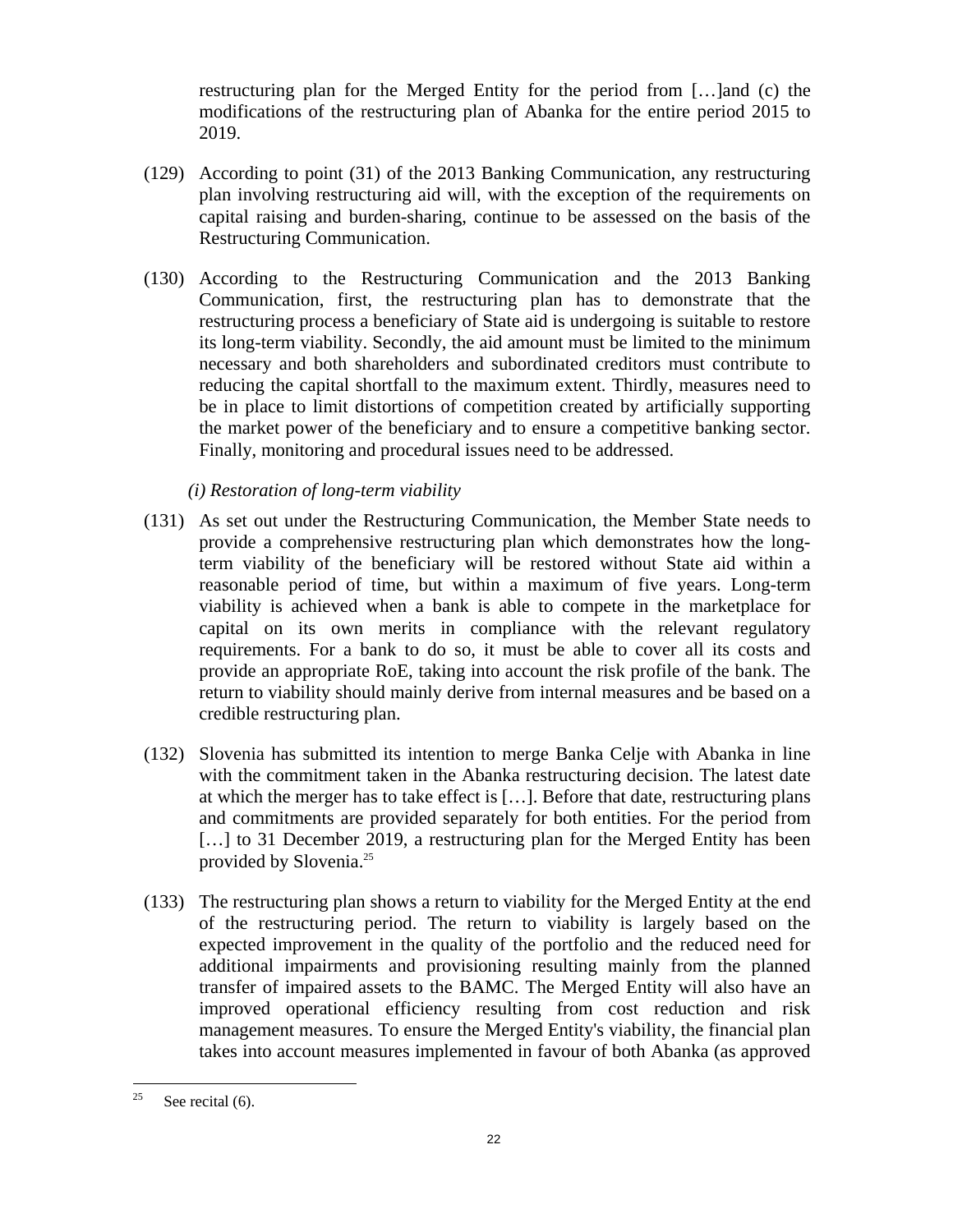in the restructuring decision) and Banka Celje (transfer of impaired assets to the BAMC to the amount of EUR 411.5 million gross book value and the recapitalisation of EUR 190 million).

- (134) Point 10 of the Restructuring Communication requires that the proposed restructuring measures remedy the entity's weaknesses. The restructuring plan explains the internal factors causing Banka Celje difficulties. The main causes are related to the aggressive growth strategy pursued up to 2011, which contributed to a high concentration of loans to individual corporate customers. Loans were granted under generally loose credit and collateral standards, with poor risk management practices, which resulted in the accumulation of large portfolio of non-performing loans. Expansion, insufficient cost adjustments and weak corporate governance contributed further to the difficulties of the bank. In addition the general slowdown of the Slovenian economy had a negative impact on Banka Celje's performance.
- (135) Between 2010 and 2014, the NPL ratio increased from 5.7% to 38.7%. Banka Celje had accumulated losses of EUR 25 million in 2012 and EUR 126 million in 2013, thus consuming capital and bringing the Tier 1 ratio to 2.5% by 31 December 2013 far below the minimum level required by the Bank of Slovenia.
- (136) Therefore, five major issues must be tackled for the return to long-term viability. First, the bank's corporate governance must be enhanced to ensure that economically justified business decisions are taken exclusively by the bank's management and that the State will not influence the day-to-day business. Second, the bank must improve its pricing policies and risk management framework so that margins are preserved and losses minimized. Third, the bank must rebalance its activities towards less risky activities. Fourth, the bank must repair its capital base. Fifth, the bank must improve its operational efficiency to secure a sufficient level of profitability. The problems facing Abanka and addressed in its stand-alone restructuring plan were similar to the ones outlined above for Banka Celje.<sup>26</sup>
- (137) Finally, as Abanka and Banka Celje implement the merger plan, it will be necessary to make progress along the lines of the identified synergies. The business models and respective strengths of Abanka and Banka Celje seem complementary, leaving room for mutual improvements both in cost and risk management as well as in the revenue dimension. In that respect, the Commission notes positively that the notified restructuring plan includes only well-identified and quantified synergies on the cost side while leaving aside the revenue dimension entirely so that the restructuring plan can be accepted as a conservative estimate.
	- *a) Strengthening the corporate governance framework*

 $26\,$ See recital (107) of the restructuring decision.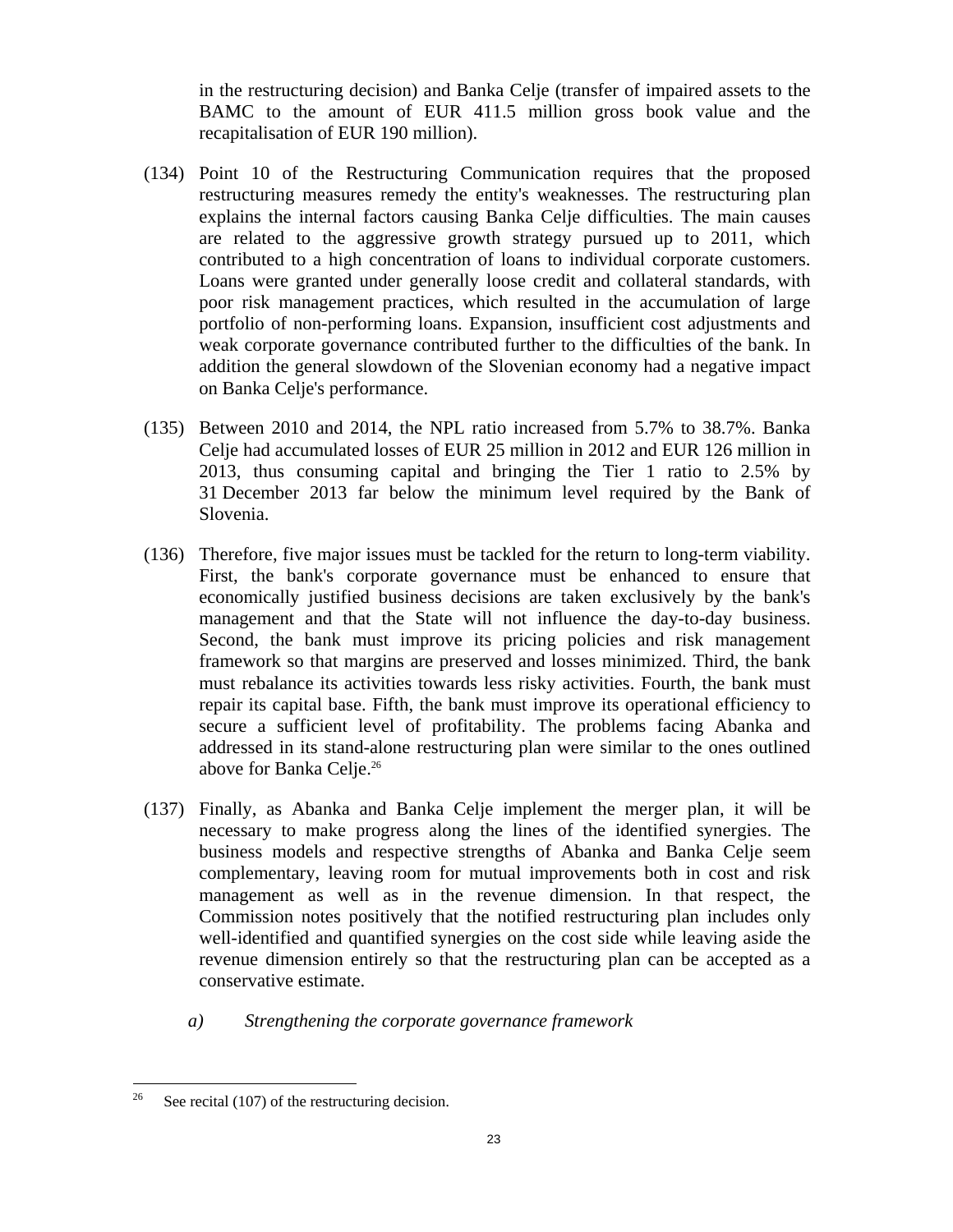- (138) The commitments provided in the context of the restructuring of Banka Celje individually in 2015 and then the Merged Entity guarantee independence of the board and management to set lending criteria. They also ensure that the pricing of loans will be based on a pricing policy establishing minimum RoE rules for all loans, thereby limiting the possibility for the Bank to lend below market price to firms as a result of external influences or to related parties.
- (139) The commitments on a new corporate governance framework aim at properly addressing and remedying the weakness of Banka Celje's corporate governance.<sup>27</sup> The new framework establishes adequate safeguards to prevent conflicts of interest. It also ensures that strategy and decisions are business-oriented and are neither biased by objectives other than value maximisation nor subject to improper external influence. Planned changes to the corporate governance will make the bank less vulnerable to external influence and at the same time will introduce more market discipline through enhanced control and transparency in management decisions.
- (140) The Merged Entity will further review its incentive and remuneration policies in order to ensure that they do not encourage unreasonable risk-taking and are geared towards long-term and sustainable goals. The total remuneration to any board member and employee performing special work will be capped, until 31 December 2019, in line with points (37) to (39) of the 2013 Banking Communication.
- (141) In addition, in line with the objective of maintaining the Merged Entity as a profit- and business-oriented undertaking operating in the open market, Slovenia has committed to fully divest its shareholding in the Merged Entity by […] to purchaser(s) independent of and unconnected to Abanka, Banka Celje, the Merged Entity and the State. If the State shareholding in the Merged Entity is not fully sold by that date, Slovenia will grant the divestiture trustee an exclusive mandate to sell the State's shareholding in the Merged Entity (or the remainder thereof) by […] at no minimum price.
- (142) As a result, the commitments and the restructuring plan properly address and remedy the main weaknesses of Banka Celje's corporate governance policy. They establish adequate safeguards to prevent conflicts of interest, ensure that the Merged Entity's strategy and decisions are business-oriented and are neither biased by objectives other than value maximisation nor subject to improper external influence. The planned changes to the bank's organisational structure and corporate governance will make the bank less vulnerable to external influence and at the same time will introduce more market discipline through enhanced control and transparency in management decisions. Those measures will contribute to the viability of the Merged Entity in the long term.
	- *b) Strengthening the pricing policies and the risk management framework*

 $27\,$ See recitals (70), (75), (76) and (77).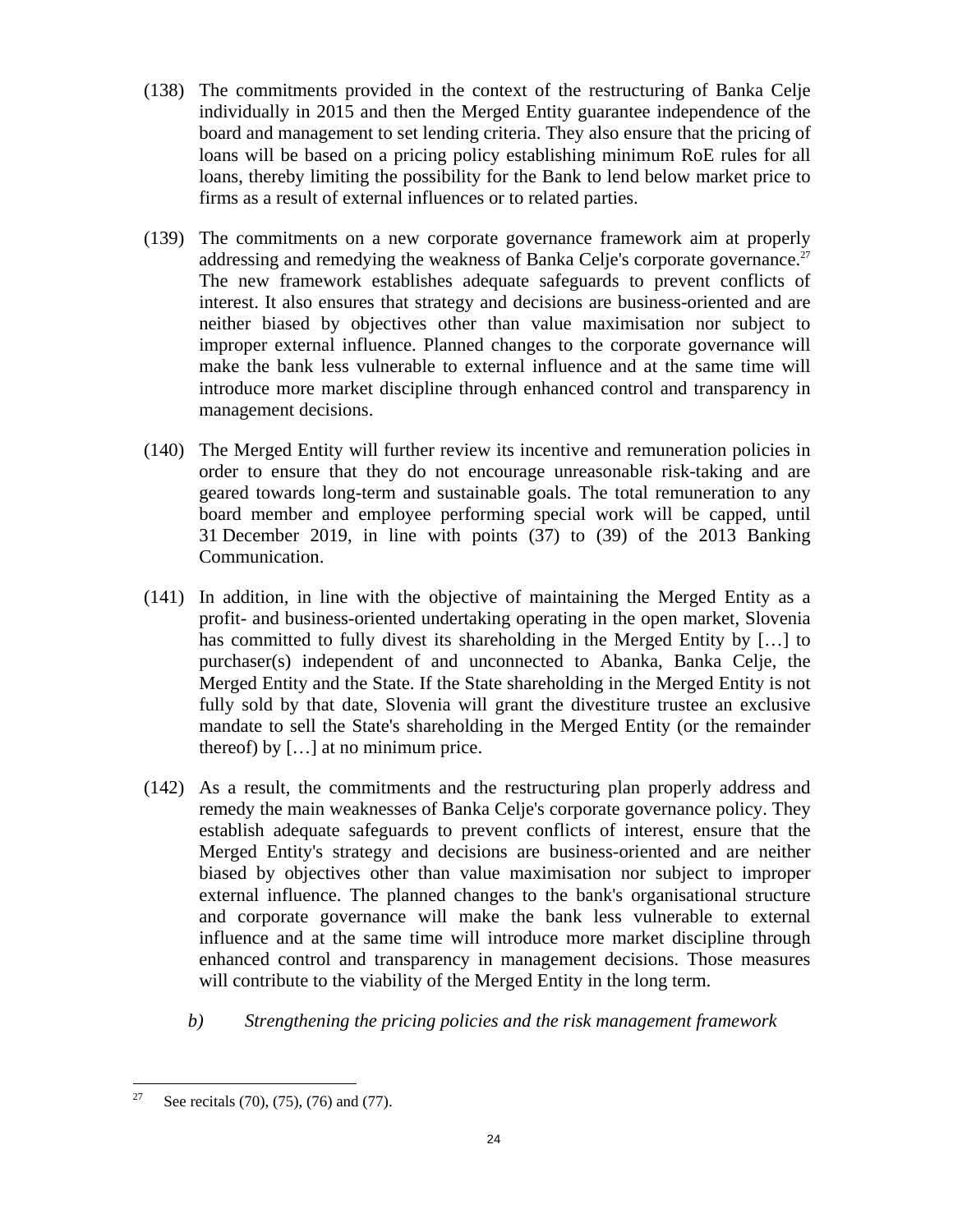- (143) The commitments will enhance pricing policies and risk management in particular through a number of measures aiming at protecting the best business interests of the bank. Those measures cover the scoring of clients and related lending, the assessment of collateral, the pricing of the new production, the control of the credit process by the credit risk department, and the review of the rating system used by the bank.
- (144) In particular the pricing of new loans will lead by 31 December 2019 to a positive RoE before tax of at least [10-20]% on each client relationship. That pricing will be progressively phased in, starting at [5-10]% RoE before tax on each client relationship in [...] and increasing to [10-20]% in [...] and [...].
- (145) The bank's vulnerabilities are also addressed with the limitation of lending in certain sectors. Banka Celje and later the Merged Entity will not grant new lending to financial holding companies (parent), other than the financial holding companies (parent) clients remaining with Banka Celje or Abanka after the transfer to the BAMC, limit new lending to real estate projects to [10-20]% of the bank's capital, and limit concentration risks to single corporate clients groups to [10-20]% of the Bank's capital.
- (146) The inadequate credit, client and collateral assessment in the past will be addressed via the implementation of refined client credit rating and collateral management processes.
- (147) Banka Celje and later the Merged Entity will also document all restructuring decisions and include in the documentation a comparison with alternative solutions (such as execution of collateral and termination of the engagement) demonstrating that the solution which maximizes the net present value for the bank is chosen.
- (148) The resulting improvements in the bank's pricing policies and risk management framework is appropriate and necessary in order to implement a more rigorous credit policy on new lending and a more conservative provisioning policy. They address the weaknesses of Banka Celje that caused its low profitability as a result of the poor quality of its loan portfolio, high concentration risk, an excessive level of NPL and a high cost of credit and provisioning. By addressing those causes of weaknesses, those measures contribute to the long-term viability of the Merged Entity.
	- *c) Rebalancing the business towards less risky activities*
- (149) Several measures will help rebalancing the balance sheet of the bank towards less risky activities.
- (150) Banka Celje will transfer a portfolio of impaired assets to the BAMC. The size of the portfolio transferred (gross book exposure of EUR 411.5 million) will enable Banka Celje to focus on the management of the performing loans, while releasing resources for the workout of the remaining non-performing loans.
- (151) The commitment to reduce and cap the RWA ensures that the risk associated with credit exposures will decrease over the restructuring period and release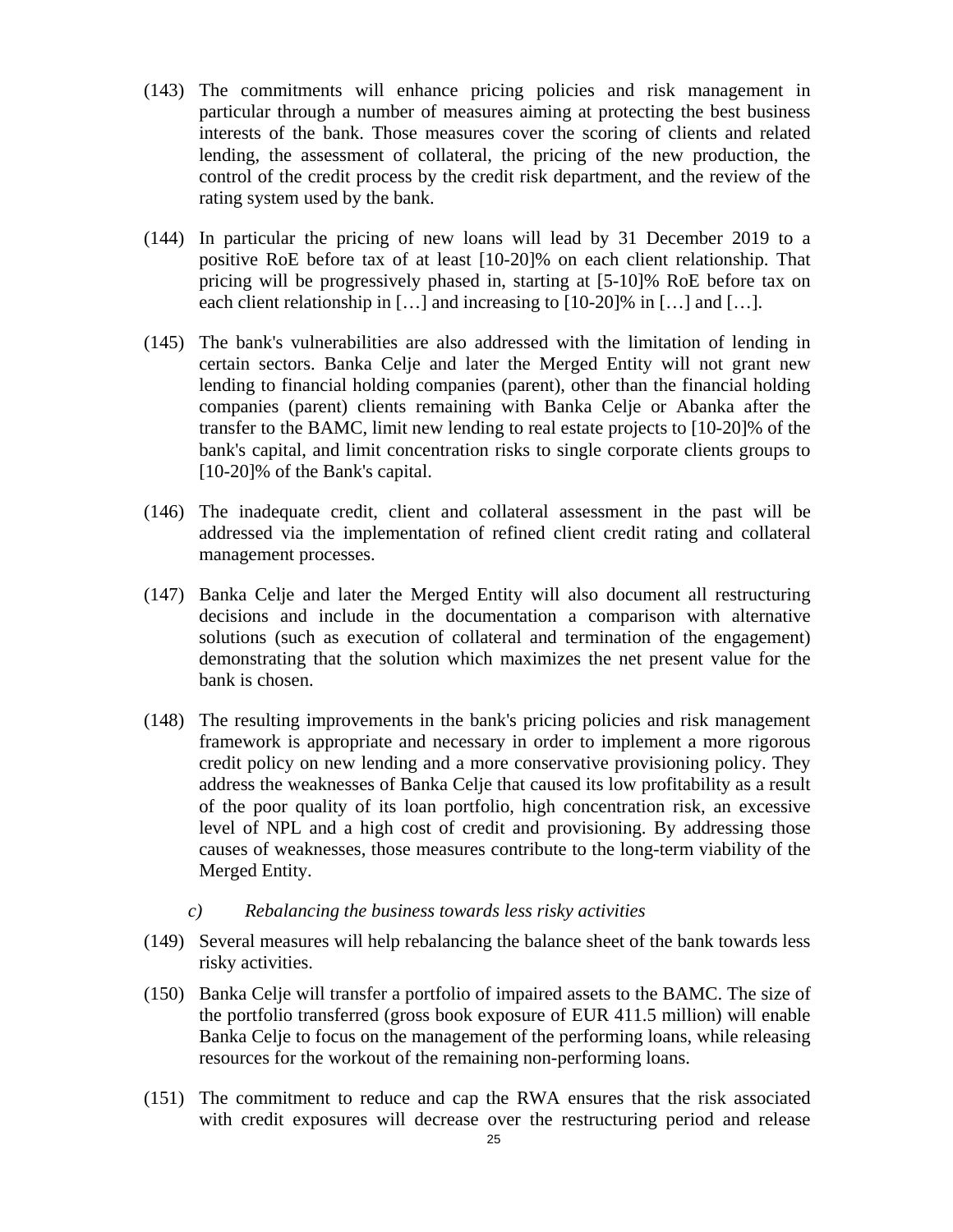capital resources. Under the new business model, Banka Celje and later the Merged Entity will also introduce a stricter origination and collateral policy. Banka Celje and later the Merged Entity will reduce the concentration risk per client, decrease the lending activity of the Merged Entity to large corporates and real estate projects, where it accumulated high NPL in the past, and focus on lending activity towards retail and SME sectors where the Merged Entity will already have a large network.

- (152) The results of the Asset Quality Review and Stress test of the Slovenian banking sector in 2013 were taken into account when assessing the capital needs of Slovenian banks. The restructuring plan incorporates the results of the Asset Quality Review and Stress test.
- (153) Banka Celje and later the Merged Entity commit to withdrawing from […] activities as well as from equity trading on its own account.
- (154) Those measures will contribute to rebalance the risk profile and balance sheet of the Merged Entity and improve its capital adequacy. The resulting business model will be more sustainable and less risky
	- *d) Repairing the capital base*
- (155) The restructuring plan envisages a State recapitalisation for viability purposes in the amount of EUR 190 million. After recapitalisation and transfer of assets to the BAMC, the Tier 1 ratio of Banka Celje under the Capital Requirements Regulation  $(CRR)^{28}$  will reach [10-20]% by 31 December 2014. After the merger with Abanka, the Tier 1 ratio of the Merged Entity will further increase to [10-20]% by 31 December 2019 at the end of the restructuring plan.<sup>29</sup>
- (156) The recapitalisation will cover capital needs identified in the Asset Quality Review and Stress test and will immediately improve the capital adequacy of Banka Celje and later the Merged Entity. The Commission accepts the arguments put forward by the Bank of Slovenia to explain the reduction in capital requirement from EUR 388 million as identified in the Slovenian stress test at the end of 2013 and the EUR 190 million of recapitalisation as notified by Slovenia.<sup>30</sup>
	- *e) Restoring long-term profitability*
- (157) According to the restructuring plan and addressing the weakness in foreign market knowledge and risk management systems badly adapted to foreign operations, Banka Celje and, subsequently, the Merged Entity will refocus on its core market in Slovenia essentially pursuing retail and SME activities. That shift

<sup>28</sup> 28 Regulation (EU) No 575/2013 of the European Parliament and of the Council of 26 June 2013 on prudential requirements for credit institutions and investment firms and amending Regulation (EU) No 648/2012. OJ L 176, 27.6.2013, p. 1.

<sup>&</sup>lt;sup>29</sup> The projected ratio of 16.2% does not take into account the commitment to repay excessive capital to the State between 2016 and 2019 depending on the capital requirements set by the supervisor at the time.<br> $30$  See recital (36).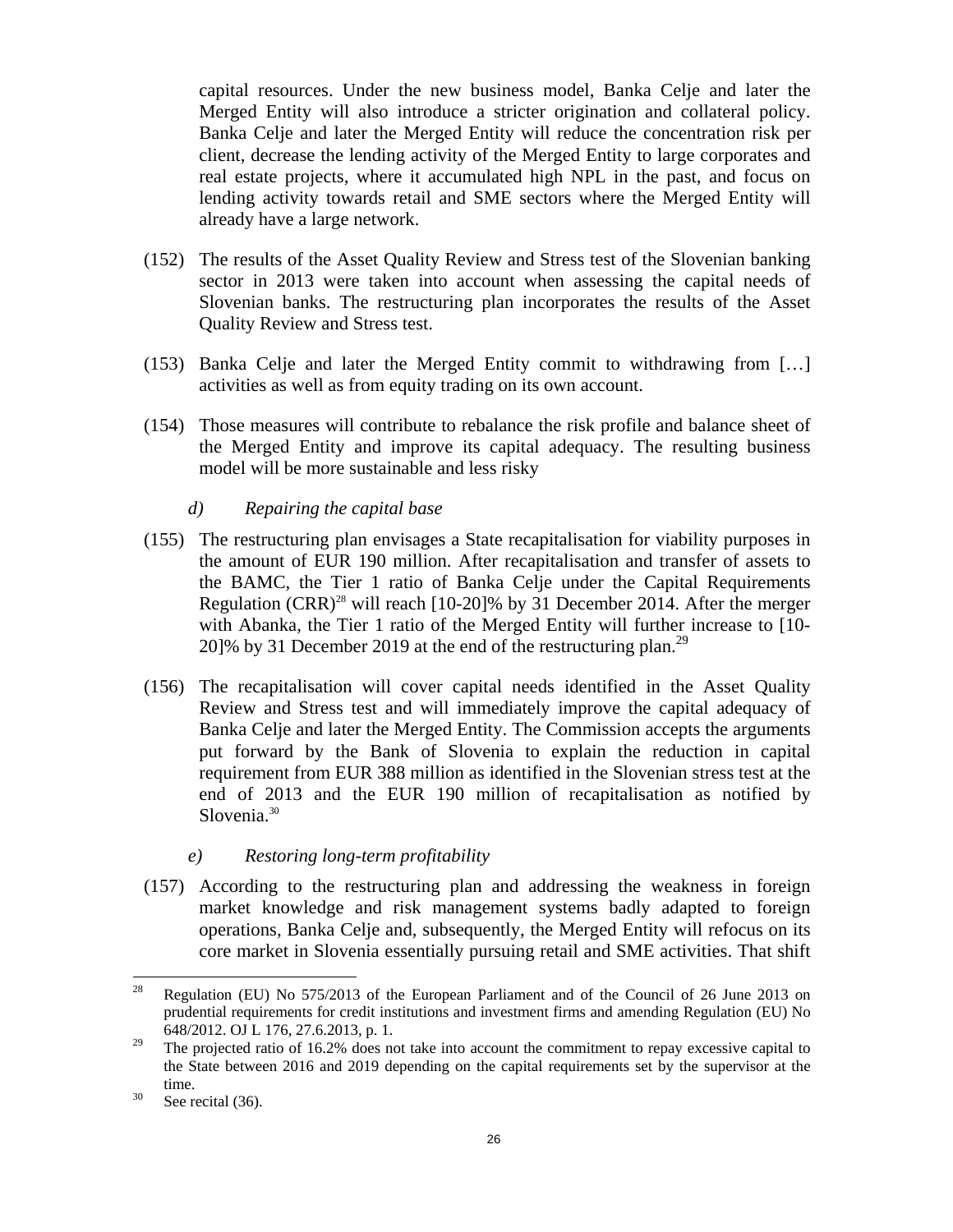in corporate strategy together with results from the transfer of assets to the BAMC will contribute to the restoration of long-term profitability.

- (158) The net interest margin of Banka Celje and the Merged Entity will be improved by ensuring that new lending will be adequately priced. In particular, pricing for new loans will contribute to achieving a positive RoE before tax of at least [5- 10]% in […] (from […]on), [5-10]% in 2017, [10-20]% in 2018 and 2019 on either the individual loan or on each client relationship.
- (159) Banka Celje and then the Merged Entity will also document all restructuring decisions. It will include in the documentation a comparison with alternative solutions such as execution of collateral and termination of the engagement. It will demonstrate that the solution which maximizes the net present value for the bank is chosen.
- (160) The Merged Entity is also planning a far-reaching cost-reduction programme. According to that programme, the operating costs amounting to EUR [90- 100] million in 2014 (pro-forma sum of Abanka and Banka Celje) will be reduced in order to achieve either a cost-to-income ratio of [50-60]% or in absolute terms a reduction to EUR [70-80] million by 31 December 2017 and to EUR [70-80] million by 31 December 2019. As specific measures, Banka Celje has committed to closing three non-profitable agencies (Kozje, Hmeljarska, and Vodnikova) and consolidating the staff from one office building into others by 31 December 2015.
- (161) In 2019, at the end of the restructuring period, the Merged Entity projects that its net income will amount to EUR [20-30] million corresponding to a RoE after tax of [5-10]% and a Tier 1 ratio of [10-20]%.
- (162) The Commission notes that the RoE at the end of the restructuring period is low compared to other banks in restructuring. However, after a detailed analysis of the restructuring plan the Commission believes that the following three points have to be taken into consideration:
	- (a) Provisioning. The current levels of expenses related to loan loss provisions and impairments built into the plan amount to roughly [0-5]% of the total loan book annually. That level seems slightly on the high side, both compared to international peers and in view of the recent improvement in the macro-economic situation of Slovenia. It also does not take into account the commitments to further improve the bank's corporate governance and risk management frameworks.
	- (b) Income. The figures of interest income in the restructuring plan do not take into account the commitment on RoE pricing of loans to be adjusted to [5- 10]% by 2019 whereas current pricing is targeted at around [5-10]%. Also, no revenue opportunities have been taken into account in the merger plan. Both effects lead to interest income projections which are on the conservative side, in particular towards the end of the restructuring period.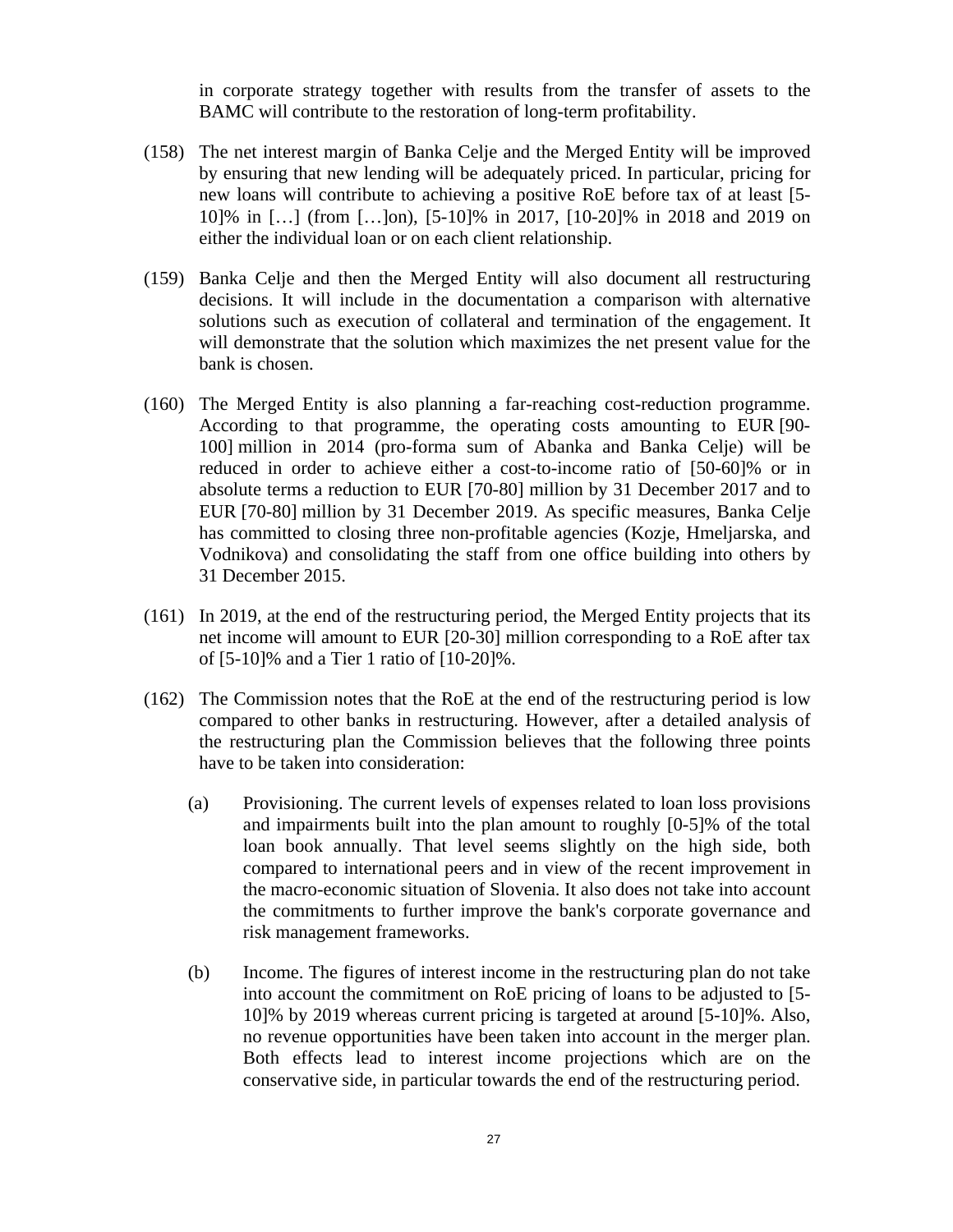- (c) Capital. The capital figures are calculated based on an amount of capital maintained at a level appropriate to sustain a stress situation in line with the results of the Asset Quality Review and Stress test and therefore are well above the regulatory minimum. Those projections do not take into account the effects of the commitment on capital repayment designed to prevent a build-up of excess capital in the Merged Entity.
- (163) Effects (a) and (b) could lead to upwards adjustments of RoE in 2018 of between [0-5] percentage points. Effect (c) could increase the RoE by up to [10-20]% depending on the precise capital requirements in place for the Merged Entity by the end of 2019. In combination, those three effects point to a likely RoE of between [5-10]% and [5-10]% at the end of the restructuring period which is appropriate for a bank with the Merged Entity's risk profile and a sound funding basis in the current economic and regulatory environment.
- (164) The Commission therefore considers that the restructuring plan is apt to restore the long-term viability of the Merged Entity.
	- *ii) Own contribution and burden-sharing*
- (165) The Restructuring Communication supplemented by the 2013 Banking Communication indicates that an appropriate contribution by the beneficiary is necessary to limit the aid to a minimum and to address distortions of competition and moral hazard. To that end, it provides (i) that both the restructuring costs and the amount of aid should be limited and (ii) that there should be a maximum burden-sharing by existing shareholders and subordinated creditors.
- <span id="page-27-0"></span>(166) The restructuring plan of the Merged Entity does not contain any elements that suggest that the aid exceeds the means required to cover the costs resulting from the restoration of viability. The capital shortfall which needs to be covered by the recapitalisation measure of Banka Celje was determined on the basis of the Asset Quality Review and Stress test in line with point (28) of the 2013 Banking Communication. That recapitalisation estimation is based in particular on an asset evaluation which shows such a level to be necessary and sufficient to sustain a stress situation. The asset quality review and stress tests give further certainty on the appropriate level of capital needed. The amount of the recapitalisation will make it possible for Banka Celje to cover the capital shortfall and to meet market expectations in the context of the merger. In addition, a capital repayment mechanism will be in place to limit the build-up of excess capital in the Merged Entity, under which the Merged Entity will have to pay dividends for the fiscal years […] and […]calculated on increasing percentage of any excess capital. The capital repayment mechanism ensures that excess capital above minimum regulatory capital requirements will not excessively incentivise the Merged Entity to enter into new business before repaying the State.
- (167) Adequate burden-sharing will normally entail contributions by hybrid capital holders and subordinated debt holders, after losses are first absorbed by equity. Hybrid capital and subordinated debt holders must contribute to reducing the capital shortfall to the maximum extent. Such contributions can take the form of either a conversion into Common Equity Tier 1 or a write-down of the principal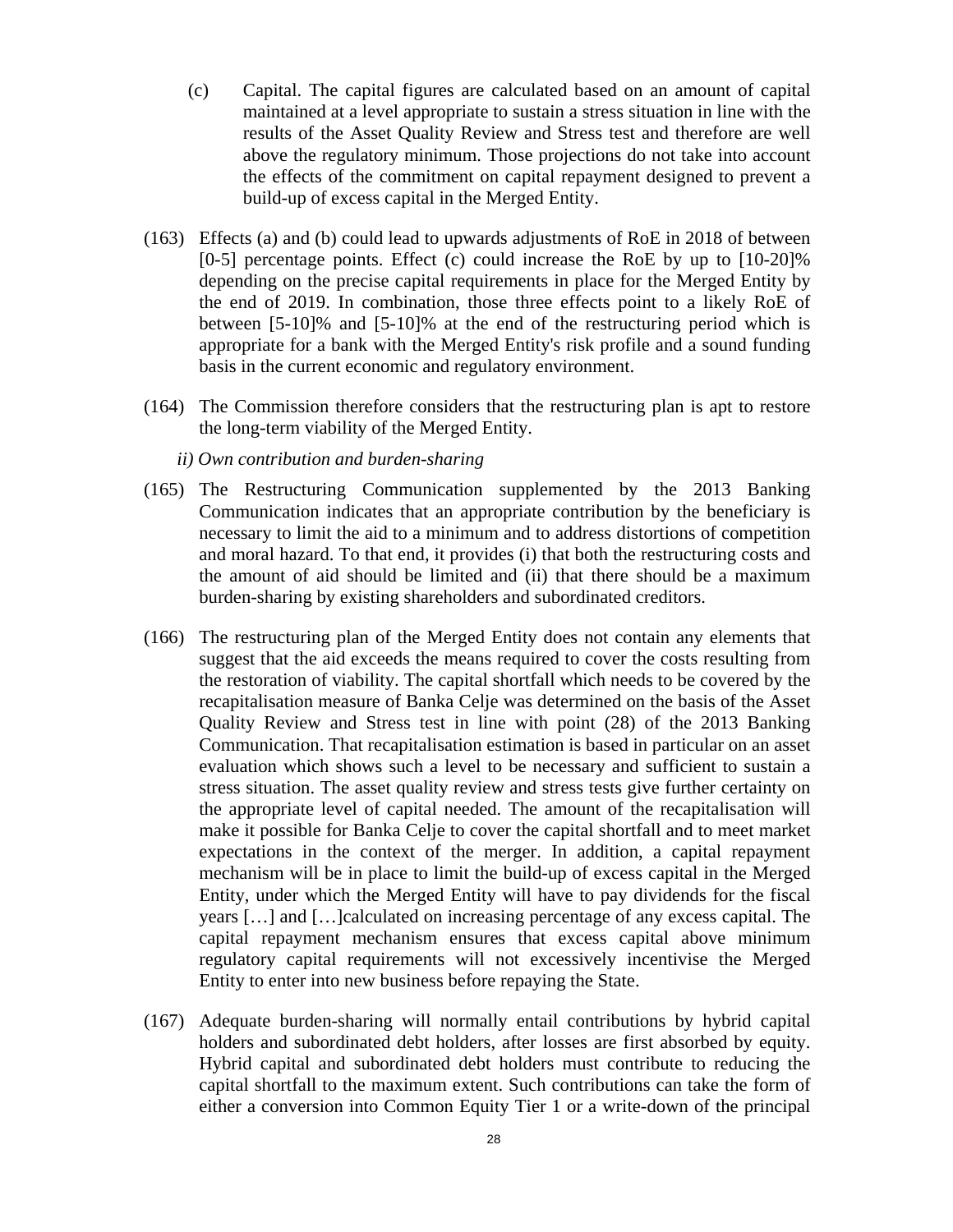of the instruments. In any case, cash outflows from the beneficiary to the holders of such securities must be prevented to the extent legally possible.

- (168) As regards Banka Celje, the commitments of Slovenia regarding the burdensharing of subordinated debt holders comply with the Restructuring Communication supplemented by the 2013 Banking Communication. To ensure adequate burden-sharing and participation of the existing investors in the restructuring, the equity holders and all subordinated debt holders were written down in full prior to the recapitalisation. To that end, Bank of Slovenia has, through a specific order, frozen all the subordinated-debt issued by the bank, of which instruments that were to mature before the adoption of the decision. Those subordinated debt instruments maturing before the date of adoption of the decision are also subject to the bail in. After the recapitalisation the State will become the sole shareholder.
- (169) The Commission has also already established that the transfer of impaired assets to the BAMC is adequately remunerated.<sup>31</sup>
- (170) As regards covering the restructuring costs associated with the implementation of the restructuring plan through internal measures, Banka Celje will carry out costcutting measures resulting in a decrease of its operating costs at the level of Banka Celje in the Pre-Merger Period and at the level at the Merged Entity in the Post-Merger Period. The restructuring plan and the commitments also provide for restrictions to be applied, until 31 December 2019, to the total remuneration of any board member and employee performing special work.
- (171) In addition to those structural measures, Slovenia also committed to a behavioural measure entailing a coupon ban, an acquisition ban and a ban on advertising and aggressive commercial practices which will also contribute to provide appropriate burden-sharing.
- (172) In that regard the Commission notes that the coupon ban does not apply to newly issued capital instruments (meaning instruments issued after the adoption of the present Decision), provided any payment of coupons on such newly issued capital instruments will not create a legal obligation to make any coupon payments on Banka Celje's securities and Merged Entity's securities existing at the moment of the adoption of this Decision<sup>32</sup>. The Commission accepts that limitation of the coupon ban in order to allow the bank to raise fresh capital on the market in line with point 26 of the Restructuring Communication. The issuance of capital instruments after the date of adoption of this Decision will allow the Merged Entity to raise additional funding and capital, while not

<sup>31</sup>  $\frac{31}{32}$  See recital (122).

<sup>32</sup> Other decisions refer to similar commitments: see recital (218) of Commission Decision the Case Restructuring of Royal Bank of Scotland and participation in the Asset Protection Scheme C(2009)10112 final, OJ C 119, 07.05.2010, p. 1, recital (165) of Commission Decision in the Case Restructuring of Lloyds Banking Group C(2009)9087 final, OJ C 46, 24.02.2010, p. 2, recital (151) of Commission Decision in the Case Restructuring of NLB C(2013)9632 final, not yet published and recital (132) of Commission Decision in the Case Restructuring of NKBM C(2013)9634 final, OJ C 120, 23.04.2014, p. 1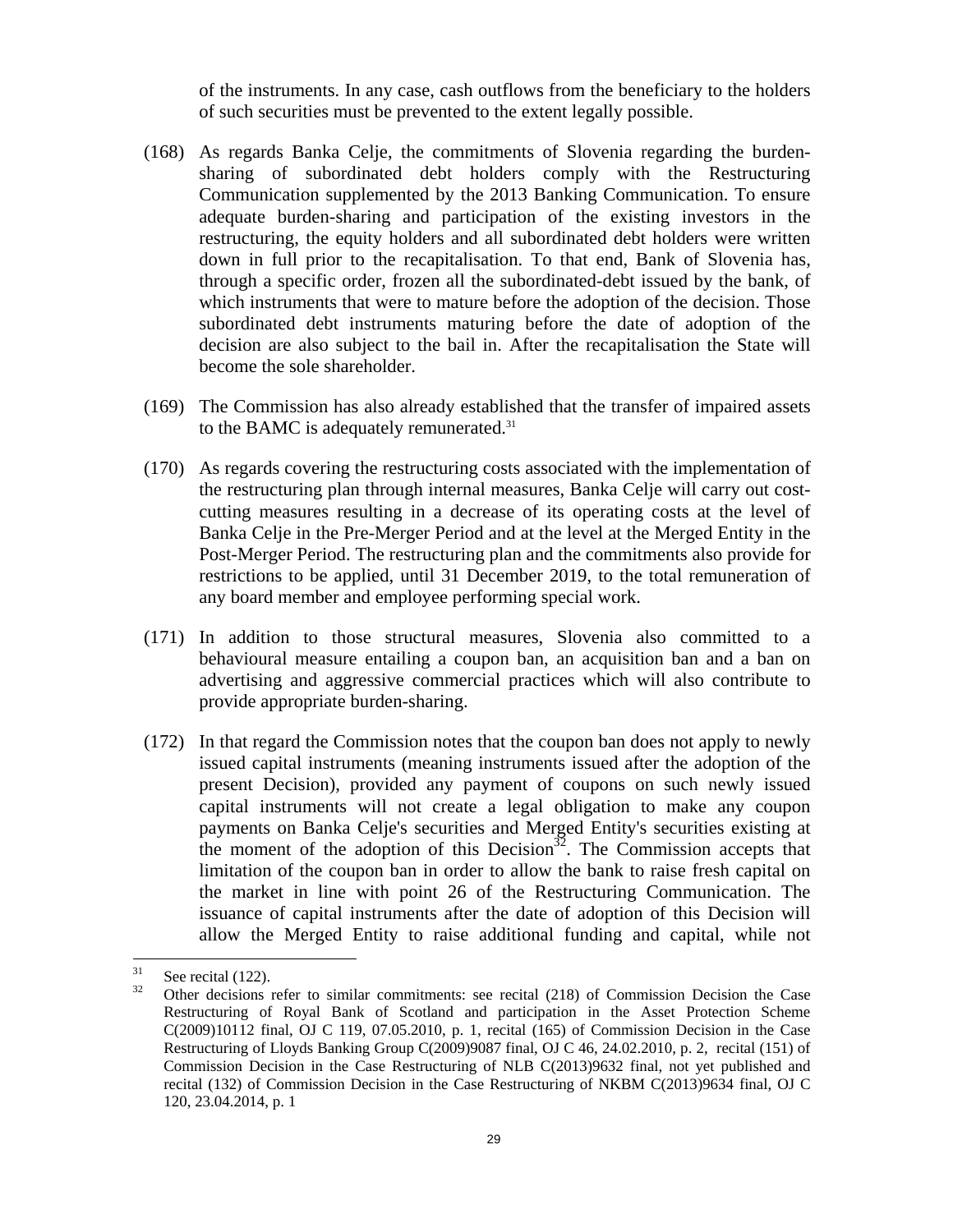triggering the payment of coupons on existing securities, in particular subordinated debts. By virtue of the limitation of the coupon ban, the Merged Entity will be in a position to issue capital instruments eligible as a Tier 1 capital, which may potentially reduce the capital it needs in the form of equity. In that respect, it must be recalled that coupons must be optional and cannot be mandatory for debt instruments to qualify as Tier 1 capital. The limitation of the coupon ban does not undermine the useful effect of a coupon ban of the kind contemplated by the Restructuring Communication because the commitment that the payment of coupons on new capital instruments will not create a legal obligation to make any coupon payments on existing securities will prevent any unnecessary outflow of capital.

- (173) In addition any possible recapitalisation (pre-merger and post-merger) of subsidiaries via equity injections will be subscribed at (i) a [20-30]% discount to the share price (after adjustment for the 'dilution effect' quantified using generally accepted market techniques) immediately prior to the announcement of the capital injection, or (ii) the lowest price at which other shareholders of those subsidiaries contribute to the recapitalisation.
- (174) Accordingly, the full write-down of shareholders' equity and outstanding subordinated debts of Abanka, cost reduction measures, divestment commitments result in a sufficient own contribution by Banka Celje and the Merged Entity to the costs of its restructuring and ensure appropriate burden-sharing.
- (175) For those reasons, the Commission concludes that the restructuring plan provides for an appropriate own contribution and burden-sharing.

### *iii) Measures limiting the distortions of competition*

- (176) Section 4 of the Restructuring Communication requires that the restructuring plan contains measures limiting distortions of competition. Such measures should be tailor-made to address the distortions on the markets where the beneficiary bank operates post-restructuring. The nature and form of such measures depend on two criteria: first, the amount of the aid and the conditions and circumstances under which it was granted and, second, the characteristics of the markets on which the beneficiary will operate. Furthermore, the Commission must take into account the extent of the beneficiary's own contribution and burden-sharing over the restructuring period.
- (177) Banka Celje will receive State aid in the form of a recapitalisation and an impaired asset measure amounting to EUR 252.7 million in total, equivalent to 18.3% of its RWA as of 31 December 2013. The need to implement measures to limit potential distortions of competition is necessary in particular given the amount of aid and the market positions of Banka Celje and the Merged Entity.
- (178) The Merged Entity consisting of Abanka and Banka Celje will become the second-largest bank in the Slovenian market. However, measures to limit effects on competition (a) have already been assessed and approved by the Commission in the decision on Abanka, (b) will be considered here for Banka Celje separately and (c) to account for additional effects due to the merger.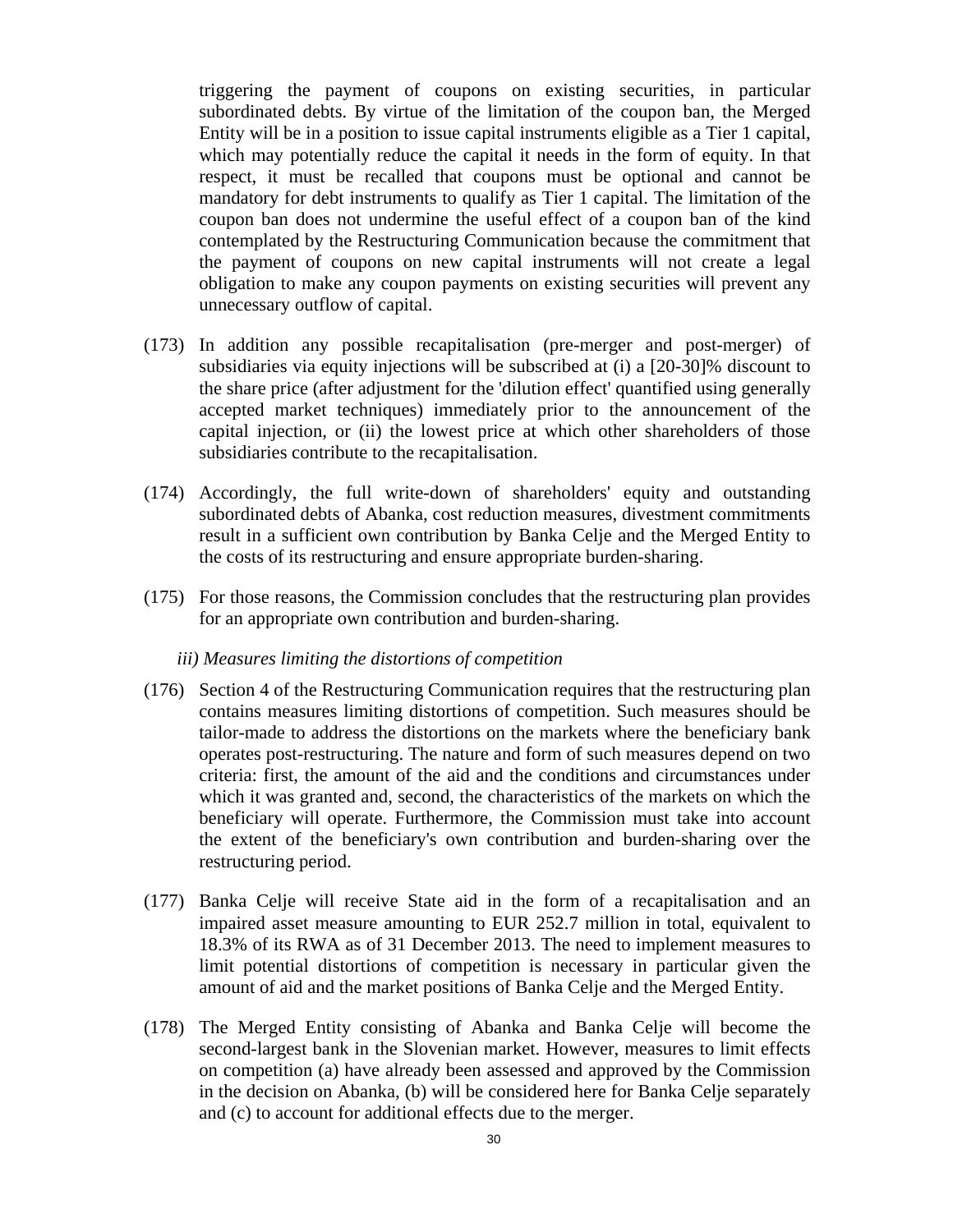- (179) To limit distortions of competition, Banka Celje will reduce its balance sheet by [20-30] % to EUR 1.4 billion and its RWA by [10-20]% to EUR 1.2 billion between 31 December 2013 and 31 December 2015, thereby considerably reducing its market presence.
- (180) Banka Celje will concentrate on its core business and completely withdraw from leasing and factoring activities in Slovenia and abroad liberating market share in favour of competitors. Banka Celje will further reduce its market presence outside its core banking activities by divesting/actively winding down its fullyowned subsidiary Posest engaged in real-estate business outside of Slovenia. Posest is only allowed to continue operating during the restructuring period for collateral management purposes. Banka Celje will discontinue asset management for clients and trading on own account.
- (181) Finally, Banka Celje will continue its core banking activities with a smaller balance sheet and implement an enhanced risk-adjusted pricing policy ensuring a minimal RoE at client connection level of [5-10]% to avoid capturing market share from other banks through structural mispricing of risk.
- (182) From […], to limit further any distortions of competition, Slovenia has committed to keeping the size of business of the Merged Entity constant up to the end of the restructuring period avoiding any growth both in balance sheet and RWA. Over the period between 31 December 2013 and 31 December 2019, the Merged Entity will reduce its balance sheet by [20-30]% and the RWA by [20- 30]% leading to a significantly smaller market presence compared to the combined market shares of Abanka and Banka Celje.
- (183) To further reduce its market presence, the Merged Entity will reduce its branches by 12% (8 branches) and will continue abstaining from non-core activities such as real estate business, factoring and leasing as well as asset management for clients and trading on own account. The Merged Entity will also continue adhering to the enhanced risk-adjusted pricing policy and steadily increase the minimal RoE level to 10% by 2018. This will prevent competition distortions by limiting barriers of entry for new competitors.
- (184) Finally, the Merged Entity will use potential excess capital from […] onwards to remunerate the State for the aid measures received. This measure will prevent the bank from benefiting from an excessive capital base which would put it in an advantageous situation compared to its competitors. As such, the capital repayment mechanism which is designed to limit the build-up of excess capital which represents a further appropriate measure for limiting the distortion of competition.
- (185) In addition to those structural measures, Slovenia also committed to behavioural constraints. The Commission welcomes a ban on advertising State support and on aggressive commercial practices, thus preventing Banka Celje and the Merged Entity using the aid for anti-competitive market conduct. Slovenia committed also to an acquisition ban for the entire restructuring period, designed to ensure that, the beneficiary will not use the State aid received to acquire any stake in any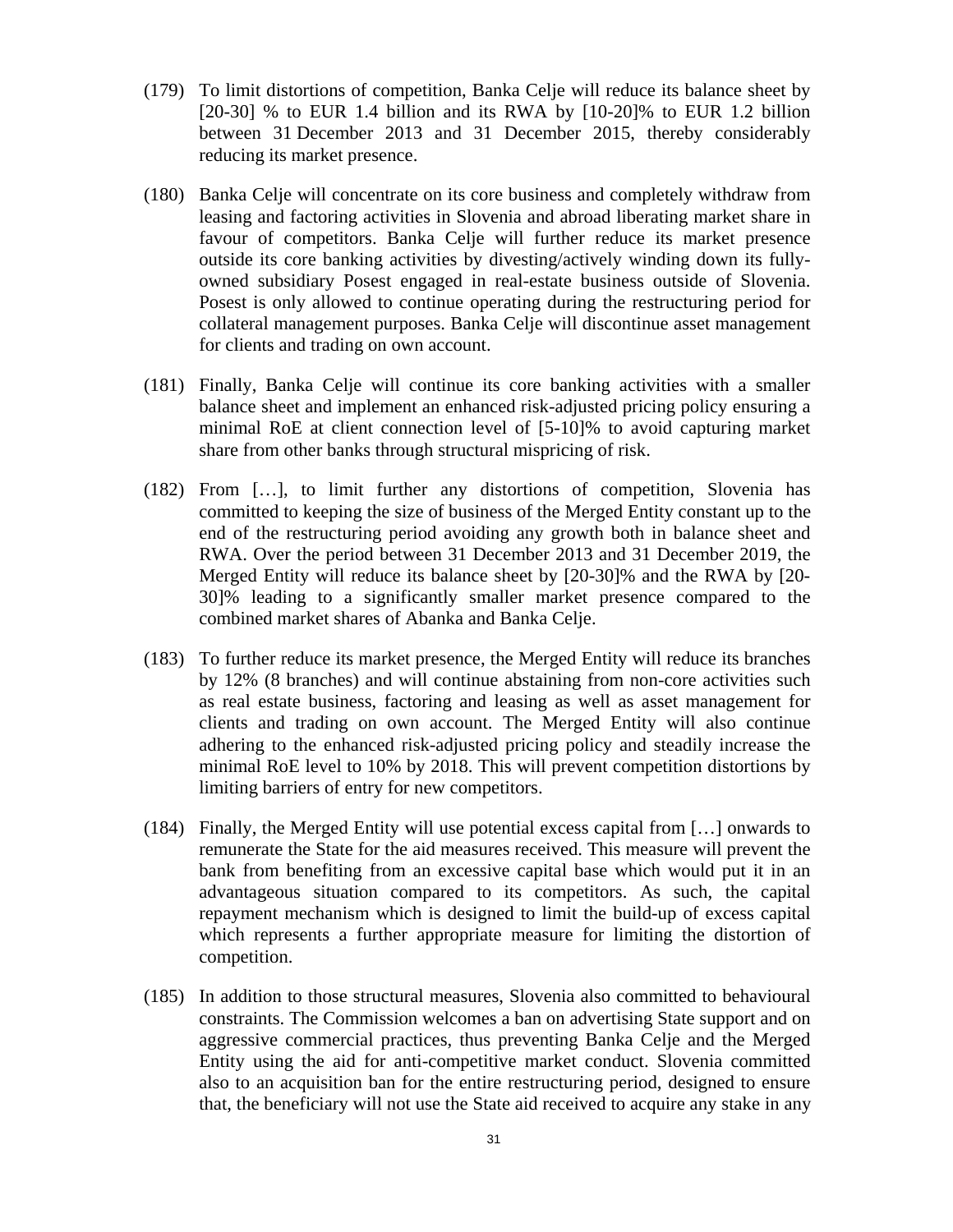undertaking (that covers both undertaking which have the legal form of a company and pool of assets which form a business).

(186) Taking into account that mix of measures and commitments, the Commission considers that there are sufficient safeguards to limit distortions of competition in spite of the sizeable market presence of the Merged Entity.

### **6.2.5. Monitoring of the restructuring plan**

- (187) Pursuant to section 5 of the Restructuring Communication supplemented by the 2013 Banking Communication, regular reports are required to allow the Commission to verify that the restructuring plan is being implemented properly. Slovenia will appoint a monitoring trustee who will provide the Commission with semi-annual monitoring reports.
- (188) To ensure proper implementation of the restructuring plan throughout its duration, the Slovenian authorities will take all the necessary measures to ensure that the Banka Celje and the Merged Entity comply with the commitments listed in the Annex.
- (189) Moreover, the correct implementation of the restructuring plan and the full and correct implementation of all commitments contained in the Annex to this Decision will be continuously monitored by the monitoring trustee who will be independent and sufficiently qualified. The monitoring trustee will have unrestricted access to all information needed to monitor the implementation of the Decision. The Commission or the monitoring trustee may ask the beneficiary and the Merged Entity for explanations and clarifications. Slovenia, Banka Celje, Abanka and the Merged Entity are to cooperate fully with the Commission and the monitoring trustee with regard to all enquiries associated with monitoring.

### **6.2.6. Conclusion on the restructuring plan**

- (190) The Commission finds that the restructuring plan of Banka Celje and of the Merged Entity is compatible with the internal market pursuant to Article 107(3)(b) TFEU.
- (191) After the implementation of the merger by […], the commitments for Abanka as assessed in the restructuring decision of 13 August 2014 will cease to apply as Abanka will cease to exist as a stand-alone entity. For the post-merger period, the restructuring plan of the Merged Entity reflects the key aspects of the restructuring plan of Abanka (in particular in terms of size of the balance sheet, growth, volumes, margins, etc.), with the adjustments resulting from the merger with Banka Celje.
- (192) The Commission concludes that commitments applied to the Merged Entity are sufficiently similar to those that apply to Abanka stand-alone and preserve the balance of the original Abanka commitments in terms of return to viability, burden-sharing and mitigation of competition distortions, whilst properly taking into account the effects of the merger of Abanka with Banka Celje.

### **6.2.7 Conclusion on the compatibility of the measures**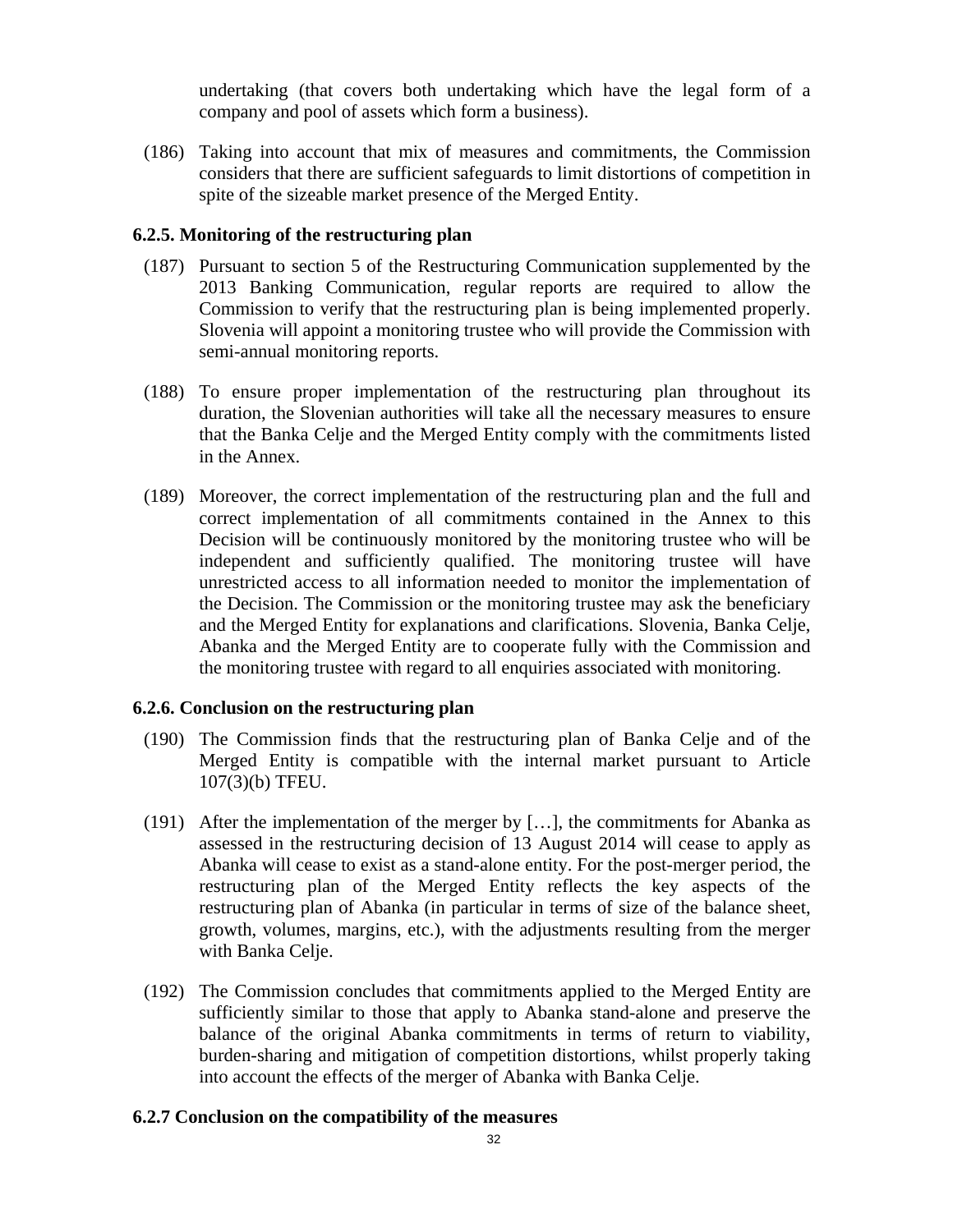(193) The Commission concludes that the recapitalisation of EUR 190 million and the transfer of impaired assets to the BAMC (resulting in aid of EUR 62.7 million) constitute restructuring aid in favour of Banka Celje. In view of the assessment of the restructuring plan of Banka Celje and of the Merged Entity and commitments undertaken by Slovenia, the Commission concludes that Banka Celje and the Merged Entity will be restructured in a manner that ensures its long-term viability, involves adequate burden-sharing and sufficiently addresses competition distortions. The Commission considers that the recapitalisation and the transfer of impaired assets to the BAMC and the submitted restructuring plan fulfil the criteria of the Impaired Assets Communication and the Restructuring Communication, as amended and supplemented by the 2013 Banking Communication. The recapitalisation of Banka Celje and the transfer of impaired assets to the BAMC are compatible with the internal market for reasons of financial stability on the basis of Article 107(3)(b) TFEU, in light of the commitments set out in the Annex to this Decision. Finally, the modifications of the commitments of Abanka starting after its merger with Banka Celje are compatible with the internal market pursuant to Article 107(3)(b) TFEU.

### **CONCLUSION**

The Commission has accordingly decided, in view of the commitments undertaken by the Republic of Slovenia regarding the merger of Abanka and Banka Celje and the restructuring of the Merged Entity, to consider the recapitalisation of EUR 190 million and the transfer of impaired assets to the BAMC (resulting in aid of EUR 62.7 million) to be compatible with the internal market pursuant to Article 107(3)(b) of the Treaty on the Functioning of the European Union.

The Commission notes that for reasons of urgency Slovenia exceptionally accepts the adoption of the Decision in the English language.

If this letter contains confidential information which should not be disclosed to third parties, please inform the Commission within fifteen working days of the date of receipt. If the Commission does not receive a reasoned request by that deadline, you will be deemed to agree to the disclosure to third parties and to the publication of the full text of [the letter in the authentic language on the Internet site](http://ec.europa.eu/competition/elojade/isef/index.cfm): http://ec.europa.eu/competition/elojade/isef/index.cfm

Your request should be sent by registered letter or fax to:

European Commission Directorate-General for Competition State Aid Greffe B - 1049 Brussels Fax No: +32 2 296 12 42

Yours faithfully,

For the Commission

Margrethe VESTAGER Member of the Commission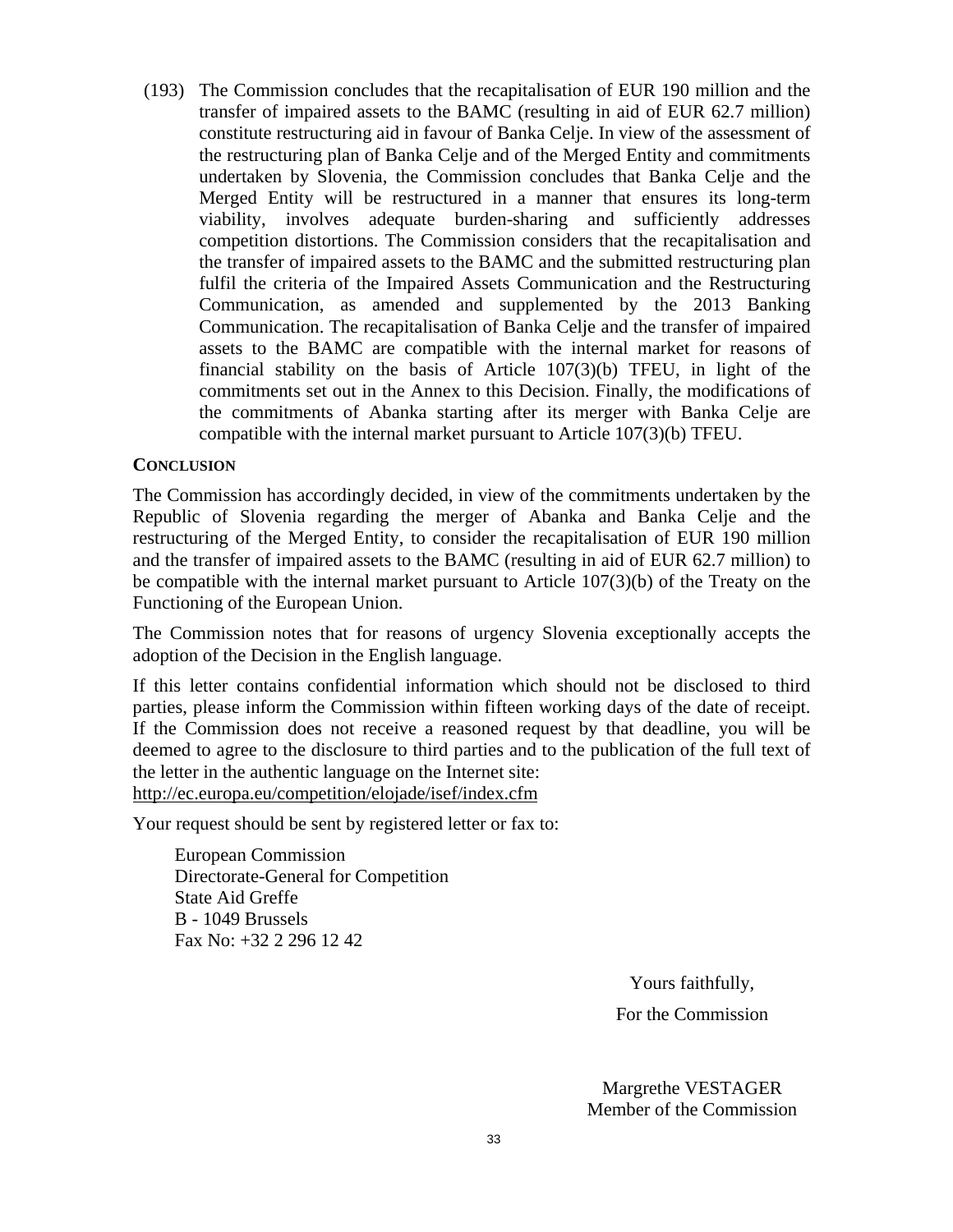#### **Annex: Commitments**

# **Commitments SA.38522 - Restructuring aid for Banka Celje/Abanka**

*The Republic of Slovenia ('Slovenia') ensures that Banka Celje and its affiliates ('Celje'), Abanka Vipa and its affiliates ('Abanka') and the merged Abanka-Celje entity (the 'Merged Entity') will implement the restructuring plan submitted on 15 October 2014. In connection with this, Slovenia commits to implement in particular the measures and actions and to achieve the objectives listed below (the 'Commitments') which are integral part of the said restructuring plan.* 

### **0/ Restructuring period**

The restructuring period will start on the date of adoption of the Decision approving the restructuring plan by the European Commission (the 'Commission') and will end on 31 December 2019. The restructuring period is divided into the following two phases:

- The period between the date of adoption of the Commission's decision and the date at which the merger of Celje and Abanka becomes effective (the 'Pre-Merger Period'). For the purpose of these commitments, the merger becomes effective on […]. Legally, the merger will become effective by the date the merger is registered by the Court Register. This is presumed to occur during the first […].
- The period between the date at which the merger of Celje and Abanka becomes effective and 31 December 2019, the end date of the restructuring period (the 'Post-Merger Period').

The Commitments shall apply throughout the restructuring period unless the individual Commitment states otherwise.

### **I/ Abanka commitments during the Pre-Merger Period**

### **(1) Commitments of Commission decision of 13 August 2014**

All commitments of Commission's decision of 13 August 2014 in State aid case SA.38228 - 'Restructuring of Abanka Vipa Group' are applicable<sup>33</sup>.

# **(2) Abanka Pre-merger activities**

 $\overline{a}$ 

Abanka will engage with Celje in pre-merger activities, mainly consisting of the preparation of the Information Technology (IT) integration and migration, strategy and organization including leadership and Human Resources structure, reporting lines, joint market presence and operation,

 $33$  [Public decision available by](http://ec.europa.eu/competition/state_aid/cases/251840/251840_1583043_100_2.pdf) following the following link: http://ec.europa.eu/competition/state\_aid/cases/251840/251840\_1583043\_100\_2.pdf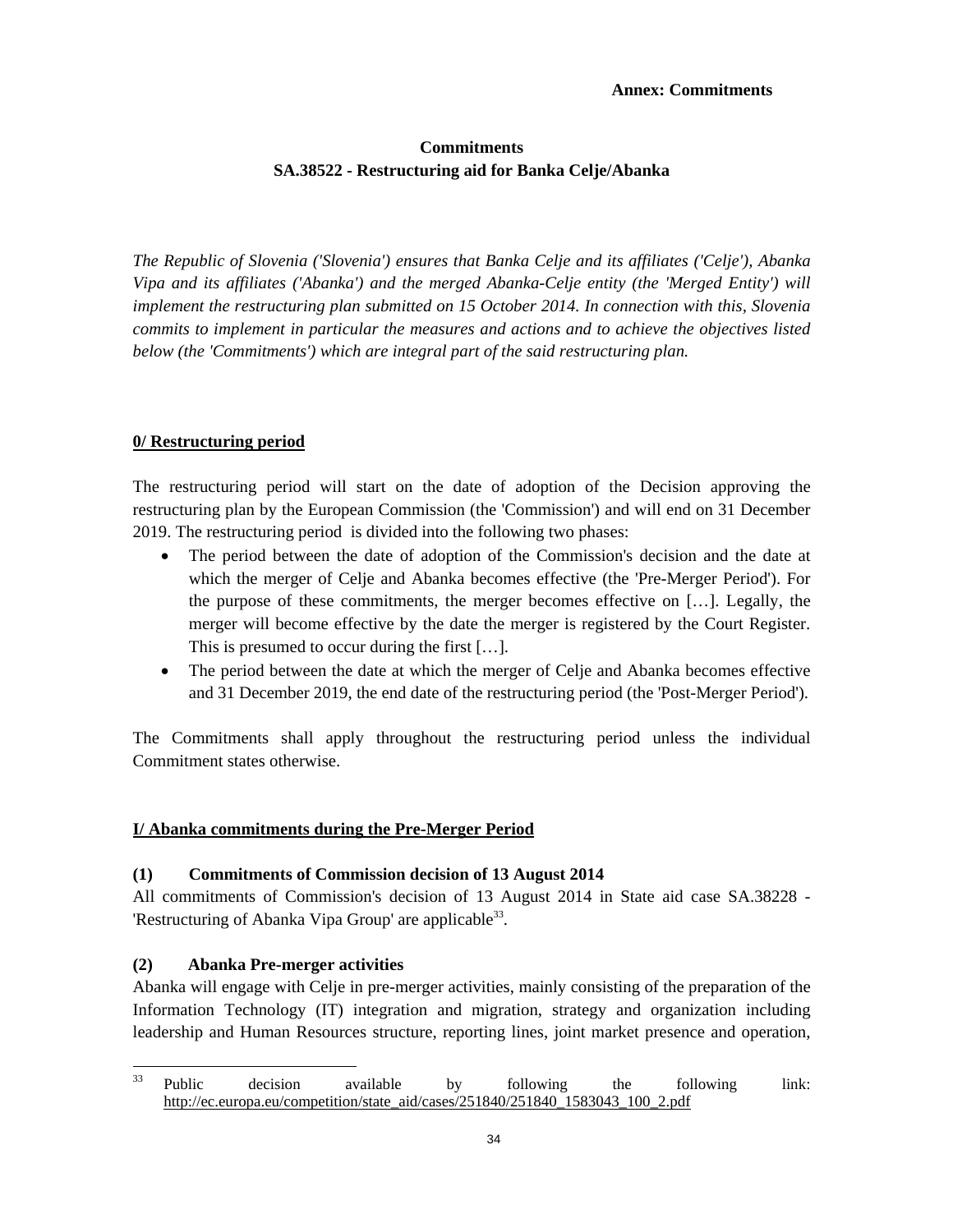communication and marketing strategies, new procedures and policies of the Merged Entity (of which, credit risk policy, provisioning policy, arrears management policy, claims and litigation policy, …).

The merger of Abanka and Celje becomes effective no later than […].

# **II/ Celje commitments during the Pre-Merger Period**

# **(3) Balance sheet evolution**

According to the content of the restructuring plan, Celje will reduce its total group balance sheet from EUR 1.8 billion as of 31 December 2013 to EUR [0.-5] billion by 31 December 2015, and the legal environment relevant for the balance sheet total.

If this target is exceeded by more than [10-20]%, Celje shall refrain from undertaking any new balance sheet enlarging activities until the respective reduction target is achieved.

# **(4) Reduction of costs**

Celje's operating costs amounted to EUR 33.9 million in 2013 at the Group level. Celje will reduce its operating costs (including among others staff, administration and other costs, and amortization) at the Group level (excluded one-off extraordinary costs having non-recurrent nature, i.e. restructuring expenses) to achieve either a cost-to-income ratio below [50.-60]% in each year during the restructuring period, or in case the cost-to-income ratio is above [50.-60]% to EUR [30-40] million by 31 December 2014 and EUR [30-40] million by the 31 December 2015.

If the annual inflation in the period 2014-2015 exceeds 2.5%, the operating cost targets will be adjusted to accommodate for the difference between inflation rate projections in the restructuring plan and actual inflation in the particular year.

# **(5) Divestment and winding down of subsidiaries, branches and participations**

# (5.1) Posest subsidiary

In order to wind down its portfolio, Banka Celje will reorganize its subsidiary Posest into a special purpose vehicle (SPV) focused on the sanitization<sup>34</sup> of loans in former Yugoslavia. In line with this decision, Posest is going to acquire, maintain and/or renovate, manage, prepare for sale, and sell the real estate in question. Posest will acquire assets exclusively for the sanitization of loans. In particular it will not acquire real estate assets which are not concerned by loan sanitization.

In addition to managing distressed real estate in the former Yugoslavia, the company will be used in the same way for Slovenian cases where it makes sense for the Bank to foreclose on the assets.

Posest will continue to offer its property and equipment appraisal services in addition to the aforementioned activities. Once the real estate portfolio is wound down and the current leasing business expires, Posest will be closed or merged with the Bank.

 $34$ In the following document, 'sanitization' means that the bank will intensively work on the collection of non-performing loans from the Ex-Yugoslav market. The bank will use the services of its subsidiary (e.g. auction participation, etc.) to limit, to the largest extent possible, additional losses for the bank.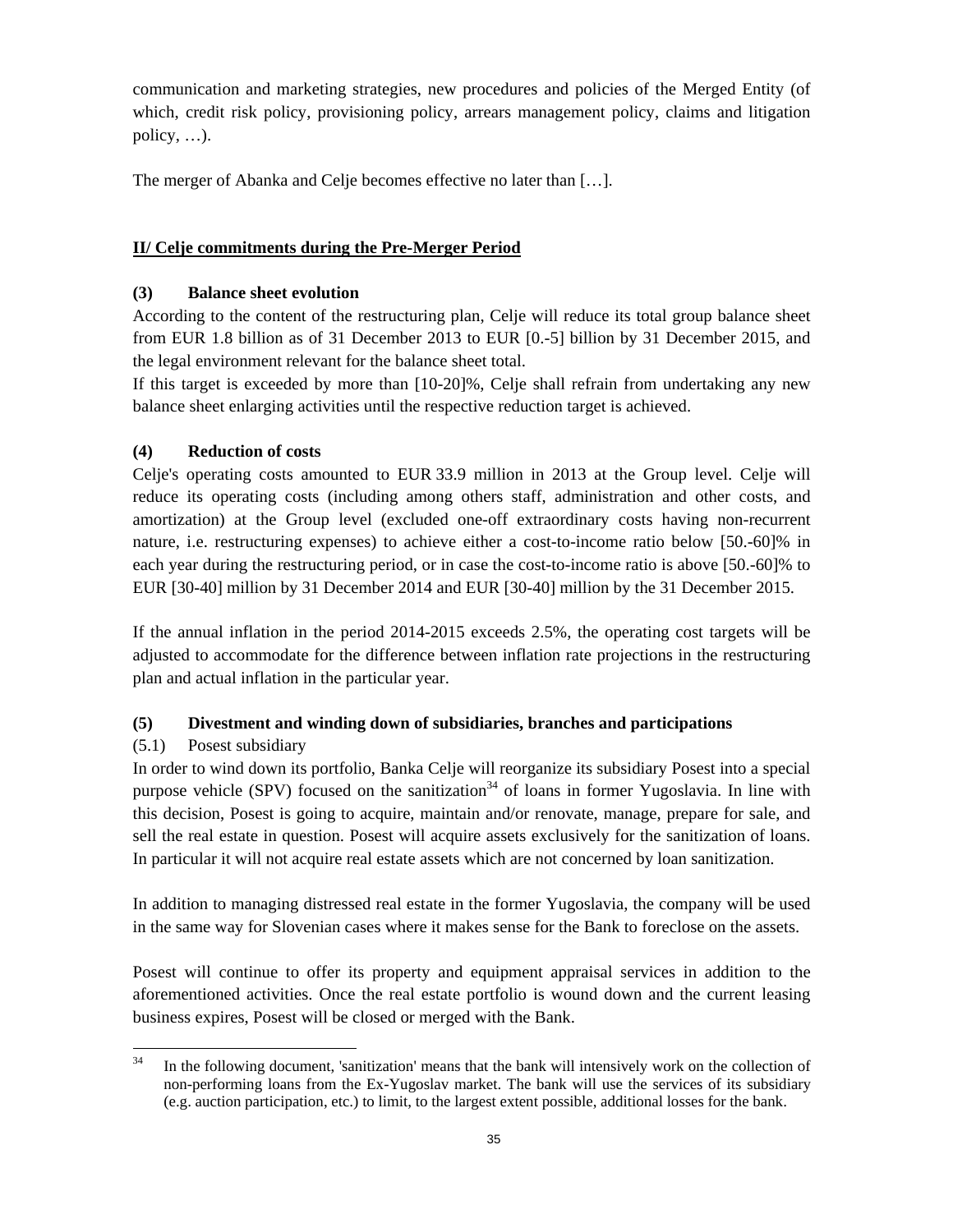The divestment/active winding down of Posest is deemed to be completed once the respective company has been liquidated or wound down or Celje has concluded a binding sale and purchase agreement (although conditional to regulatory approval by relevant supervisor) for the respective participation with one or more Purchasers that are independent from and unconnected to Celje. In any case businesses shall be sold in a manner consistent with the Commitments.

# (5.2) Leasing and Factoring businesses

By 31 December 2015, the company will have started to wind down its leasing and factoring business and will not enter into any new leasing and/or factoring contracts.

# (5.3) Banka Celje branches and premises

Additionally, Celje will:

- Close [0-5] non-profitable agencies by […], namely Kozje, Hmeljarska, and Vodnikova.
- Consolidate the staff from [0-5] office building into others by […]. The staffs to be relocated are currently working at Vodnikova ulica 2.

# **(6) Equity trading:**

Celje will discontinue equity trading for its own account by 31 December 2014.

# **(7) Asset management:**

Celje will not engage in asset management for clients.

# **(8) Cap on credit activities in terms of Risk Weighed Assets**

On 31 December 2013, the risk weighted assets ('RWA') at group level amounted to EUR 1 378 million. Celje will ensure that the RWAs will not exceed the following amounts (outstanding volume in EUR million, including credit, market and operational risk):

- […];

 $[\ldots]$ ;

If RWAs of Celje at group level exceed these targets, Celje commits to submit to the Commission, less than one month after the breach is observed, a contingency plan showing its ability to achieve the relevant target. In addition, if any of those targets are exceeded by more than [10-20] %, Celje shall immediately refrain from undertaking any new credit activities in Slovenia until the respective reduction target is achieved.

# **(9) Discontinuation of business with foreign corporate clients**

Celje will not undertake any new credit activities with corporate clients incorporated outside Slovenia and/or that are not members of groups whose headquarter or final beneficiary is incorporated in Slovenia. Celje will limit its activities with such clients to the orderly execution and management of existing credit contracts.

Trade and export financing for Slovenian companies in relation to foreign countries and treasury operations with foreign banks are not subject to this limitation.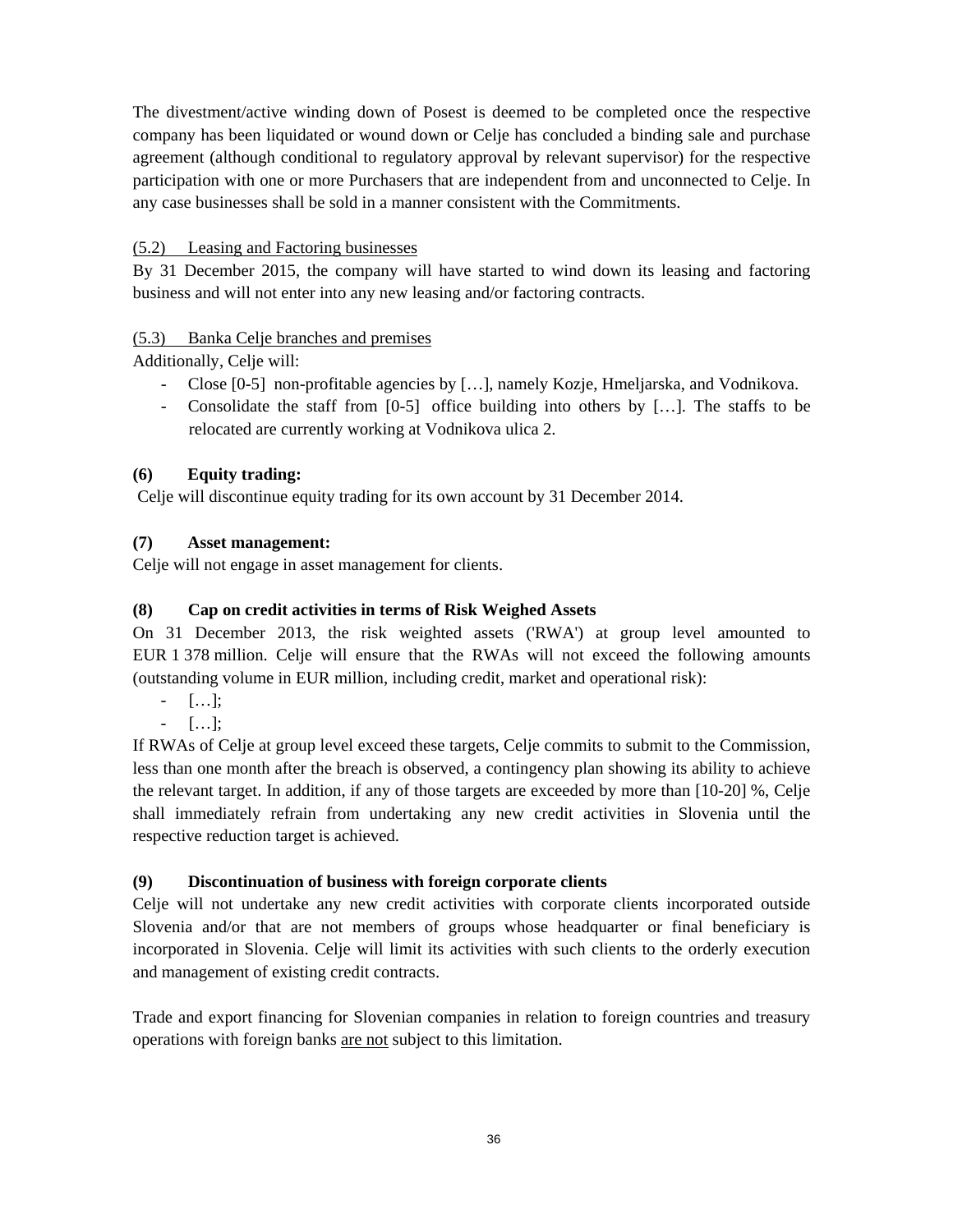#### **(10) Corporate governance and remuneration policies**

Celje will implement up-to-date corporate governance structures in accordance with the EU Capital Requirements Directive IV (CRDIV) and Slovenian domestic legislation. The related necessary changes to Celje internal rules have to be implemented in three months after the adoption of the decision of the Commission on the joint restructuring plan for Abanka and Banka Celje. In particular:

(i) the management board of Celje will have the sole powers and responsibilities for managing the day-to-day business of Celje independently and in the sole interest of the bank. Neither the supervisory board nor the shareholders' assembly or any representatives of shareholders may issue any instructions to the management board or interfere otherwise with the day-to-day management of the bank. Due to Celje's corporate governance failures in the past, Slovenia must ensure that the aforementioned sole powers and responsibilities of the management board will be honoured.

(ii) apart from supervising and monitoring by the Supervisory Board, no other corporate body or unit shall issue instructions to the Management Board; in particular, there shall be no direct or indirect instruction by any shareholder or by the State to the Management Board. This shall also apply to the Assembly General Meeting, whose decision taking competence shall be limited to the catalogue of decisions as stated by the law and in the statutes. Furthermore, individuals who use their influence on a company to induce members of the Management Board to act in a manner which causes damage to the company or its shareholders must reimburse the company for the resulting damage.

(iii) the arm's length principle shall apply to the relationship between the bank and its shareholders, in particular Slovenia;

(iv) all members of the supervisory board shall pass the 'fit and proper test' conducted by the appointed body or supervisor of the Bank<sup>35</sup>, i.e. they shall be reliable and avail of the necessary professional skills to properly assess and monitor Celje's business. Slovenia will not intervene in the appointment of supervisory board members and executives over and above its own nominees and its shareholder rights under ordinary Slovenian corporate law;

(v) two thirds of the seats and voting rights on the supervisory board and its committees shall be allocated to independent experts, i.e. persons who are neither currently employed nor have been employed 24 months prior to their appointment by the Slovenian government and who do not currently hold nor have held 24 months prior to their appointment a leadership or managing function within a Slovenian political party;

(vi) Celje will ensure an effective, independent and objective internal audit function. For this purpose, the internal audit function will report and be answerable only to the Management Board and Supervisory board's Audit Committee, where at least one member has recent and relevant financial experience. Further, the findings and recommendations

 $\overline{a}$ 

<sup>&</sup>lt;sup>35</sup> This procedure must be in line with the valid version of the Slovenian Banking Act and is thus subjected to change in the case of the change of the aforementioned Slovenian Banking Act.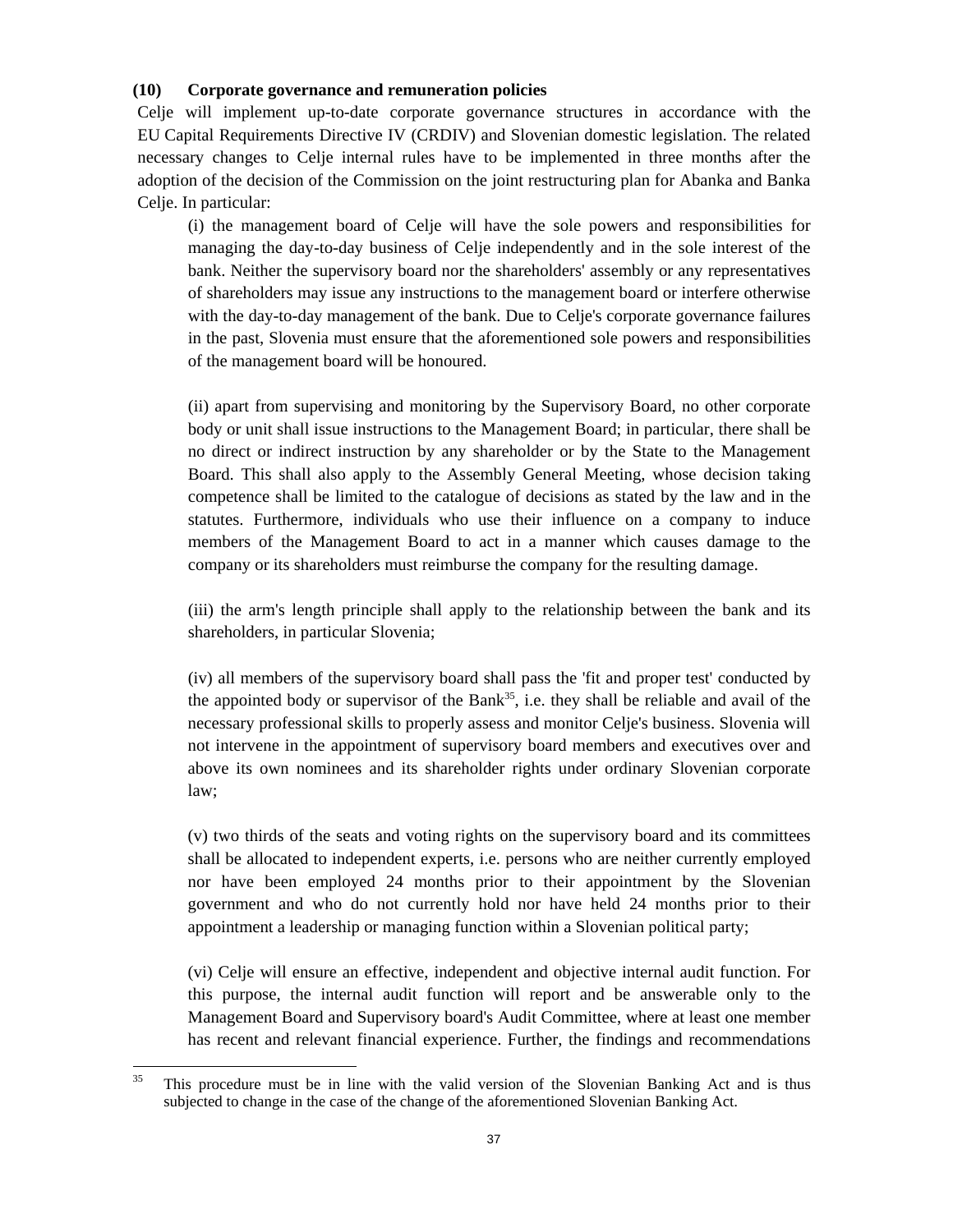by the internal audit function shall receive proper attention and be discussed in the Management Board/Audit Committee, followed by an appropriate action plan to address identified problems. Decision not to act on findings by the internal audit function shall be well substantiated and reported to the Monitoring Trustee.

(vii) Celje will follow a prudent, sound business policy geared towards sustainability while implementing the planned measures. Celje will further review its internal incentive schemes and remuneration policy and take steps to ensure that they do not encourage unreasonable risk-taking, that they are geared towards long-term and sustainable goals, and are transparent. The remuneration of board members and leading employees of the bank shall particularly take into account the relevant person's contribution to the bank's economic position and the necessity of market-oriented salary levels so as to be able to employ particularly suitable individuals who can achieve a sustainable business development. Celje's remuneration policies and practices will be compliant with the EBA Guidelines on Remuneration Policies and Practices published on the 10 December 2010. The variable annual remuneration will be limited as follows:

(a) management board: [0-5] monthly salaries;

(b) employees performing special work<sup>36</sup> employed in the front office function: [0-5] monthly salaries;

 (c) employees performing special work employed in other functions: [0-5] monthly salaries

The payment of at least 50% of the variable remuneration for the management board as defined in point 10(vii) (a) above will be deferred over the period of two years.

The payment of at least 50% of the variable remuneration for employees performing special work as defined in points 10(vii)(b) and (c) above may be deferred over the period of two or three years according to the final decision of the Supervisory Board of Celje.

(viii) Notwithstanding the commitment of item 10(vii) above, in any case, for the whole restructuring period, the total remuneration to any board member and employee performing special work will be restricted to an appropriate level. The total remuneration of any such individual will not exceed 15 times the national average salary in Slovenia or 10 times the average salary of Banka Celje d.d. The restriction to total remuneration referred to above will apply until the end of the restructuring period.

(ix) After informing the monitoring trustee, Celje may adjust the above maximum limit for the annual remuneration in line with Slovenian inflation.

(x) To the extent legally possible, Celje shall remunerate members of its bodies and committees, employees and essential agents in line with the following principles:

<sup>36</sup> Employees performing special work are beside (1) the management board, (2) executive directors on the second level management, (3) director of internal audit function, (4) director of risk management function on the third level of management, (5) directors on the third level of management in those functions, where executive directors are not appointed according to the final decision of the management board.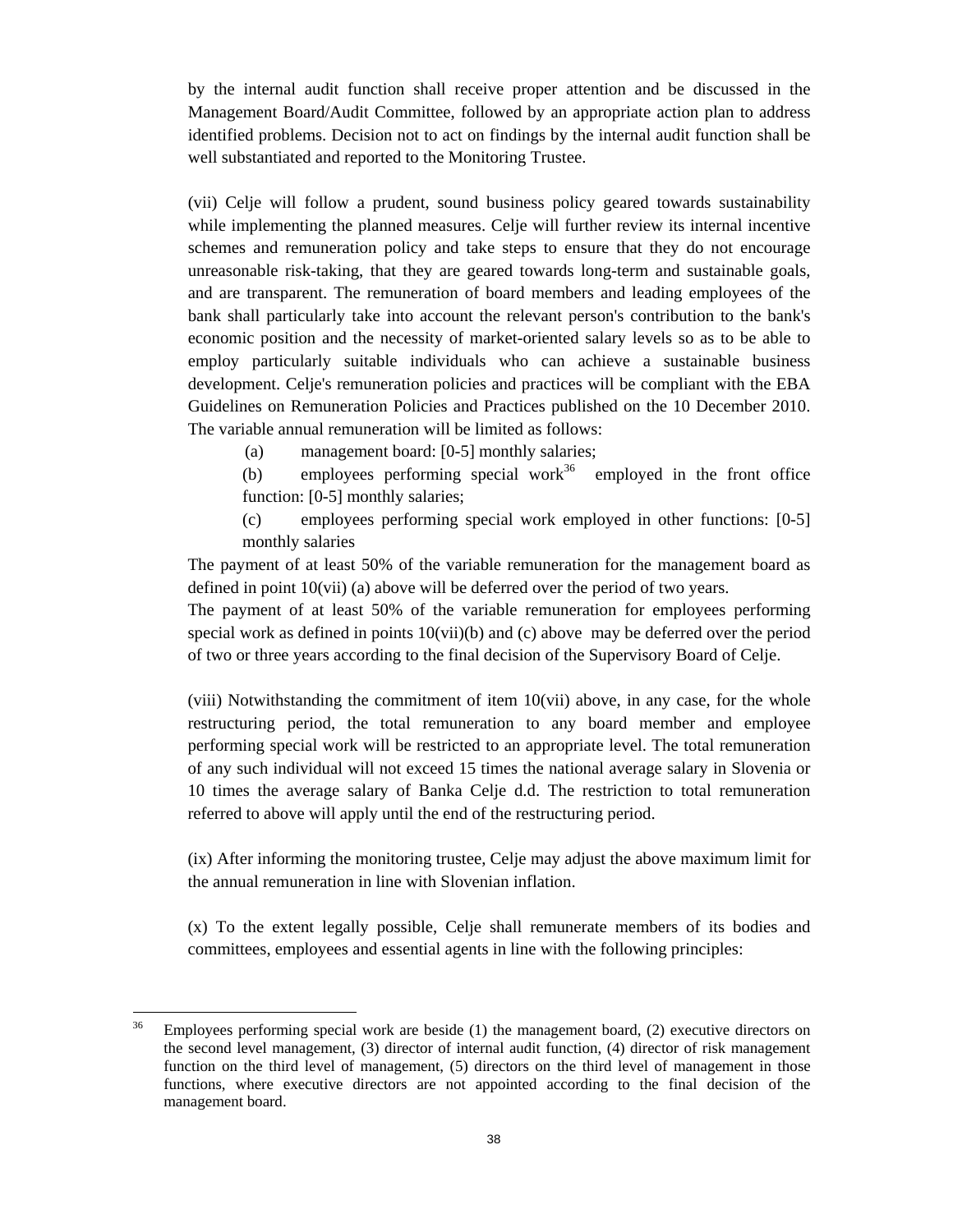(a) the relevant person's contribution to Celje's economic position, especially in the context of previous business policies and risk management; and

 (b) the necessity of a market-oriented salary, so as to be able to employ particularly suitable persons who can achieve sustainable growth.

(xi) Slovenia will ensure that each state-owned bank shall remain a separate economic unit with independent powers of decision within the meaning of the EC Merger Regulation and the Jurisdictional Notice. In particular, Slovenia ensures that:

(a) any confidential, commercially sensitive or personal information provided to government bodies and marked as such will be treated accordingly and not circulated to other banks and undertakings in which the state has a stake;

(b) the government will manage and maintain its stake in Celje separately from the management of its interests in any other bank in which the state has a stake;

(c) the exercise of any rights held by the state and the management of the state's interests in any banks shall be on a commercial basis and shall not prevent, restrict, distort or significantly lessen nor impede effective competition. Any disposal of the state's shareholding must be conducted in a transparent, open and competitive process.

#### <span id="page-38-0"></span>**(11) Risk management and credit policies**

Celje will overhaul its risk management process and in particular Celje will:

(11.1) price every new loan (considering as new loan any new business not related to an existing transactions) by using an appropriate internal pricing tool no later than […] or (in the case of mass market retail and SME exposures) using appropriate internal pricing guidelines. Pricing for new loans will be considered adequate if the new loan contributes to achieve a positive Return on Equity before tax ('RoE') of at least [5-10] % from[…]on either the individual loan or on each client relationship. The calculation of the RoE of a client relationship can include interest income, fees as well as other combined products of the same client. The calculation of RoE on client level and pricing according to minimum RoE has to be implemented no later than 1 January […] on standalone level. Banka Celje's methodology will be aligned with Abanka's methodology on 1 January […].

a) For the purpose of this calculation, the volume weighted average of all loans with a single client (since the date of adoption of this decision), other fee business or banking transactions contributing to the profitability of the relationship with the same client can be taken into account, so that a new loan might generate a lower return if it is compensated by revenues of other fee business or banking transactions. New loans will have a credit documentation demonstrating a pre-deal calculated RoE for the either the individual loan or other live exposure on single client including fee business or banking transactions. In the case of mass market retail and SME transactions, this pre-deal calculated RoE may be replaced by a verification that the transaction is in line with internal pricing guidelines and a centralized demonstration that pricing guidelines assure a return on equity of [0-5] % from  $[\ldots]$ .

b) Any deviation from the pricing resulting in a lower price level will be documented. This documentation will include robust commercial reasoning for the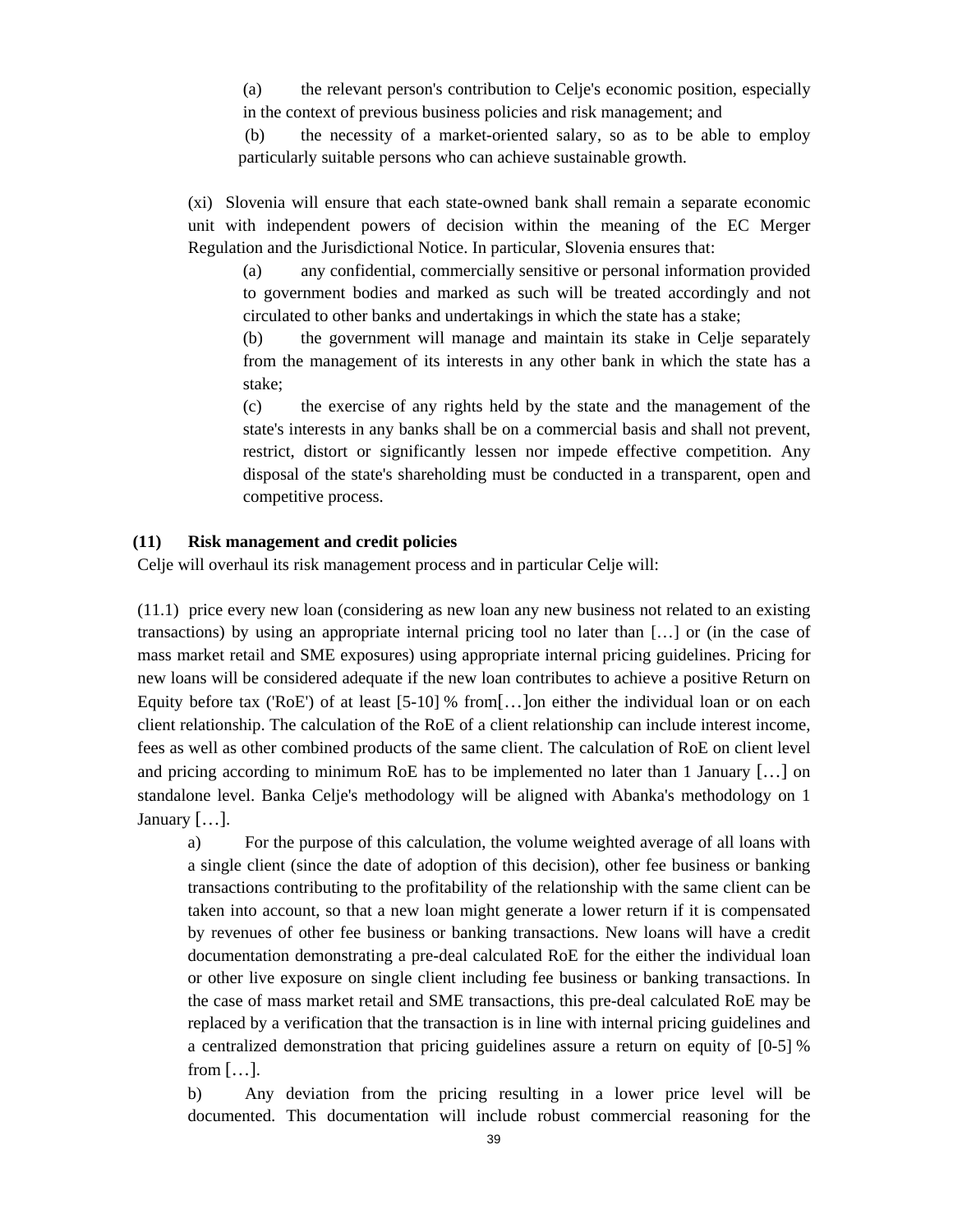deviation and will be presented to the Monitoring Trustee. The total amount of deviations will not exceed the amounts defined in paragraph  $(11.13)$ .

c) Credit deals not falling under this pricing policy regime: Transactions with related parties (i.e. group members and employees), restructuring cases (of 'C', 'D' and 'E' rated clients with a delay in payments of more than 90 days) and all money market transactions.

(11.2) adapt the credit rating process such that a financial statement analysis and a credit scoring indicating at the very least leverage and performance parameters such as return on capital, EBIT Interest Coverage, Debt/EBITDA, Debt / (Debt+Equity) etc. will be taken into account before engaging on a new credit exposure with any business client. Celje should at least annually review the rating of customers to which the Bank has an overall exposure exceeding EUR 1 million.

(11.3) document all restructuring decisions i.e. all new credit deals with non-performing corporate clients with an exposure over EUR [10000-15000] and include in the documentation a comparison with alternative solutions such as execution of collateral and termination of the engagement, demonstrating that the solution which maximizes the net present value for the bank is chosen. Unless a RoE of at least [5-10] % can be obtained, restructuring decisions will be such that the bank is able to terminate the engagement at least every […]. Where Celje does not have the exclusive right to accept, propose or approve restructuring agreements or to take restructuring decisions it shall exercise its rights according to the above principles. A list of all recent restructuring decisions will be regularly provided to the Monitoring Trustee (at least every 6 months). The documentation of any restructuring decision will be presented to the Monitoring Trustee upon request.

(11.4) ensure that all credit officers approving credits to SME and corporate clients will have attended an internal training on credit rating process and established pricing methodologies no later than  $[\dots]$ ;

(11.5) the banks will jointly engage in the further development of estimation models for the probability of default which will be based on a benchmarked statistical regression approach and integrated into the merged bank's information system. This will assist the bank in the loan underwriting as well as the risk monitoring and management process.

(11.6) not grant new lending to financial holding companies (parent), other than Celje's remaining financial holding companies (parent) clients, after the transfer to BAMC;

(11.7) not grant new lending to clients rated […] (internal rating based on rating methodology and scale verified by the Central Bank of Slovenia), except financial restructuring cases in line with the provisions of point  $(11.3)$ .

(11.8) limit new lending to real estate development projects (as a sub-sector) in total to 10% of Celje's capital. The refinancing of existing loans in that sub-sector is allowed up to the current exposure amount (after transfer to BAMC) without counting towards the limit on new lending;

(11.9) limit total net exposure to single corporate client groups to [5-10]% of Celje's capital. There can be up to [5-10] exceptions to this rule. Among these [5-10] exceptions, exposure to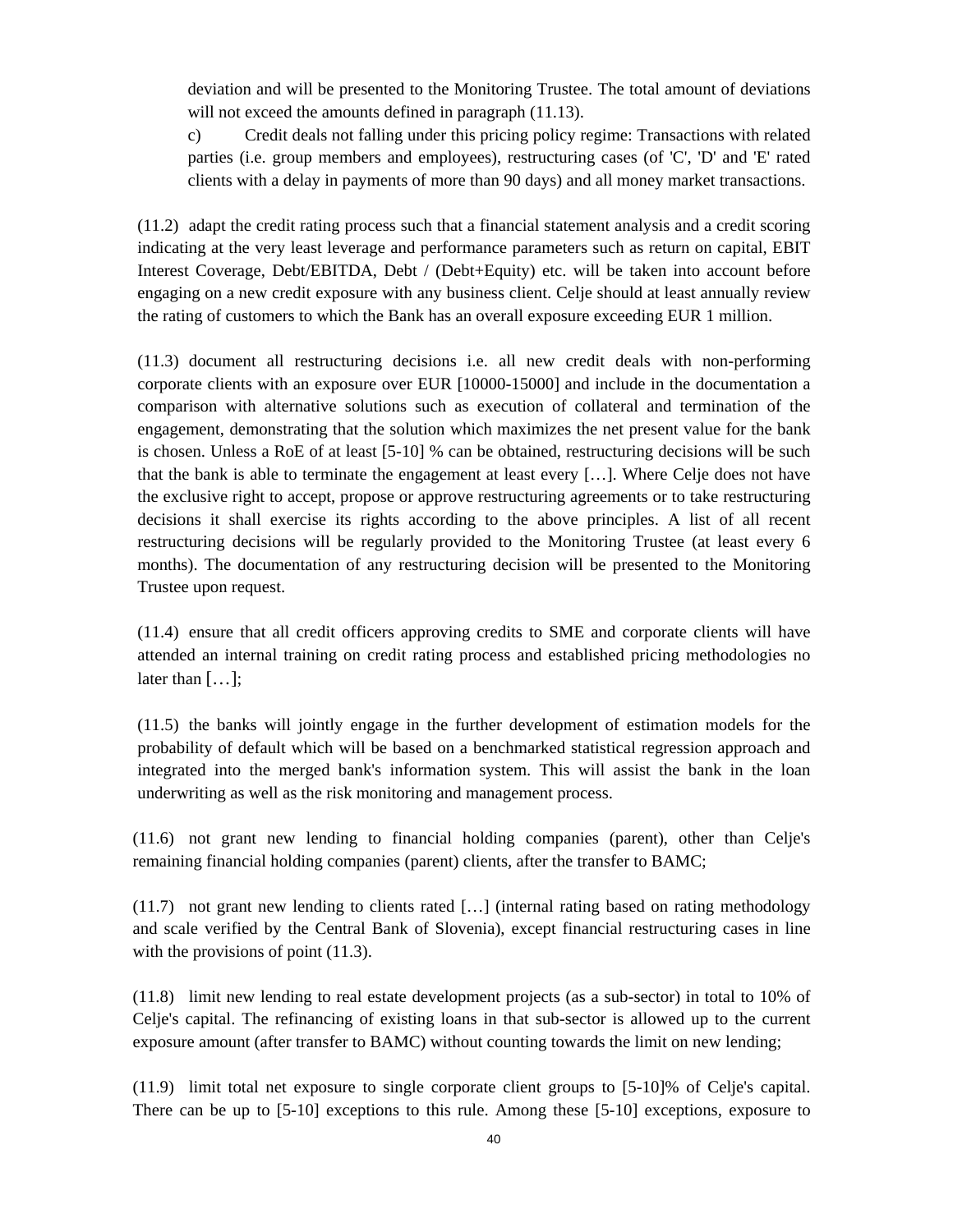corporate client groups in which the majority (more than [50-60]%) of exposure relates to […] clients is allowed only if they have existing exposures that already exceed 10% of Celje's capital and for which the bank has prepared an exposure reduction plan or if these exceptions appear through downgrade or restructuring according to commitments  $(11.3)$  and  $(11.7)$  and count towards the limit of five exceptions. In such a case, Celje has to put in place a corrective plan, ultimately reducing Celje's exposure to this group. Aggregated corporate client groups connected with the Republic of Slovenia in accordance with Article 4(39) of the Capital Requirements Regulation (CRR) are not subject to the above limitation. However, each sub-group belonging to the overall client group related to the Republic of Slovenia is subject to the above limitation at the individual sub-group level.

(11.10) limit exposures to related parties and to persons in a special relationship with Celje<sup>37</sup> by requiring the approval from the Supervisory Board, in line with the requirements of the valid Slovenian Banking Act.

(11.11) implement a refinement of its collateral management process by no later than 31 December 2015 ensuring that:

a) collateral is revalued at minimum frequencies in accordance with Articles 207 to 209 of the Capital Requirements Regulation (CRR)

b) collateral will only be accepted based on clearly defined rules with haircuts applied to the market value of the collateral based on the risk involved in realising the market value in a liquidation scenario. A corresponding grid will be defined and used in the lending business by […]. Particular focus will be put on haircuts regarding collateral where there is positive correlation between the credit quality of the obligor and the value of the collateral in the meaning of CRR, Article 207.2 as well as collaterals which are accepted not at first lien level.

c) there is a collateral management system in place allowing all necessary information to be viewed and accessed on a per-loan as well as an aggregated basis including but not limited to information such as collateral type and description, current valuation and valuation history, last date of revaluation, lien, etc. In line with this commitment, the banks will cooperate in the development of an upgraded collateral records application (CEZ) necessary for the further reduction of the required capital due to quality collateral held by the banks.

(11.12) implement a refinement of its customer behaviour monitoring including an early warning system for all corporate clients by 31 December 2015.

(11.13) should the Monitoring Trustee (as defined in recit[al \(21](#page-43-0)[\)\) re](#page-38-0)veal a failure on behalf of Celje to comply with any of the provisions of Commitment (11), Celje shall provide the Monitoring Trustee, within one month after the breach of the said commitment, with a remedial plan indicating which actions it has taken and intends to take in order to avoid a breach in the following quarter. The plan will be submitted in time for the Monitoring Trustee to report on it in its next semi-annual report to the Commission.

 $37\,$ 37 Persons in a special relationship with the bank are defined in the valid Slovenian Banking Act.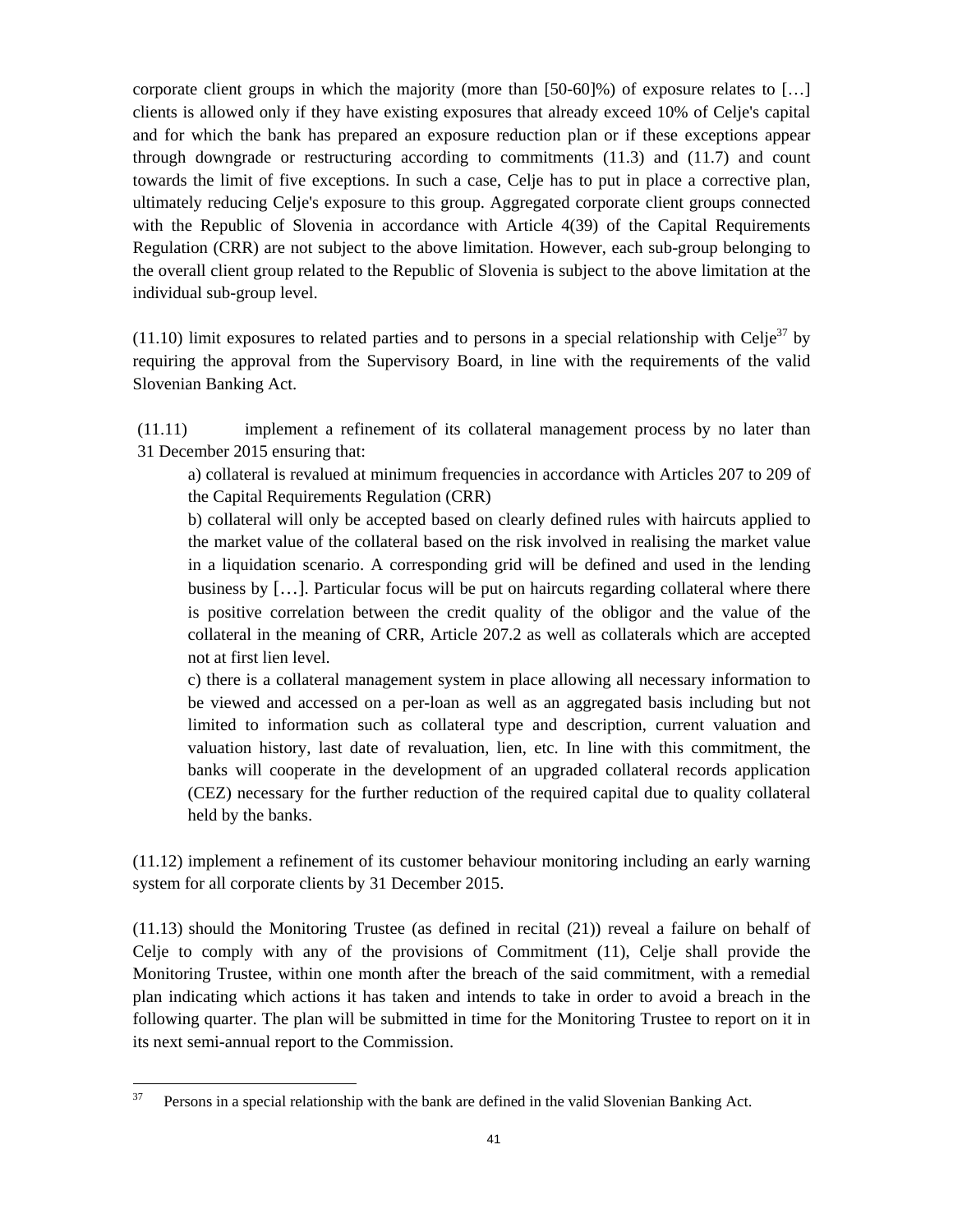Should the remedial plan not deliver the expected results and objectives, Celje will limit for a term of twelve months – starting the quarter following the reporting of such breach of Commitments – the new lending volume per reporting period to [60-70]% of the new lending volume of the reporting period in which the Commitment was breached. This does not apply to an individual breach of the Commitment under points (11.1), (11.2), (11.3) and (11.11) provided that a further investigation by the Monitoring Trustee reveals that such breach can be considered an isolated error or omission and that there is no evidence hinting that a total volume per client of more than EUR [20-30] million of deals is affected by such breach.

(11.14) the collection activities will be transitioned to Celje's collection department. Dedicated employees of Celje will ensure that proper action is taken with loans in arrears.

(11.15) Celje will ensure a restructuring department capable of managing the entire bank's nonperforming loan restructuring cases by 30 June 2015. The main task of the restructuring department will be to maximize the recovery of sub-or non-performing assets.

#### **(12) Non-favourable treatment of Slovenian State-owned companies**

Slovenian State-owned companies will by no means be treated more favourably than non-stateowned companies (non-discrimination). Celje should provide to the Monitoring Trustee an annual report comparing the lending conditions applied to state-owned companies and to similar private companies.

#### **(13) Bans on advertising and aggressive commercial strategies**

Slovenia will impose a ban on advertising related to the state support to Celje and to the state ownership in Celje (or to any competitive advantages arising in any way from the aid to Celje or the state ownership in Celje) and to prevent Celje from employing any aggressive commercial strategies which would not be pursued without state support.

#### **(14) Coupon ban**

Slovenia will ensure that Celje will refrain during the restructuring period from making any payments on capital instruments, unless those payments stem from a legal obligation, and not to call or buy back those instruments without prior approval of the Commission. Coupons on capital instruments held by the state may be paid, unless such payments would trigger coupon payments to other investors that otherwise would not be mandatory. This commitment not to pay coupons during the restructuring period does not apply for newly issued instruments (meaning instruments issued after the final Commission's approval of the restructuring plan), provided any payment of coupons on such newly issued instruments will not create a legal obligation to make any coupon payments on Celje's securities existing at the moment of the adoption of the Commission's Restructuring Decision.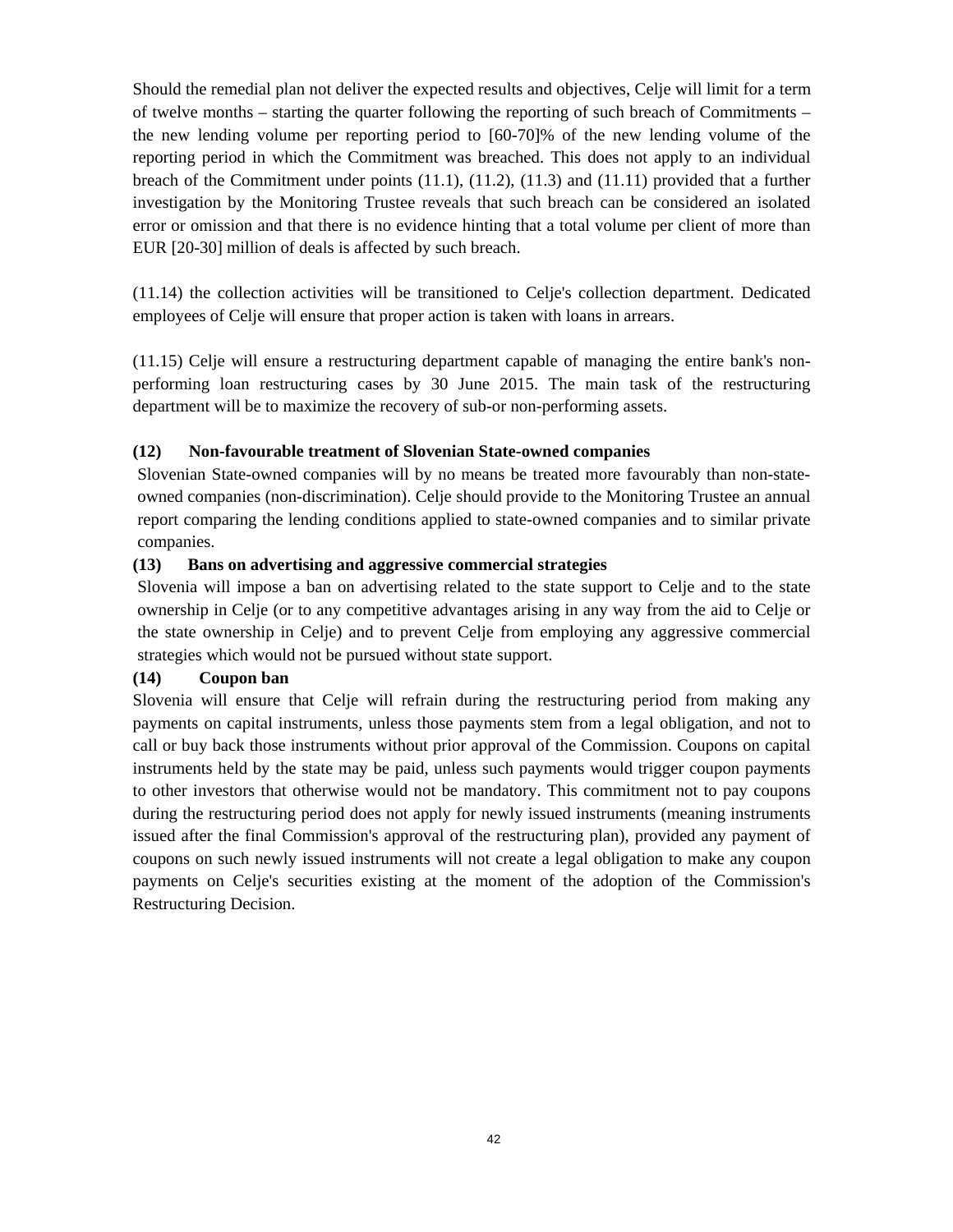#### **(15) Burden sharing**

|                              |                      |           | in EUR thousands       |
|------------------------------|----------------------|-----------|------------------------|
| <b>Instrument</b>            | <b>Nominal value</b> | <b>IR</b> | <b>Book value</b>      |
|                              |                      |           | <b>31 October 2014</b> |
| <b>BCE 10 - subordinated</b> | 37 000               | 5.00      | $\Omega$               |
| <b>BCE 11 - innovative</b>   | 15 145               | 2.39      | $\Omega$               |
| <b>BCE 12 - subordinated</b> | 12 147               | 6.50      | $\Omega$               |
| <b>BCE 16 - subordinated</b> | 24 4 7 8             | 8.00      | $\Omega$               |
| <b>CD</b> - subordinated     | 250                  | 1.34      | $\Omega$               |
| <b>CD</b> - subordinated     | 3 0 0 0              | 5.28      | $\Omega$               |
| Capital                      |                      |           | 33 038                 |
| <b>TOTAL</b>                 | 92 020               |           | 33 038                 |

Celje will implement adequate burden sharing for the subordinated debt instruments presented in the table below.

### **(16) Capital repayment Mechanism and dividend ban**

Celje will not pay dividends for the fiscal years 2014 and 2015.

Without prejudice to the competences of Bank of Slovenia as supervisor of Celje, the dividend disbursement shall be, totally or partially, suspended if, on the basis of a reasoned request by Celje endorsed by the Monitoring Trustee, it is considered that it would endanger the solvency position of the bank in the following years.

### **(17) Acquisition ban**

Slovenia ensures that Celje will not acquire any stake in any undertaking. This covers both undertaking which have the legal form of a company or pool of assets which form a business.

- (a) Exemption requiring Commission's prior approval: notwithstanding the acquisition prohibition, Celje may, after obtaining the Commission's approval, acquire businesses if in exceptional circumstances, it is deemed necessary to restore financial stability or to ensure effective competition<sup>38</sup>;
- (b) Exemption not requiring Commission's prior approval: Celje may acquire stakes in undertakings provided that the purchase price is less than [0-5]% of Celje's total assets as of 31 December 2013 in each individual case and that the cumulative purchase prices paid by Celje for all such acquisitions over the whole restructuring period is less than [0-5]% of Celje's total assets as of 31 December 2013.
- (c) Activities not falling under the acquisition ban: 1) Acquisitions that take place in the ordinary course of the banking business in the management of existing claims towards ailing firms, including debt to equity swaps; 2) Disposals and restructuring within Celje Group, including buy-outs of minority shareholders.

<sup>38</sup> See point 41 of the Commission communication on the return to viability and the assessment of the restructuring measures in the financial sector in the current crisis under the State aid rules, OJ C 195, 19.8.2009, p. 9.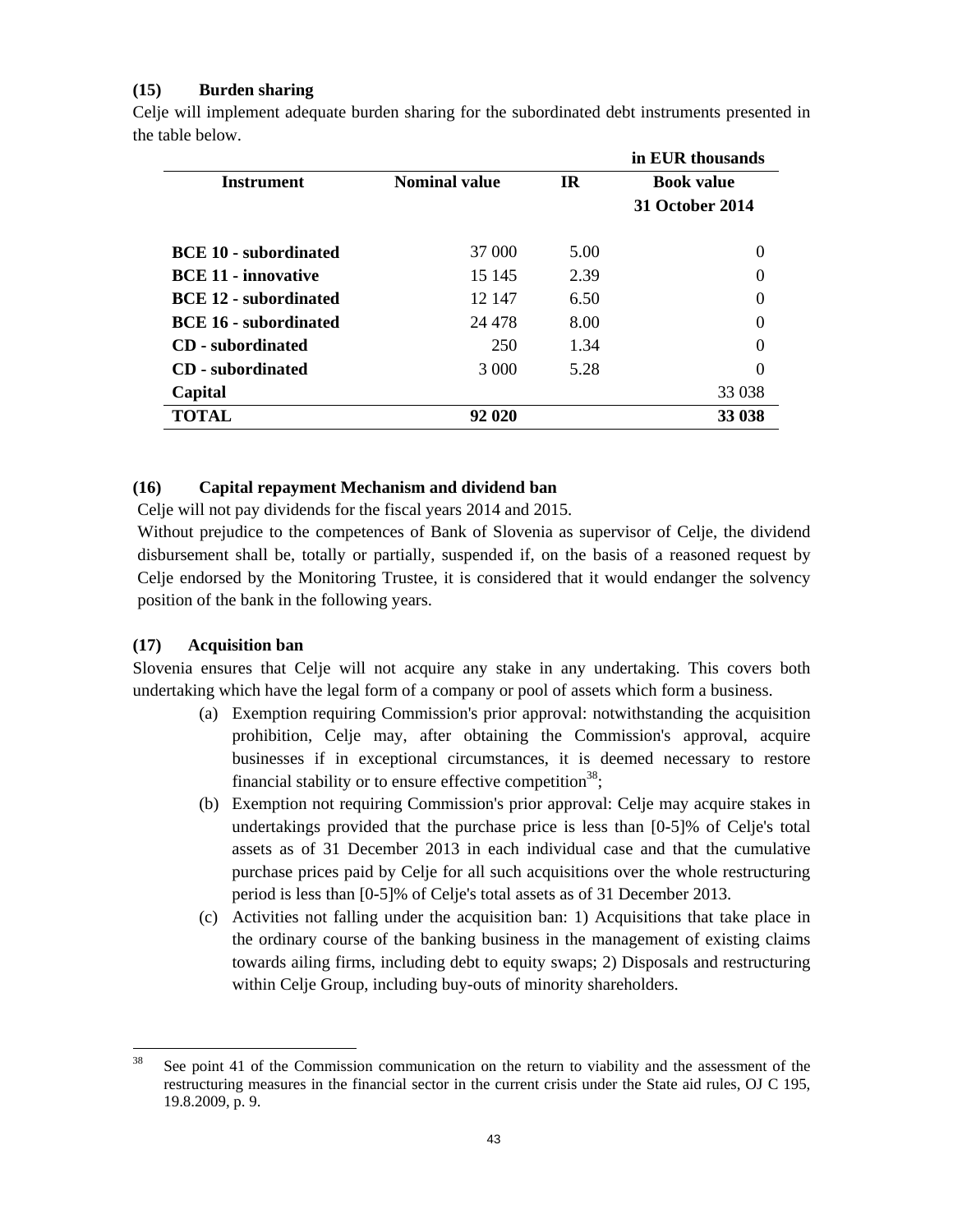#### **(18) Transfer of assets to the BAMC**

The transfer value of the assets transferred to the Slovenian Banks Asset Management Company (BAMC) will be equal to their Real Economic Value (REV) established by the Commission's experts in line with the state aid rules.

#### **(19) Recapitalisation of subsidiaries**

(19.1) Recapitalisation of subsidiaries via equity injections will be subscribed at the lower of (i) [20-30]% discount to the share price (after adjustment for the 'dilution effect') immediately prior to the announcement of the capital injection, or (ii) the […]other shareholders of Celje's subsidiaries will contribute to the recapitalisation of subsidiaries. The 'dilution effect' can be quantified using generally accepted market techniques (for instance, the theoretical ex-rights price (TERP)). For non-listed subsidiaries, the market value of the shares should be established using an appropriate market-based valuation approach (including a peer group multiplier approach or other generally accepted valuation methodologies).

(19.2) In case the capital injection takes the form of hybrids instruments, those instruments will contain alternative coupon satisfaction mechanism and the provision determining the conversion rate of the hybrid into equity capital at the [20-30] % discount to TERP (established analogically as in case of equity injection stipulated in (19.1)). The commitment in this point applies only in cases where shareholders of Celje's subsidiaries other than Celje do not participate in the capital increase or subscription of hybrid instruments in the existing shareholding proportions.

### **(20) Abanka-Celje Pre-Merger activities**

Celje will engage in pre-merger activities with Abanka including but not limited to the preparation of IT integration and migration, strategy and organization including leadership and Human Resources structure reporting lines, joint market presence and operation, communication and marketing strategies, new procedures and policies of the Merged Entity (e.g. credit risk policy, provisioning policy, arrears management policy, claims and litigation policy, etc.). The merger of Abanka and Celje becomes effective no later than […].

### <span id="page-43-0"></span>**(21) Pre-merger appointment of a Monitoring trustee**

Slovenia and Celje shall appoint a Monitoring Trustee who is to report to the Commission on compliance by Slovenia and by Celje with the Commitments listed in this document. The Monitoring Trustee shall be independent of Celje and shall possess the necessary qualifications to carry out its mandate, for example as an investment bank or consultant or auditor, and shall not be subject to a conflict of interests throughout the exercise of his mandate.

The Trustee shall be remunerated by Celje in a way that does not impede the independent and effective fulfilment of its mandate.

#### *Proposal by Slovenia and Celje*

• No later than four weeks after the Decision date, Slovenia shall submit a list of two or more Trustees whom Slovenia and Celje propose to appoint as the Monitoring Trustee to the Commission for approval, with an indication which of those is Slovenia's and Celje's preferred choice. The proposal shall contain sufficient information for the Commission to verify that the proposed Trustee fulfils the requirements set out above and shall include: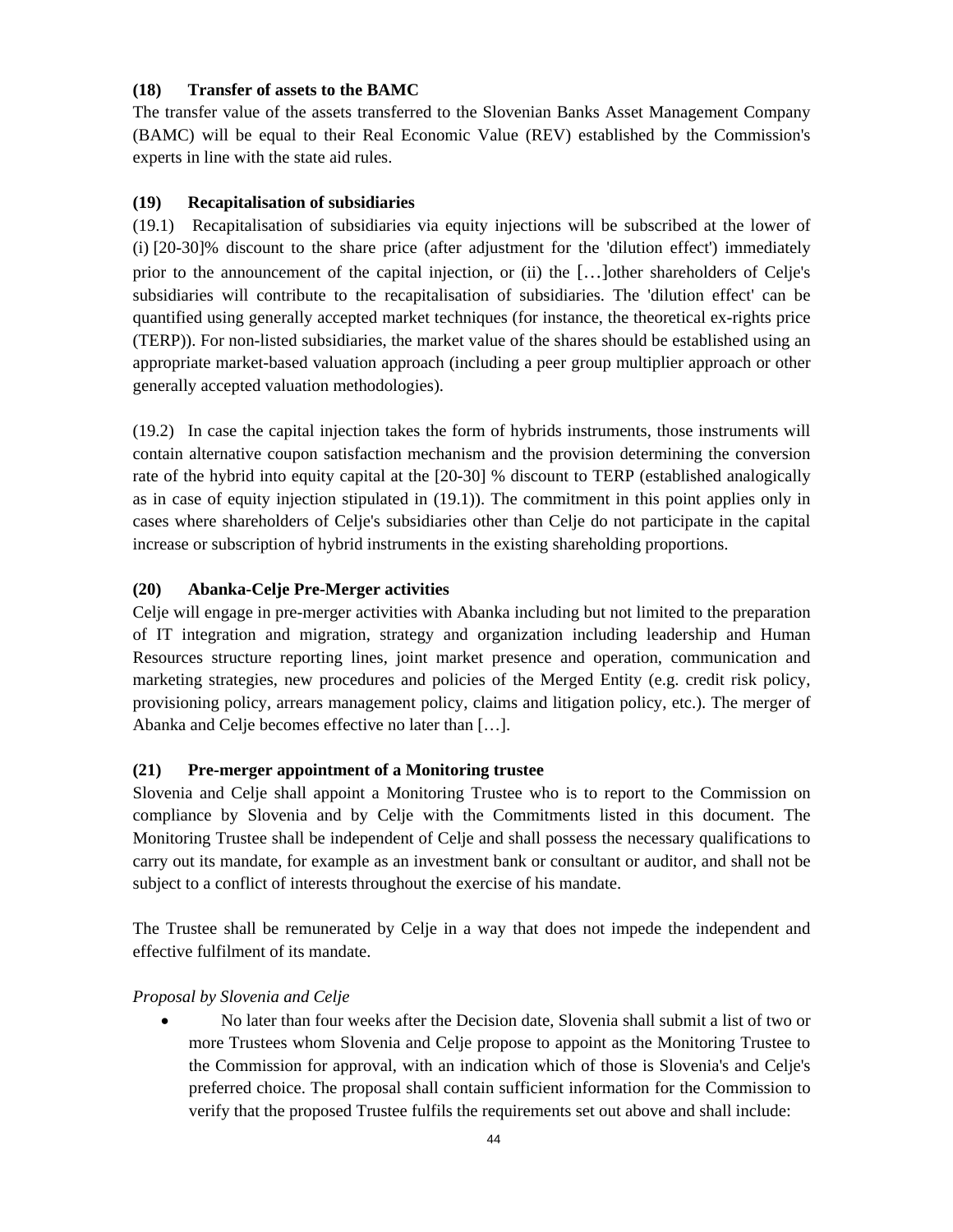- The full terms of the proposed mandate, which shall include all provisions necessary to enable the Monitoring Trustee to fulfil its duties under these Commitments;
- The outline of a work plan which describes how the Monitoring Trustee intends to carry out its assigned tasks.

## *Approval or rejection by the Commission*

The Commission shall have the discretion to approve or reject the proposed Trustees and to approve the proposed mandate subject to any modifications it deems necessary for the Trustee to fulfil its obligations. If only one name is approved, Slovenia and Celje shall appoint or cause to be appointed, the individual or institution concerned as Trustee, in accordance with the mandate approved by the Commission. If more than one name is approved, Slovenia and Celje shall be free to choose the Trustee to be appointed from among the names approved. The Trustee shall be appointed within one week of the Commission's approval, in accordance with the mandate approved by the Commission.

### *New proposal by Slovenia and the Celje*

If all the proposed Monitoring Trustees are rejected, Slovenia and Celje shall submit the names of at least two more Trustees within one week of being informed of the rejection, in accordance with the requirements and the procedure set out above.

### *Trustee nominated by the Commission*

If all further proposed Monitoring Trustees are rejected by the Commission, the Commission shall nominate a Trustee, whom Slovenia and Celje shall appoint, or cause to be appointed, in accordance with a trustee mandate approved by the Commission.

### *Functions of the Monitoring Trustee*

• The Monitoring Trustee shall assume its specified duties in order to ensure compliance with the Commitments of Celje. The Commission may, on its own initiative or at the request of the Trustee or Slovenia, give any orders or instructions to the Monitoring Trustee in order to ensure compliance with the Commitments.

### *Duties and obligations of the Monitoring Trustee*

The Monitoring Trustee shall:

- i. Propose in its first report to the Commission a detailed work plan describing how it intends to monitor compliance with the Commitments.
- ii. Monitor the compliance with the Commitments.
- iii. Propose such measures as the Monitoring Trustee considers necessary to ensure the Slovenia's and Celje 's compliance with the Commitments;
- iv. Provide to the Commission, Slovenia and Celje a written draft report in English no later than by each 30 November for the first six months of the current calendar year and no later than 31 May for the last six months of the preceding calendar year giving Slovenia, Celje and the Commission the opportunity to submit comments within 5 working days. The report shall cover the compliance with the Commitments. Within 5 working days of receipt of the comments by Slovenia, Celje and the Commission, the Monitoring Trustee shall prepare a final report and submit it to the Commission, taking into account, if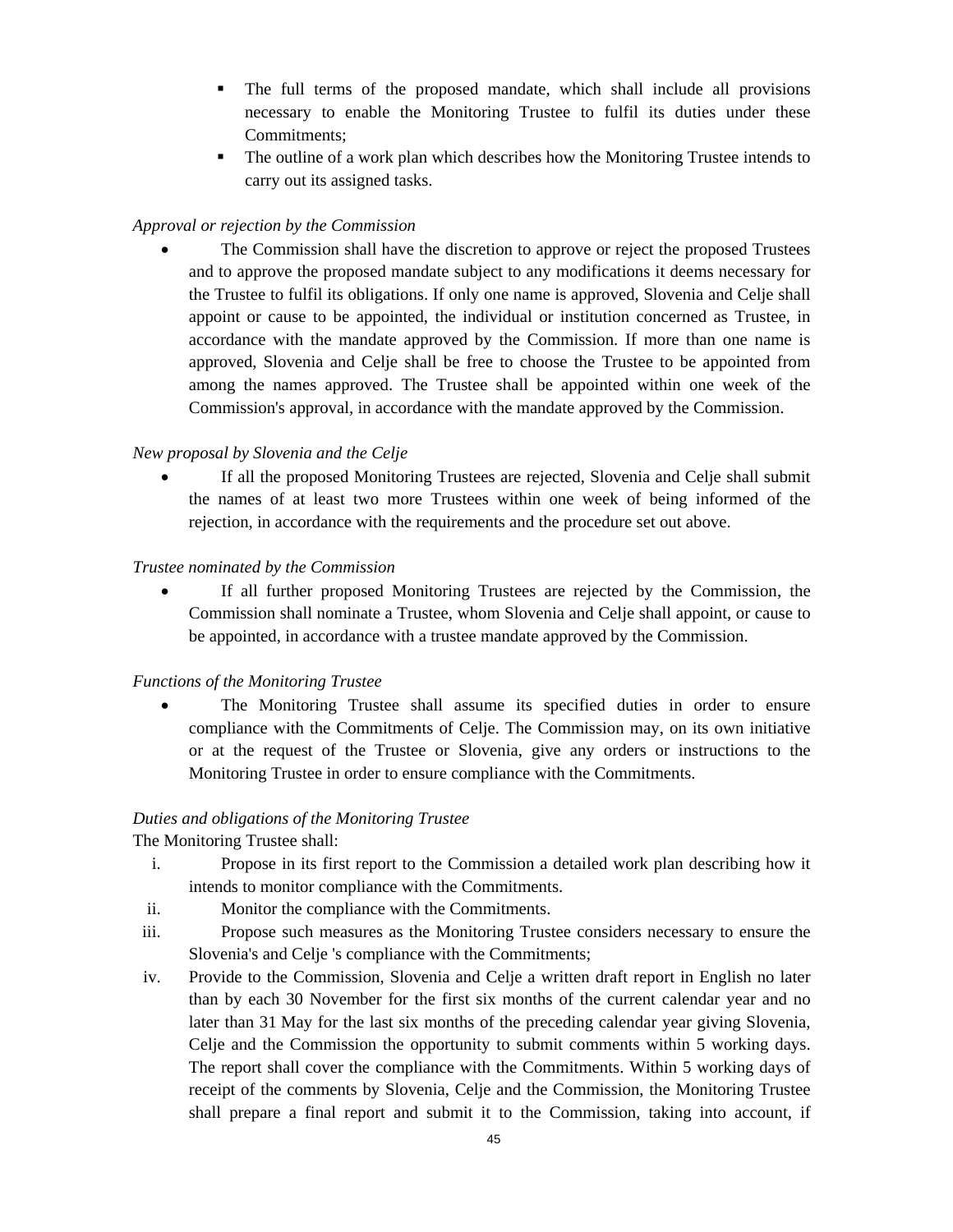possible and at his sole discretion, the comments submitted. Only afterwards the Trustee is also to send a copy of the final report to Slovenia and Celje. If the draft report or the final report contains any information that may not be disclosed to Celje, only a non-confidential version of the draft report or the final report is to be sent to Celje. Under no circumstances is the Trustee to submit any version of the report to Slovenia and Celje before submitting it to the Commission.

v. In addition to these reports, immediately after having identified a breach of commitment, the Monitoring Trustee shall report in writing to the Commission, sending Slovenia and Celje a non-confidential copy at the same time.

### *Duties and obligations of Slovenia and the Celje*

• Slovenia and Celje shall provide and shall cause its advisors to provide the Monitoring Trustee with all such cooperation, assistance, managerial, administrative support and information as the Monitoring Trustee may reasonably require to perform its tasks.

Replacement, discharge and reappointment of the Monitoring Trustee

- If the Trustee ceases to perform its functions under the Commitments or for any other good cause, including the exposure of the Monitoring Trustee to a conflict of interest:
	- i.The Commission may, after hearing the Monitoring Trustee, ask Slovenia to replace the Trustee or,
	- ii.Slovenia and Celje, with the prior approval of the Commission, may replace the Monitoring Trustee.
	- iii.If the Monitoring Trustee is removed, the Monitoring Trustee may be required to continue in its function until a new Monitoring Trustee is in place to which the Monitoring Trustee has effected a full hand over of all relevant information. The new Monitoring Trustee shall be appointed in accordance with the procedure referred above.

Beside the removal, the Monitoring Trustee shall cease to act as Monitoring Trustee only after the Commission has discharged it from its duties after all the Commitments with which the Monitoring Trustee has been entrusted have been implemented. However, the Commission may at any time require the reappointment of the Monitoring Trustee if it subsequently appears that the relevant remedies might not have been fully and properly implemented.

### **III/ Merged Entity commitments during the Post-Merger period**

### **(22) Abanka-Celje merger**

The merger of Abanka and Celje will be effective no later than [...].

### **(23) Reduction of the balance sheet**

According to the content of the restructuring plan, the Merged Entity will reduce its group balance sheet total from pro-forma EUR 4 864.8 million as of 31 December 2013, to:

- 31 December 2016: EUR [3500-4000] million
- 31 December 2017: EUR [3500-4000] million
- 31 December 2018: EUR [3000-3500] million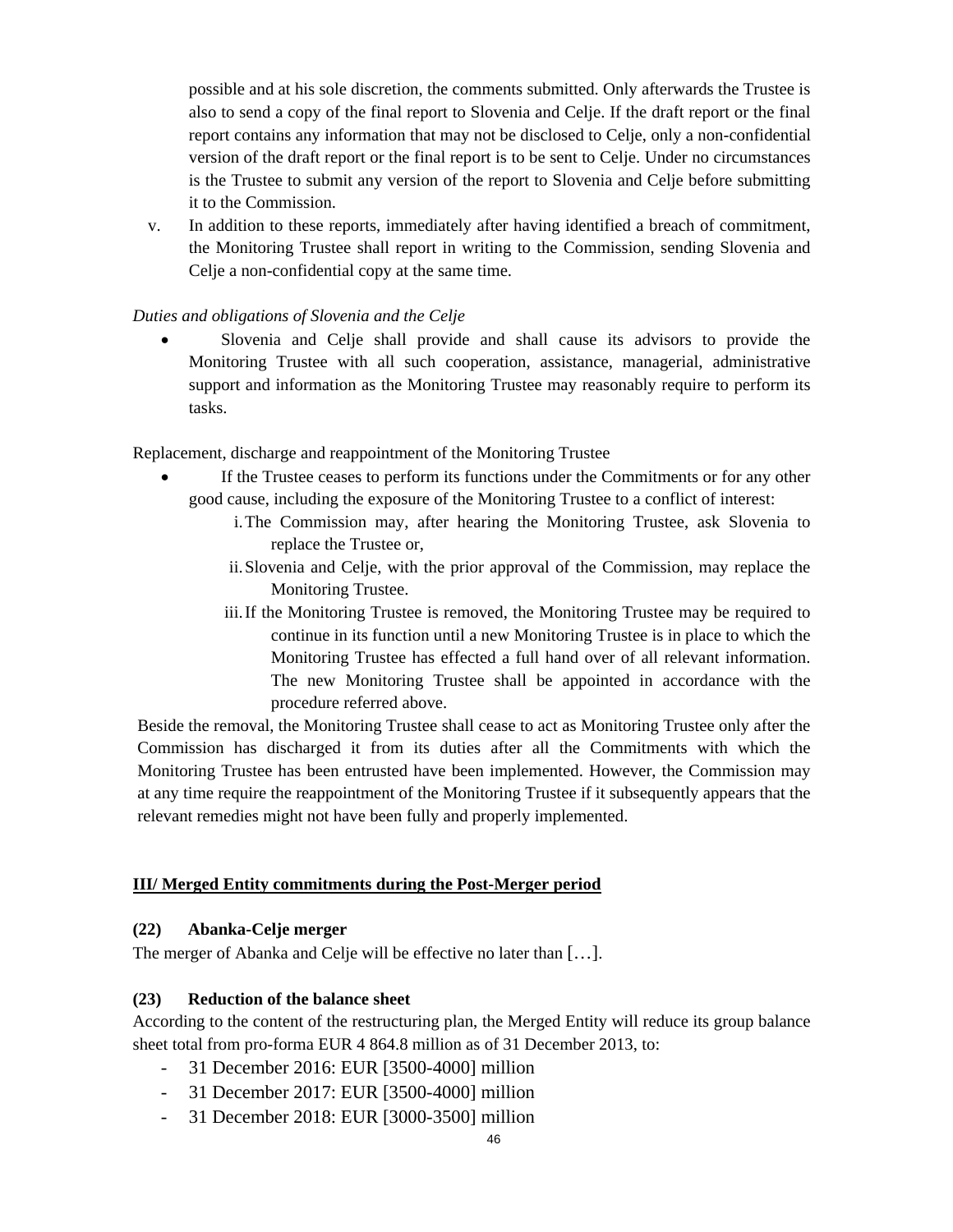# - 31 December 2019: EUR [3000-3500] million

## **(24) Reduction of costs**

The Merged Entity's operating costs amounted to pro-forma EUR 93.8 million in 2013 at the Group level. The Merged Entity will reduce its operating costs at the Group level (excluding oneoff extraordinary costs having non-recurrent nature, i.e. restructuring expenses) to achieve either a cost-to-income ratio below [50-60]% for each year during the restructuring period, or in case the cost-to-income ratio is above [50-60]% to EUR [80-90] million by 31 December 2016, EUR [70- 80] million by 31 December 2017, EUR [60-70] million by 31 December 2018 and EUR [60-70] million by 31 December 2019.

If the annual inflation during the period 2016-2019 exceeds 2.5%, the operating cost targets will be adjusted to accommodate for the difference between inflation rate projections in the restructuring plan and actual inflation in the particular year.

### <span id="page-46-0"></span>**(25) Divestment and winding down of subsidiaries, branches and participations**

(25.1) the individual commitments for the winding down of subsidiaries, branches and participations of both banks are in effect also for the Merged Entity.

(25.2) in addition to the individual commitments, the Merged Entity will close additional branch offices in order to reach the total amount of [60-70] branch offices by 31 December 2016, i.e. a closure of [5-10] branch offices. The Merged Entity will limit the total amount of branch offices during restructuring period to [60-70] in order to be able to respond to possible additional market demand.

# **(26) Equity trading:**

The Merged Entity will not engage in equity trading for its own account.

### **(27) Asset management**

The Merged Entity will not engage in asset management for clients.

### **(28) Cap on credit activities in terms of RWAs**

The risk weighted assets ('RWA') on pro-forma group level amounted to EUR 3 476 million on 31 December 2013. The Merged Entity will ensure that the RWAs will be capped according to the following schedule (outstanding volume in EUR million, including credit, market and operational risk):

- 31 December 2016: EUR [2500-3000] million
- 31 December 2017: EUR [2500-3000] million
- 31 December 2018: EUR [2500-3000] million
- 31 December 2019: EUR [2500-3000] million

If RWA of the Merged Entity at group level exceeds these targets, the Merged Entity commit to submit to the Commission, less than one month after the breach is observed, a contingency plan showing its ability to achieve the relevant target. In addition, if any of those targets are exceeded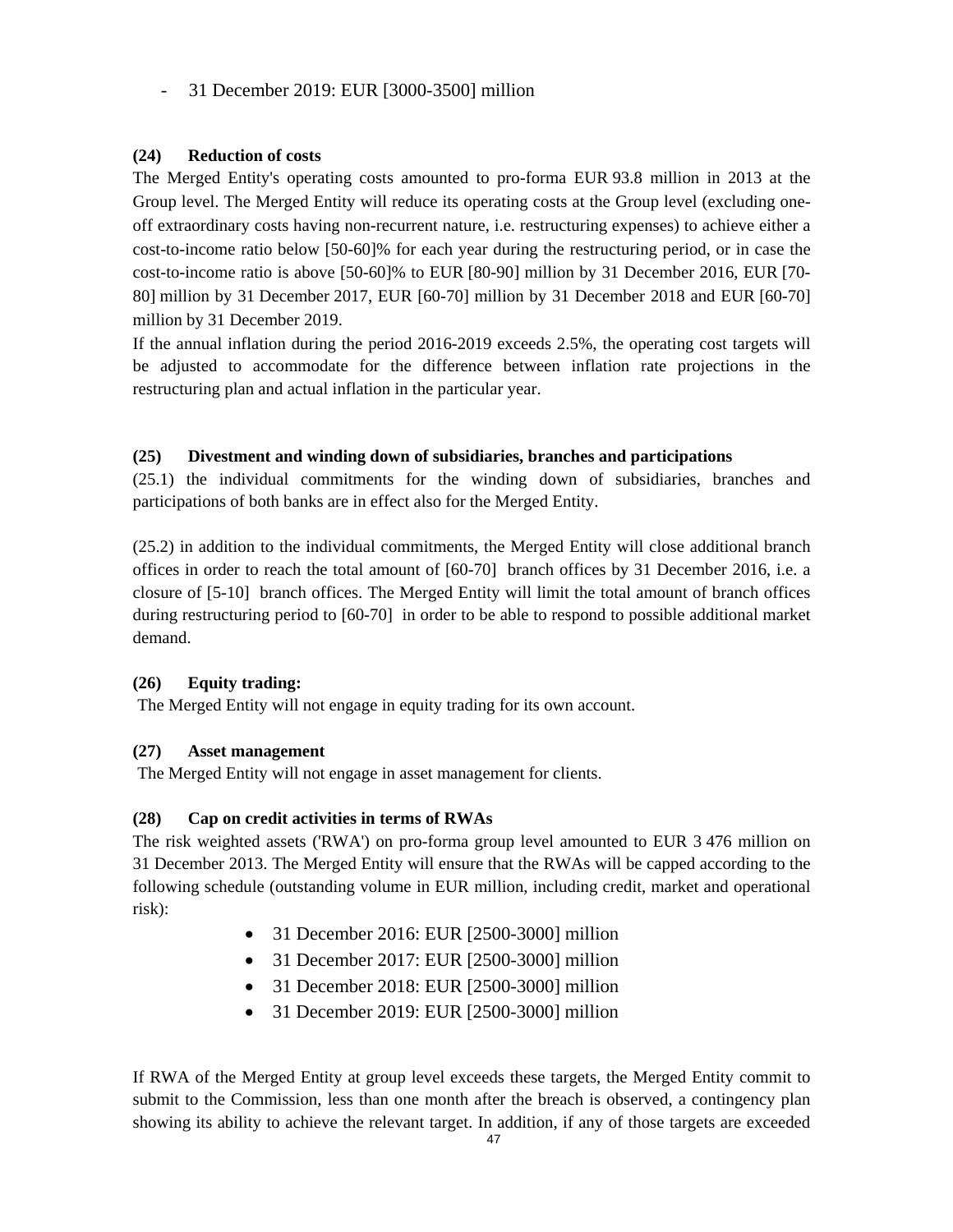by more than [10-20] %, the Merged Entity shall immediately refrain from undertaking any new credit activities in Slovenia until the respective reduction target is achieved.

# **(29) Discontinuation of business with foreign corporate clients**

The Merged Entity will not undertake any new credit activities with corporate clients incorporated outside Slovenia and/or that are not members of groups whose headquarter or final beneficiary is incorporated in Slovenia. The Merged Entity will limit its activities with such clients to the orderly execution and management of existing credit contracts.

Trade and export financing for Slovenian companies in relation to foreign countries and treasury operations with foreign banks are not subject to this limitation.

# **(30) Corporate governance and remuneration policies**

(i) The management board of the Merged Entity will have the sole powers and responsibilities for managing the day-to-day business of the Merged Entity independently and in the sole interest of the bank. Neither the supervisory board nor the shareholders' assembly or any representatives of shareholders may issue any instructions to the management board or interfere otherwise with the day-to-day management of the bank. Slovenia must ensure that the aforementioned sole powers and responsibilities of the management board will be honoured.

(ii) apart from supervising and monitoring by the Supervisory Board, no other corporate body or unit shall issue instructions to the Management Board; in particular, there shall be no direct or indirect instruction by any shareholder or by the State to the Management Board. This shall also apply to the Assembly General Meeting, whose decision taking competence shall be limited to the catalogue of decisions as foreseen by the law and in the statutes. Furthermore, individuals who use their influence on a company to induce members of the Management Board to act in a manner which causes damage to the company or its shareholders must reimburse the company for the resulting damage.

(iii) the arm's length principle shall apply to the relationship between the bank and its shareholders, in particular Slovenia;

(iv) all members of the supervisory board shall pass the 'fit and proper test' conducted by the appointed body or supervisor of the Bank<sup>39</sup>, i.e. they shall be reliable and avail of the necessary professional skills to properly assess and monitor the Merged Entity's business. Slovenia will not intervene in the appointment of supervisory board members and executives over and above its own nominees and its shareholder rights under ordinary Slovenian corporate law;

(v) two thirds of the seats and voting rights on the supervisory board and its committees shall be allocated to independent experts, i.e. persons who are neither currently employed nor have been employed 24 months prior to their appointment by the Slovenian government and who do not currently hold nor have held 24 months prior to their appointment a leadership or managing function within a Slovenian political party;

 $\overline{a}$ 

<sup>&</sup>lt;sup>39</sup> This procedure must be in line with the valid version of the Slovenian Banking Act and is thus subjected to change in the case of the change of the aforementioned Slovenian Banking Act.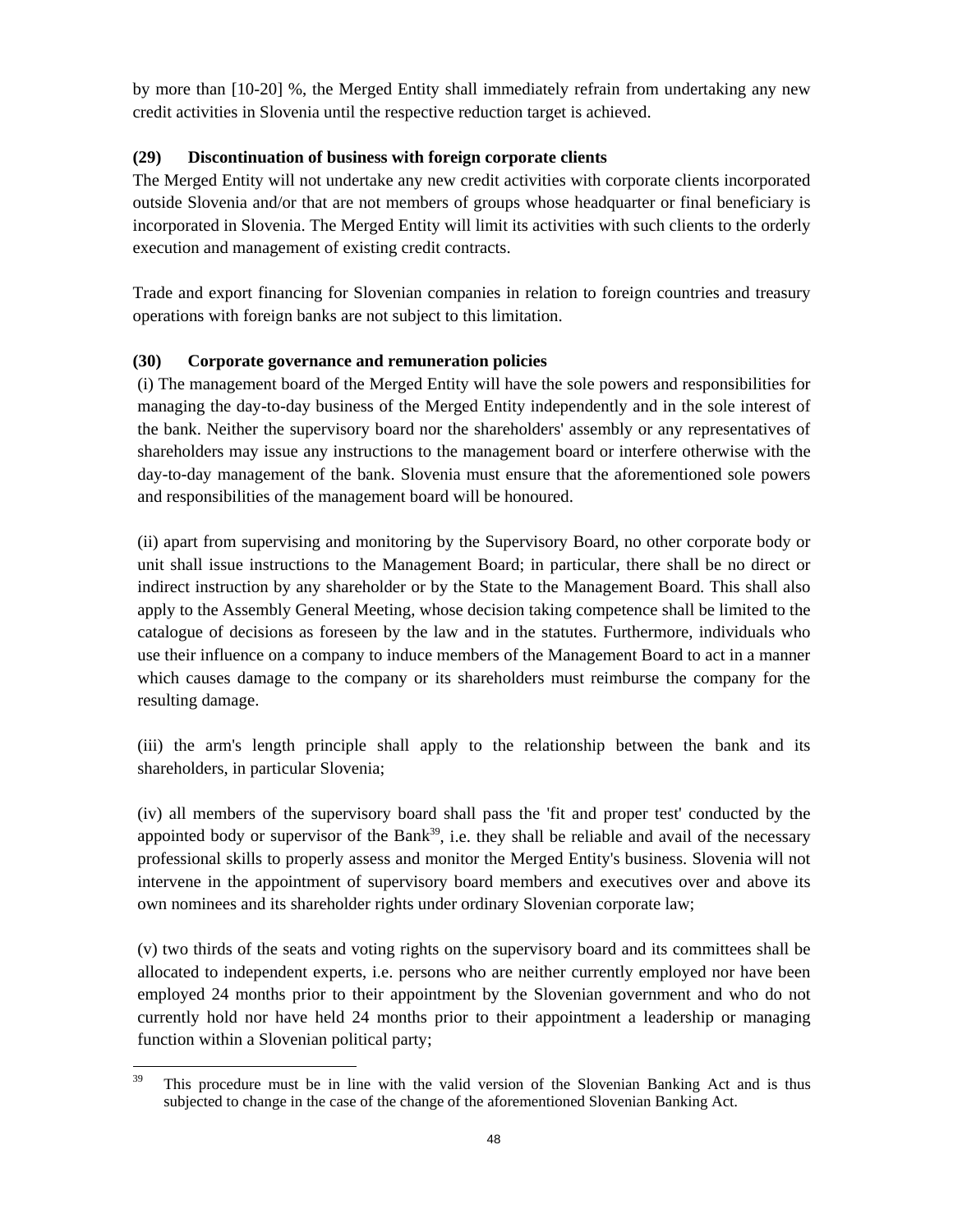(vi) the Merged Entity will ensure an effective, independent and objective internal audit function. For this purpose, the internal audit function will report and be answerable only to the Management Board and Supervisory board's Audit Committee, where at least one member has recent and relevant financial experience. Further, the findings and recommendations by the internal audit function shall receive proper attention and be discussed in the Management Board/Audit Committee, followed by an appropriate action plan to address identified problems. Decision not to act on findings by the internal audit function shall be well substantiated and, upon request, reported to the Monitoring Trustee.

(vii) the Merged Entity will follow a prudent, sound business policy geared towards sustainability while implementing the planned measures. The Merged Entity will further review its internal incentive schemes and remuneration policy and take steps to ensure that they do not encourage unreasonable risk-taking, that they are geared towards long-term and sustainable goals, and are transparent. The remuneration of board members and leading employees of the bank shall particularly take into account the relevant person's contribution to the bank's economic position and the necessity of market-oriented salary levels so as to be able to employ particularly suitable individuals who can achieve a sustainable business development. The Merged Entity's remuneration policies and practices will be compliant with the EBA Guidelines on Remuneration Policies and Practices published on the 10 December 2010. The variable annual remuneration will be limited as follows:

(a) management board: [0-5] monthly salaries;

(b) employees performing special work<sup>40</sup> employed in the front office function:  $[0-5]$ monthly salaries;

(c) employees performing special work employed in other functions: [0-5] monthly salaries

The payment of at least 50% of the variable remuneration for the management board as defined in point 30(vii) (a) above will be deferred over the period of two years.

The payment of at least 50% of the variable remuneration for employees performing special work as defined in points 30(vii)(b) and (c) above may be deferred over the period of two or three years according to the final decision of the Supervisory Board of the Merged Entity.

(viii) Notwithstanding the commitment of item (vii) above, in any case, for the whole restructuring period, the total remuneration to any board member and employee performing special work will be restricted to an appropriate level. The total remuneration of any such individual will not exceed 15 times the national average salary in Slovenia or 10 times the average salary of the Merged Entity. The restriction to total remuneration referred to above will apply until the end of the restructuring period.

<sup>40</sup> Employees performing special work are beside (1) the management board, (2) executive directors on the second level management, (3) director of internal audit function, (4) director of risk management function on the third level of management, (5) directors on the third level of management in those functions, where executive directors are not appointed according to the final decision of the management board.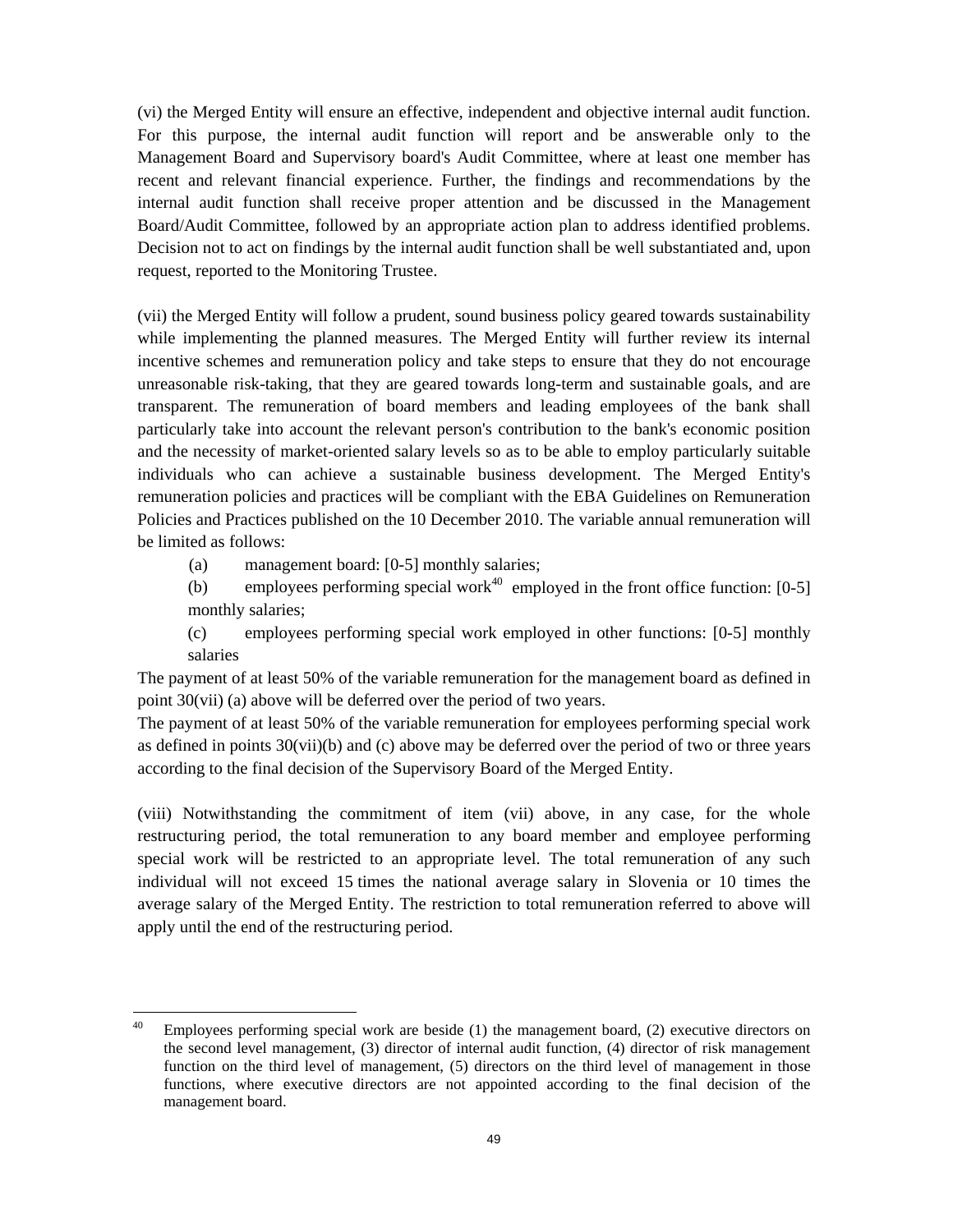(ix) After informing the monitoring trustee, the Merged Entity may adjust the above maximum limit for the annual remuneration in line with Slovenian inflation.

(x) To the extent legally possible, the Merged Entity shall remunerate members of its bodies and committees, employees and essential agents in line with the following principles:

(a) the relevant person's contribution to the Merged Entity's economic position, especially in the context of previous business policies and risk management; and

(b) the necessity of a market-oriented salary, so as to be able to employ particularly suitable persons who can achieve sustainable growth.

(xi) Slovenia will ensure that each state-owned bank shall remain a separate economic unit with independent powers of decision within the meaning of the EC Merger Regulation and the Jurisdictional Notice. In particular, Slovenia ensures that:

(a) any confidential, commercially sensitive or personal information provided to government bodies and marked as such will be treated accordingly and not circulated to other banks and undertakings in which the state has a stake;

(b) the government will manage and maintain its stake in the Merged Entity separately from the management of its interests in any other bank in which the state has a stake;

(c) the exercise of any rights held by the state and the management of the state's interests in any banks shall be on a commercial basis and shall not prevent, restrict, distort or significantly lessen nor impede effective competition. Any disposal of the state's shareholding must be conducted in a transparent, open and competitive process.

#### **(31) Risk management and credit policies**

The Merged Entity will overhaul its risk management process and in particular the Merged Entity will:

(31.1) price every new loan (considering as new loan any new business not related to an existing transactions) by using an appropriate internal pricing tool no later than […] or (in the case of mass market retail and SME exposures) using appropriate internal pricing guidelines. Pricing for new loans will be considered adequate if the new loan contributes to achieve a positive Return on Equity before tax ('RoE') of at least [5-10] % in 2016 (from 1 January 2016 on), [5-10] % in 2017 and [5-10] % in 2018 and 2019 on either the individual loan or on each client relationship. The calculation of the RoE of a client relationship can include interest income, fees as well as other combined products of the same client. The calculation of RoE on client level and pricing according to minimum RoE has to be implemented no later than […] on standalone level.

a) For the purpose of this calculation, the volume weighted average of all loans with a single client (since the date of adoption of this decision), other fee business or banking transactions contributing to the profitability of the relationship with the same client can be taken into account, so that a new loan might generate a lower return if it is compensated by revenues of other fee business or banking transactions. New loans will have a credit documentation demonstrating a pre-deal calculated RoE for the either the individual loan or other live exposure on single client including fee business or banking transactions. In the case of mass market retail and SME transactions, this pre-deal calculated RoE may be replaced by a verification that the transaction is in line with internal pricing guidelines and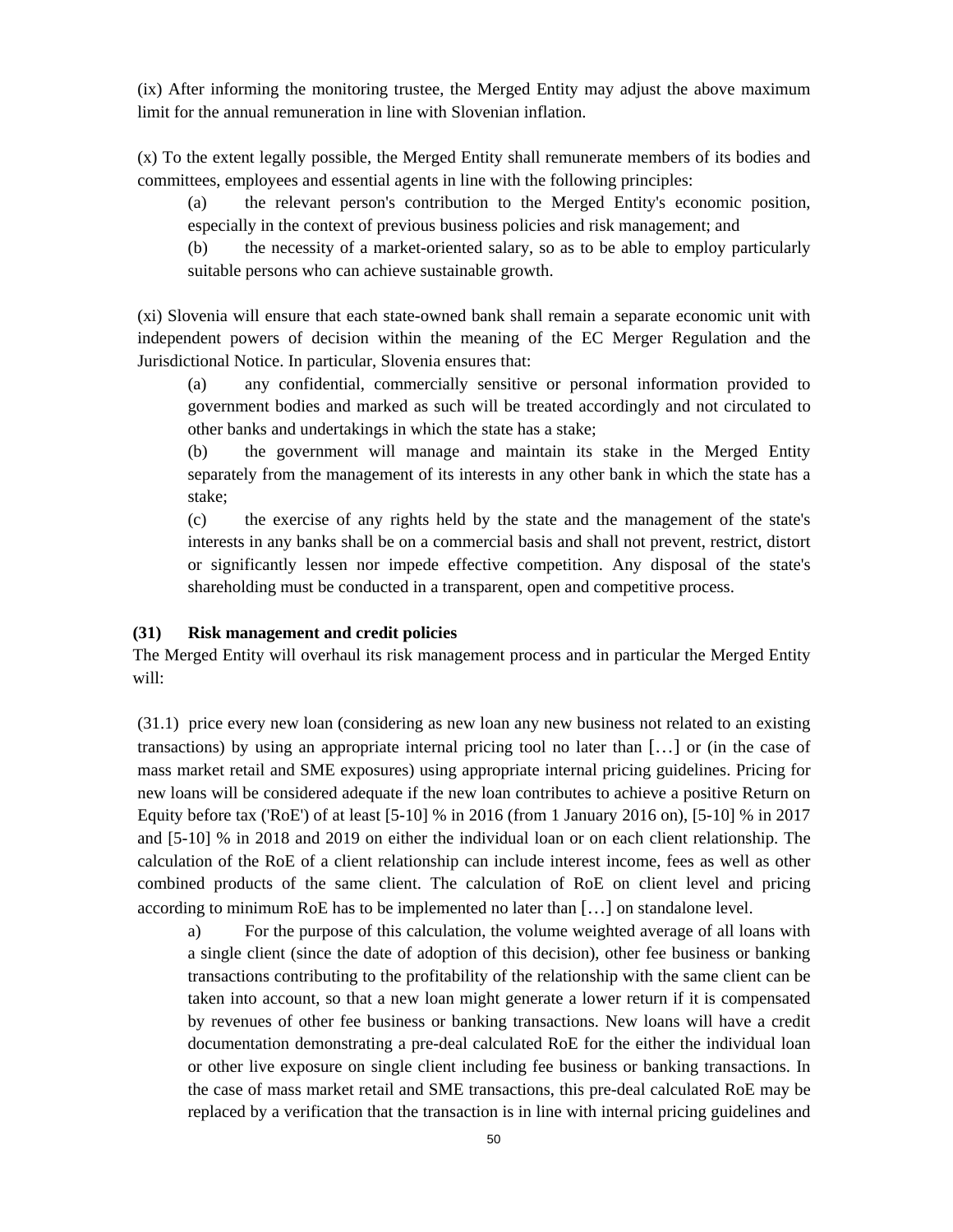a centralized demonstration that pricing guidelines assure a return on equity of [5-10] % in 2016 (from 1 January 2016 on), [5-10] % in 2017, and [5-10] % in 2018 and 2019.

b) Any deviation from the pricing resulting in a lower price level will be documented. This documentation will include robust commercial reasoning for the deviation and will be presented to the Monitoring Trustee. The total amount of deviations will not exceed the amounts defined in paragraph  $(31.11)$ .

c) Credit deals not falling under this pricing policy regime: Transactions with related parties (i.e. group members and employees), restructuring cases (consisting of 'D' and 'E' rated clients as well as 'C' rated clients with a delay in payments of more than 90 days) and all money market transactions.

(31.2) adapt the credit rating process such that a financial statement analysis and a credit scoring indicating at the very least leverage and performance parameters such as return on capital, EBIT Interest Coverage, Debt/EBITDA, Debt / (Debt+Equity) etc. will be taken into account before engaging on a new credit exposure with any business client. The Merged Entity should at least annually review the rating of customers to which the Bank has a cumulative exposure exceeding EUR 1 million.

(31.3) document all restructuring decisions i.e. all new credit deals with non-performing corporate clients with an exposure over EUR [10000-15000] and include in the documentation a comparison with alternative solutions such as execution of collateral and termination of the engagement, demonstrating that the solution which maximizes the net present value for the bank is chosen. Unless a RoE of at least [5-10] % can be obtained, restructuring decisions will be such that the bank is able to terminate the engagement at least every [5-10] months. Where the Merged Entity does not have the exclusive right to accept, propose or approve restructuring agreements or to take restructuring decisions it shall exercise its rights according to the above principles. A list of all recent restructuring decisions will be regularly provided to the Monitoring Trustee (at least every 6 months). The documentation of any restructuring decision will be presented to the Monitoring Trustee upon request.

(31.4) the banks will jointly engage in the further development of estimation models for the probability of default which will be based on a benchmarked statistical regression approach and integrated into the merged bank's information system. This will assist the bank in the loan underwriting as well as the risk monitoring and management process. By  $[\,\dots]$ , the risk team of the Merged Entity will provide the Commission with a plan defining key milestones for additional development or improvement of risk models.

(31.5) not grant new lending to clients rated […] (internal rating based on rating methodology and scale verified by the Central Bank of Slovenia), except refinancing of existing engagements, new financing of financial restructuring cases or new financing with adequate seniority to other obligations of the debtor in line with the provisions of point (31.3).

 $(31.6)$  limit new lending to real estate development projects (as a sub-sector) in total to  $[5-10]\%$ of the Merged Entity's capital. The refinancing of existing loans in that sub-sector is allowed up to the current exposure amount (after transfer to BAMC) without counting towards the limit on new lending;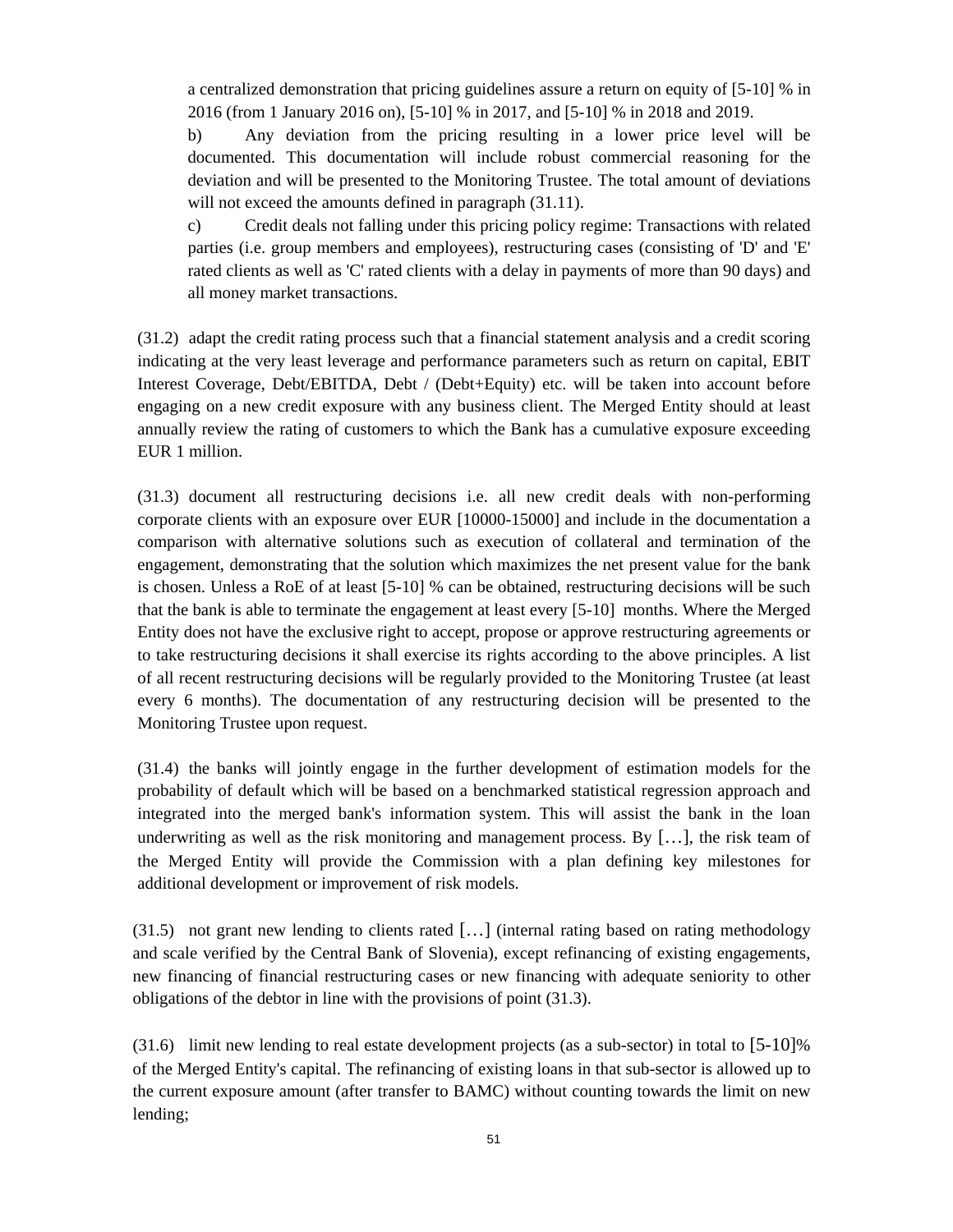(31.7) limit total net exposure to single corporate client groups to [5-10] % of the Merged Entity's capital. There can be up to [5-10] exceptions to this rule. Among these [5-10] exceptions, exposure to corporate client groups in which the majority (more than 50%) of exposure relates to [...] rated clients is allowed if they have existing exposures that already exceed [5-10] % of the Merged Entity's capital and for which the bank has prepared an exposure reduction plan or if these exceptions appear through downgrade or restructuring according to commitments (31.3) and (31.5) and count towards the limit of ten exceptions. In such a case, the Merged Entity has to put in place a corrective plan, ultimately reducing the Merged Entity's exposure to this group.

Aggregated corporate client groups connected with the Republic of Slovenia in accordance with Article 4(39) of the Capital Requirements Regulation (CRR) are not subject to the above limitation. However, each sub-group belonging to the overall client group related to the Republic of Slovenia is subject to the above limitation at the individual sub-group level.

(31.8) limit exposures to related parties and to persons in a special relationship with the Merged Entity 41 by requiring the approval from the Supervisory Board, in line with the requirements of the valid Slovenian Banking Act.

(31.9) ensure the refinement of its collateral management process, ensuring that

a) collateral is revalued at minimum frequencies in accordance with Articles 207 to 209 of the Capital Requirements Regulation (CRR)

b) collateral will only be accepted based on clearly defined rules with haircuts applied to the market value of the collateral based on the risk involved in realising the market value in a liquidation scenario. A corresponding grid should be defined and used in the lending business. Particular focus will be put on haircuts regarding collateral where there is positive correlation between the credit quality of the obligor and the value of the collateral in the meaning of CRR, Article 207.2 as well as collaterals which are accepted not at first lien level.

c) there is a collateral management system in place allowing all necessary information to be viewed and accessed on a per-loan as well as an aggregated basis including but not limited to information such as collateral type and description, current valuation and valuation history, last date of revaluation, lien, etc. In line with this commitment, the banks will cooperate in the development of an upgraded collateral records application (CEZ) necessary for the further reduction of the required capital due to quality collateral held by the banks.

(31.10) a refinement of its customer behaviour monitoring is implemented including an early warning system for all corporate clients.

(31.11) should the Monitoring Trustee (as defined in recit[al \(39\)](#page-54-0)) reveal a failure on behalf of the Merged Entity to comply with any of the provisions of Commitment (31), the Merged Entity shall provide, one month after the breach of commitment is observed, the Monitoring Trustee with a

 $41$ 41 Persons in a special relationship with the bank are defined in the valid Slovenian Banking Act.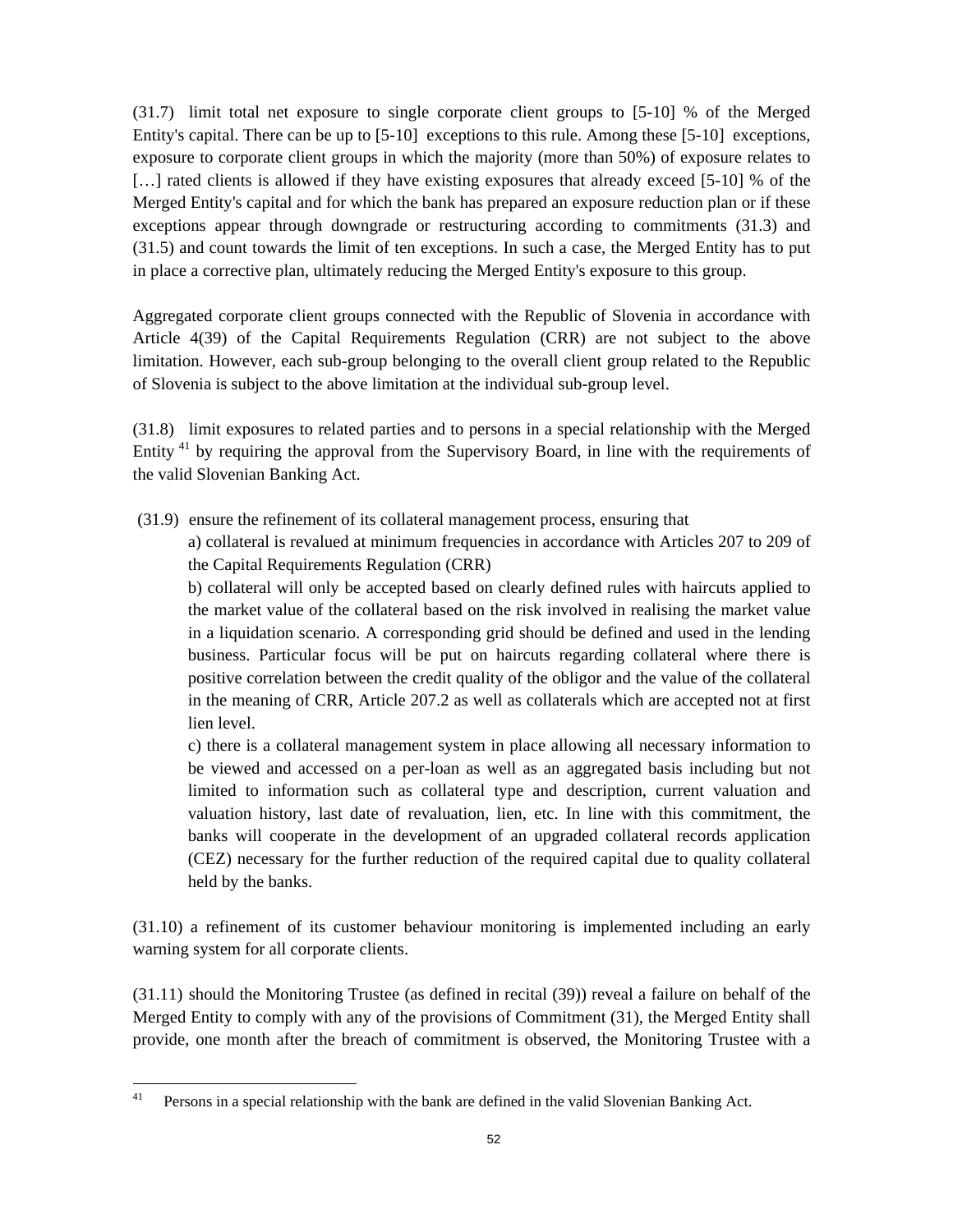remedial plan indicating which actions it has taken and intends to take in order to avoid a breach in the following quarter. The plan will be submitted in time for the Monitoring Trustee to report on it in its next semi-annual report to the Commission.

Should the remedial plan not deliver the expected results and objectives, the Merged Entity will limit for a term of twelve months – starting the quarter following the reporting of such breach of Commitments – the new lending volume per reporting period to [60-70] % of the new lending volume of the reporting period in which the Commitment was breached. This does not apply to an individual breach of the Commitment under points (31.1), (31.2), (31.3) and (31.9) provided that a further investigation by the Monitoring Trustee reveals that such breach can be considered an isolated error or omission and that there is no evidence hinting that a total volume per client of more than EUR [20-30] million of deals is affected by such breach.

(31.12) the collection activities will be transitioned to the Merged Entity's collection department. Dedicated employees will ensure that proper action is taken with loans in arrears.

(31.13) the Merged Entity will ensure a restructuring department capable of managing the entire bank's non-performing loan restructuring cases. The main task of the restructuring department will be to maximize the recovery of sub-non-performing assets.

### **(32) Non-favourable treatment of Slovenian State-owned companies**

Slovenian State-owned companies will by no means be treated more favourably than non-stateowned companies (non-discrimination). The Merged Entity should provide to the Monitoring Trustee throughout the restructuring period an annual report comparing the lending conditions applied to state-owned companies and to similar private companies.

### **(33) Bans on advertising and aggressive commercial strategies**

Slovenia will impose a ban on advertising related to the state support to the Merged Entity and to the state ownership in the Merged Entity (or to any competitive advantages arising in any way from the aid to the Merged Entity or the state ownership in the Merged Entity) and to prevent the Merged Entity from employing any aggressive commercial strategies which would not be pursued without state support.

#### **(34) Coupon ban**

Slovenia will ensure that the Merged Entity will refrain during the restructuring period from making any payments on capital instruments, unless those payments stem from a legal obligation, and not to call or buy back those instruments without prior approval of the Commission. Coupons on capital instruments held by the state may be paid, unless such payments would trigger coupon payments to other investors that otherwise would not be mandatory. This commitment not to pay coupons during the restructuring period does not apply for newly issued instruments (meaning instruments issued after the final Commission's approval of the restructuring plan), provided any payment of coupons on such newly issued instruments will not create a legal obligation to make any coupon payments on the Merged Entity's securities existing at the moment of the adoption of the Commission's Restructuring Decision.

#### **(35) Capital repayment mechanism and dividend ban**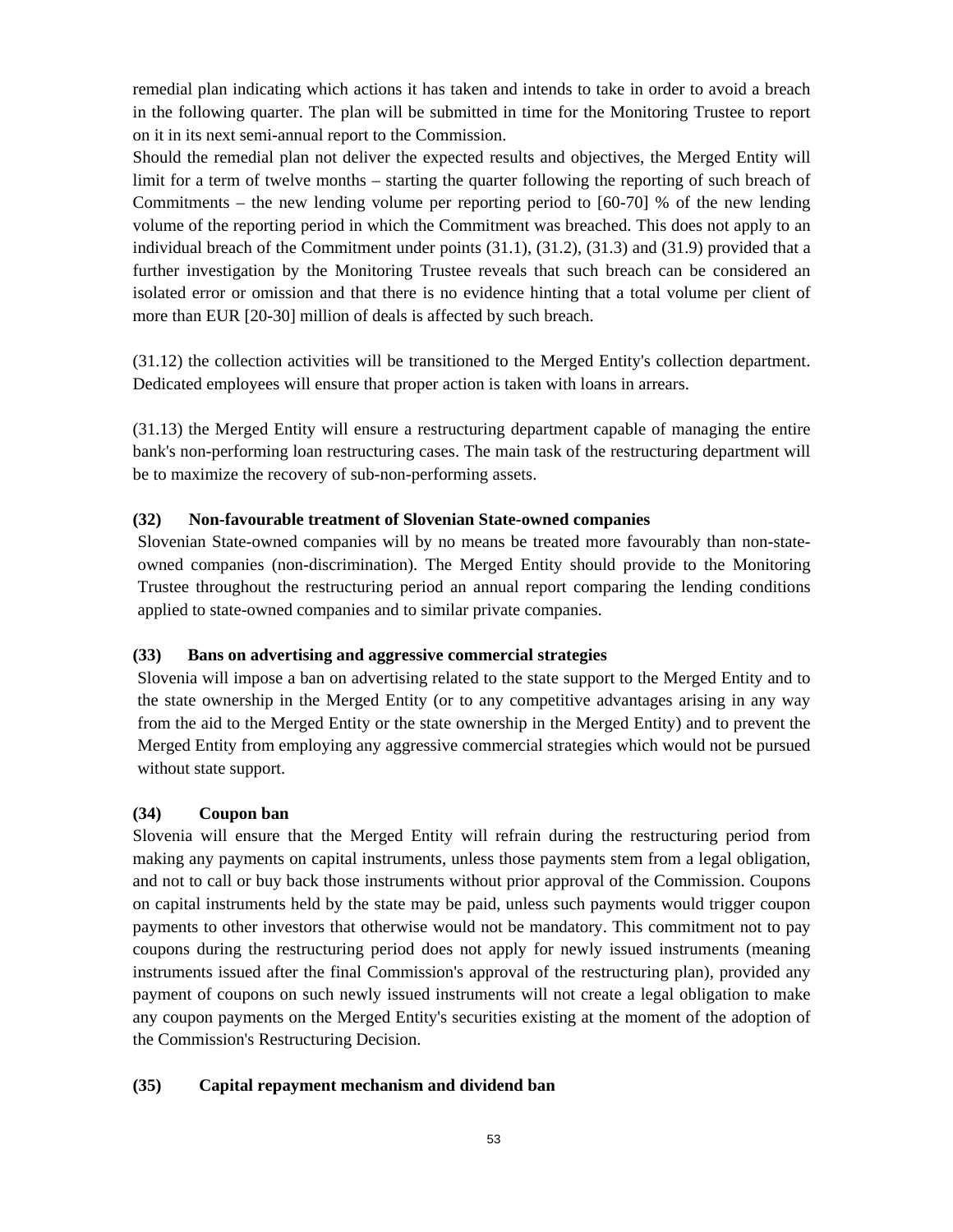Based on the audited year-end accounts the Merged Entity may pay in form of dividend disbursement the following amounts to its shareholders:

(i) For the fiscal year  $[...]$  and  $[...]$ : the lower amount of (i) 50% of the excess capital above the applicable minimum CET1 capital requirement under European and Slovenian law (including pillar 1 and 2) plus a capital buffer of 100 basis points of RWA, or (ii) the net income for the relevant year.

(ii) For the fiscal year  $[\ldots]$  and  $[\ldots]$ : the lower amount of (i) 100% of the excess capital above the applicable minimum CET1 capital requirement under European and Slovenian law (including pillars 1 and 2) plus a capital buffer of 100 basis points; of RWA or (ii) the net income for the relevant year.

Without prejudice to the competences of Bank of Slovenia as banking supervisor of the Merged Entity, the dividend disbursement shall be, totally or partially, suspended if, on the basis of a reasoned request by the Merged Entity endorsed by the Monitoring Trustee, it is considered that it would endanger the solvency position of the bank in the following years.

### **(36) Acquisition ban**

Slovenia ensures that the Merged Entity will not acquire any stake in any undertaking. This covers both undertaking which have the legal form of a company and pool of assets which form a business.

- (a) Exemption requiring Commission's prior approval: Notwithstanding this prohibition, the Merged Entity may, after obtaining the Commission's approval, acquire businesses if that is in exceptional circumstances necessary to restore financial stability or to ensure effective competition<sup>42</sup>;
- (b) Exemption not requiring Commission's prior approval: the Merged Entity may acquire stakes in undertakings provided that the purchase price is less than [0-5] % of the Merged Entity's total assets as of 31 December 2013 in each individual case and that the cumulative purchase prices paid by the Merged Entity, Abanka and Celje for all such acquisitions over the whole restructuring period (including the restructuring periods of Abanka and Celje stand-alone) is less than [0-5] % of the Merged Entity's pro-forma total assets as of 31 December 2013.
- (c) Activities not falling under the acquisition ban: 1) Acquisitions that take place in the ordinary course of the banking business in the management of existing claims towards ailing firms, including debt to equity swaps; 2) Disposals and restructuring within the Merged Entity, including buy-outs of minority shareholders.

# **(37) Recapitalisation of subsidiaries**

(37.1) Recapitalisation of subsidiaries via equity injections will be subscribed at the lower of (i) [20-30]% discount to the share price (after adjustment for the 'dilution effect') immediately prior to the announcement of the capital injection, or (ii) the lowest price at which other shareholders of the Merged Entity's subsidiaries will contribute to the recapitalisation of subsidiaries. The 'dilution effect' can be quantified using generally accepted market techniques (for instance, the theoretical ex-rights price (TERP)). For non-

<sup>42</sup> See point 41 of the Commission communication on the return to viability and the assessment of the restructuring measures in the financial sector in the current crisis under the State aid rules, OJ C 195, 19.8.2009, p. 9.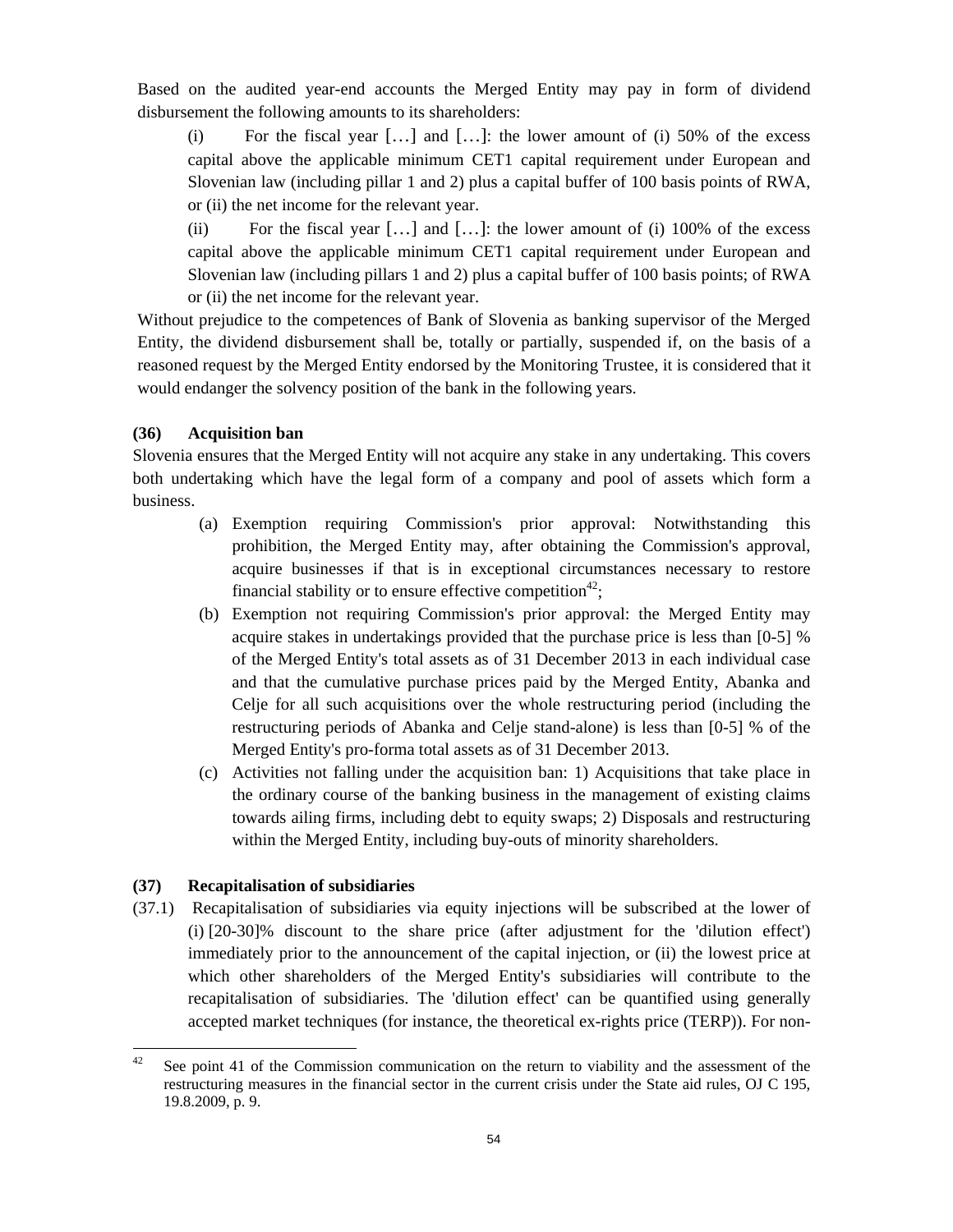listed subsidiaries, the market value of the shares should be established using an appropriate market-based valuation approach (including a peer group multiplier approach or other generally accepted valuation methodologies).

(37.2) In case the capital injection takes the form of hybrids instruments, those instruments will contain alternative coupon satisfaction mechanism and the provision determining the conversion rate of the hybrid into equity capital at the [20-30]% discount to TERP (established analogically as in case of equity injection stipulated in (37.1)). The commitment in this point applies only in cases where shareholders of the Merged Entity's subsidiaries other than the Merged Entity do not participate in the capital increase or subscription of hybrid instruments in the existing shareholding proportions.

### <span id="page-54-1"></span>**(38) Divestiture of the State's shareholding**

(38.1) The Republic of Slovenia will fully divest its shareholding in the Merged Entity through a competitive, non-discriminatory, open and transparent bidding process to one or more purchasers independent and unconnected to the Merged Entity and to the Republic of Slovenia.

(38.2) To carry out the disposal, Slovenia shall start approaching potentially interested buyers for the Merged Entity by […]. It shall sign a sale and purchase agreement with a prospective purchaser by no later than […]

(38.3) If the Merged Entity is not fully sold [by the](#page-56-0) above date, Republic of Slovenia shall grant the Divestiture Trustee (as defined in paragraph (40)) an exclusive mandate to sell at no minimum price by […]the State's shareholding (or the remainder thereof). If, by […], the general conditions in the banking sector in the EU remain under stress, Slovenia may request a prolongation of the end date for disposal of the Merged Entity.

 (38.4) Should Slovenia sell all its shareholding in the Merged Entity after […]all commitments will cease to apply from the sales date onward, with the exception of the commitment to restrict to an appropriate level the total remuneration of all board member and employee performing special work according to paragraph  $(30)(viii)$ ) which will apply and be complied with  $[\dots]$ .

## <span id="page-54-0"></span>**IV/Monitoring and Divestiture Trustee during the Pre-Merger period and during the Post-Merger period**

### **(39) Monitoring Trustee**

Slovenia and the Merged Entity shall appoint a Monitoring Trustee who is to report to the Commission on compliance by Slovenia and by the Merged Entity with the Commitments listed in this document. The Monitoring Trustee shall be independent of the Merged Entity and shall possess the necessary qualifications to carry out its mandate, for example as an investment bank or consultant or auditor, and shall not be subject to a conflict of interests throughout the exercise of his mandate.

The Trustee shall be remunerated by the Merged Entity in a way that does not impede the independent and effective fulfilment of its mandate.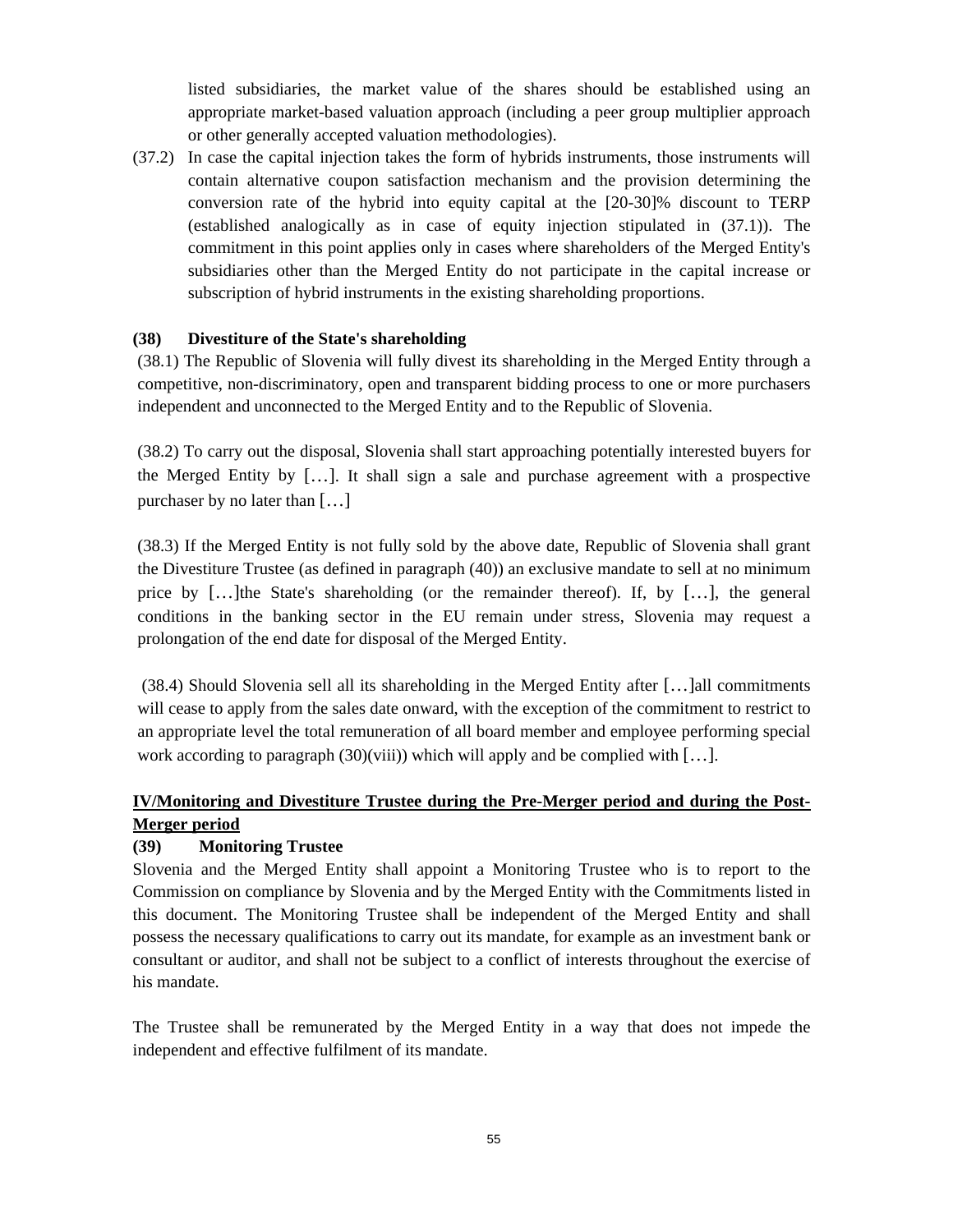#### *Trustee nomination*

Slovenia and the Merged Entity may appoint a Trustee without prior approval of the European Commission only if the appointed Trustee is the existing Trustee of either Abanka or Banka Celje. In case Slovenia and the Merged Entity do not opt to appoint an already existing Trustee, then the decision to choose a new one is subjected to the same procedure as described under section 20 of these Commitments.

The Merged Entity may only have one Monitoring Trustee.

### *Functions of the Monitoring Trustee*

• The Monitoring Trustee shall assume its specified duties in order to ensure compliance with the Commitments. The Commission may, on its own initiative or at the request of the Trustee or Slovenia, give any orders or instructions to the Monitoring Trustee in order to ensure compliance with the Commitments.

### *Duties and obligations of the Monitoring Trustee*

The Monitoring Trustee shall:

- i. Propose in its first report to the Commission a detailed work plan describing how it intends to monitor compliance with the Commitments.
- ii. Monitor the compliance with the Commitments.
- iii. Propose such measures as the Monitoring Trustee considers necessary to ensure the Slovenia's and the Merged Entity 's compliance with the Commitments;
- iv. Provide to the Commission, Slovenia and the Merged Entity a written draft report in English no later than by each 30 November for the first six months the then current calendar year and no later than 31 May for the last six months of the preceding calendar year giving the Commission, Slovenia and the Merged Entity the opportunity to submit comments within 5 working days. The report shall cover the compliance with the Commitments. Within 5 working days of receipt of the comments by the Commission, Slovenia and the Merged Entity, the Monitoring Trustee shall prepare a final report and submit it to the Commission, taking into account, if possible and at his sole discretion, the comments submitted. Only afterwards the Trustee is also to send a copy of the final report to Slovenia and to the Merged Entity. If the draft report or the final report contains any information that may not be disclosed to the Merged Entity, only a non-confidential version of the draft report or the final report is to be sent to the Merged Entity. Under no circumstances is the Trustee to submit any version of the report to Slovenia and the Merged Entity before submitting it to the Commission.
- v. In addition to these reports, the Monitoring Trustee shall report in writing to the Commission immediately after having identified a breach of commitment, sending Slovenia and the Merged Entity a non-confidential copy at the same time.

### *Duties and obligations of Slovenia and the Merged Entity*

• Slovenia and the Merged Entity shall provide and shall cause its advisors to provide the Monitoring Trustee with all such cooperation, assistance, managerial, administrative support and information as the Monitoring Trustee may reasonably require to perform its tasks.